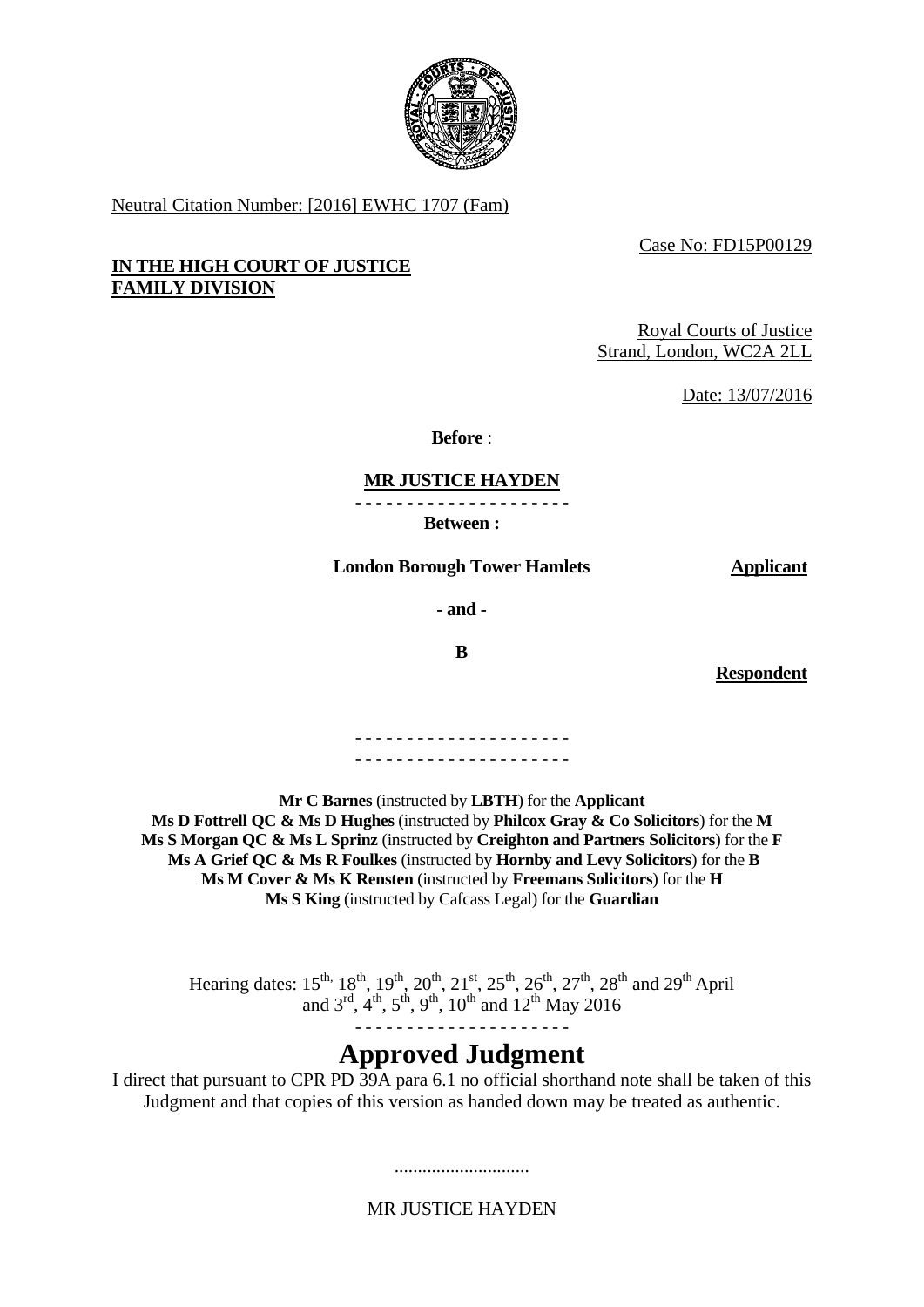This judgment was delivered in private. The Judge has given permission for the judgment (and any of the facts and matters contained in it) to be published on condition always that (a) the names and (b) the current address or present whereabouts of the Applicant and the children must not be published. For the avoidance of doubt, the strict prohibition on publishing the names and current address or present whereabouts of the Applicant and the children will continue to apply where that information has been obtained by using the contents of this judgment to discover information already in the public domain. All persons, including representatives of the media, must ensure that these conditions are strictly complied with. Failure to do so will be a contempt of court.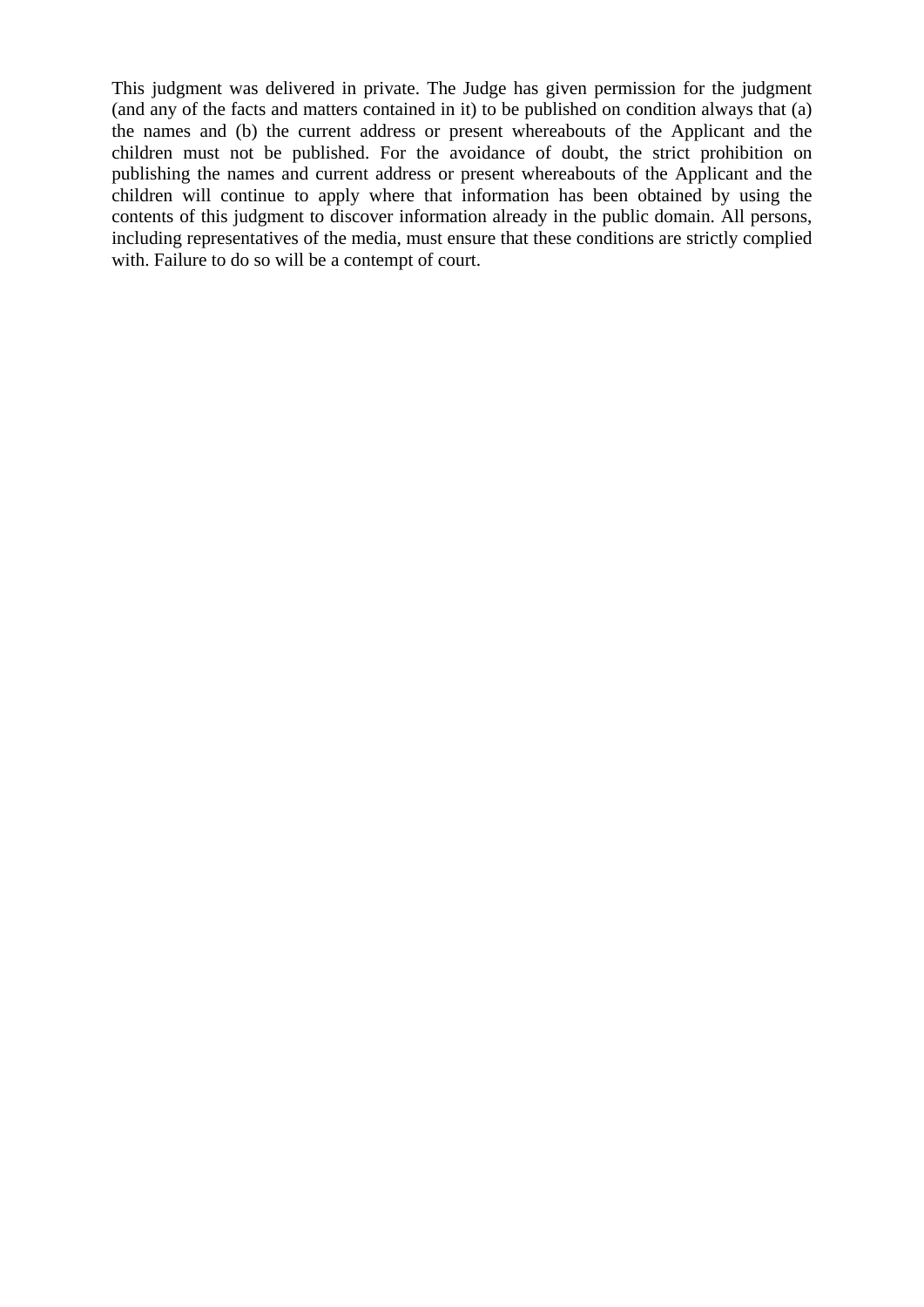## **Mr Justice Hayden :**

- 1. I am concerned here with six children, B, is separately represented, the remaining five children act by their Guardian who, at this hearing, has instructed counsel. This judgment must be read in conjunction with my earlier judgment delivered on the  $21<sup>st</sup>$ August 2015, **London Borough of Tower Hamlets v B [2015] EWHC 2491 (Fam)**, following an application by the Local Authority to remove all the children into Local Authority care. I do not propose to reprise the reasoning in my earlier judgment other than to observe that the eldest child B was removed from her parents' care, though the other children remained with them.
- 2. At that hearing neither parent elected to give evidence nor did B herself. At paragraph 30 of the judgment I made the following observations:

*"I approach the Local Authority's proposals by considering B's needs at this juncture. I am required to do so by Section 1(1) of the Children Act 1989. What she needs, I find, is to be provided with an opportunity in which she can, in a peaceful and safe situation, be afforded the chance for her strong and lively mind to reassert its own independence. An environment in which there are the kind of vile images that I have described and the extreme polemic I have outlined, can only be deleterious to her emotional welfare. I hope she can be provided with an opportunity where her thoughts might turn to healthier and I hope happier issues. I have no doubt, as has been impressed upon me by her counsel, that she will find separation from her parents, particularly her siblings, to be distressing, though I note she was prepared to leave them to go to Syria. I do not doubt that the social worker will struggle to find a placement which meets the full panoply of her welfare needs which has been emphasised on behalf of the guardian, but I entirely see why the Local Authority plans or proposals are, of necessity, only general in outline and, to some extent, inevitably inchoate. However, I am entirely satisfied that this social worker will make every effort to ensure the best possible option is achieved for B. That is the Local Authority's responsibility."* 

3. It is convenient here to retrieve my summary of the background from the earlier judgment. Thus:

> *"8. I turn firstly to the background, which I propose to set out summarily. On 6<sup>th</sup> December 2014, B was reported missing by her mother. Her mother stated that she may have travelled to Syria. This information, it is said, was given to the mother by B's brother. The account was that she, B, had informed her brother of her plans, confidentially, that very morning, i.e. the day she was due to fly. The Metropolitan Police Service Counter Terrorism Command were alerted, and they were able, operating on a narrow time margin, to intercept the flight only minutes before it was due to take off and B was removed. She had therefore very nearly made good her intention to get to Syria. She was, in due course interviewed by the police and, as a minor, questioned in accordance with the Achieving Best Evidence guidelines. During the course of that interview she was frank about her intention to travel to the Islamic State."…*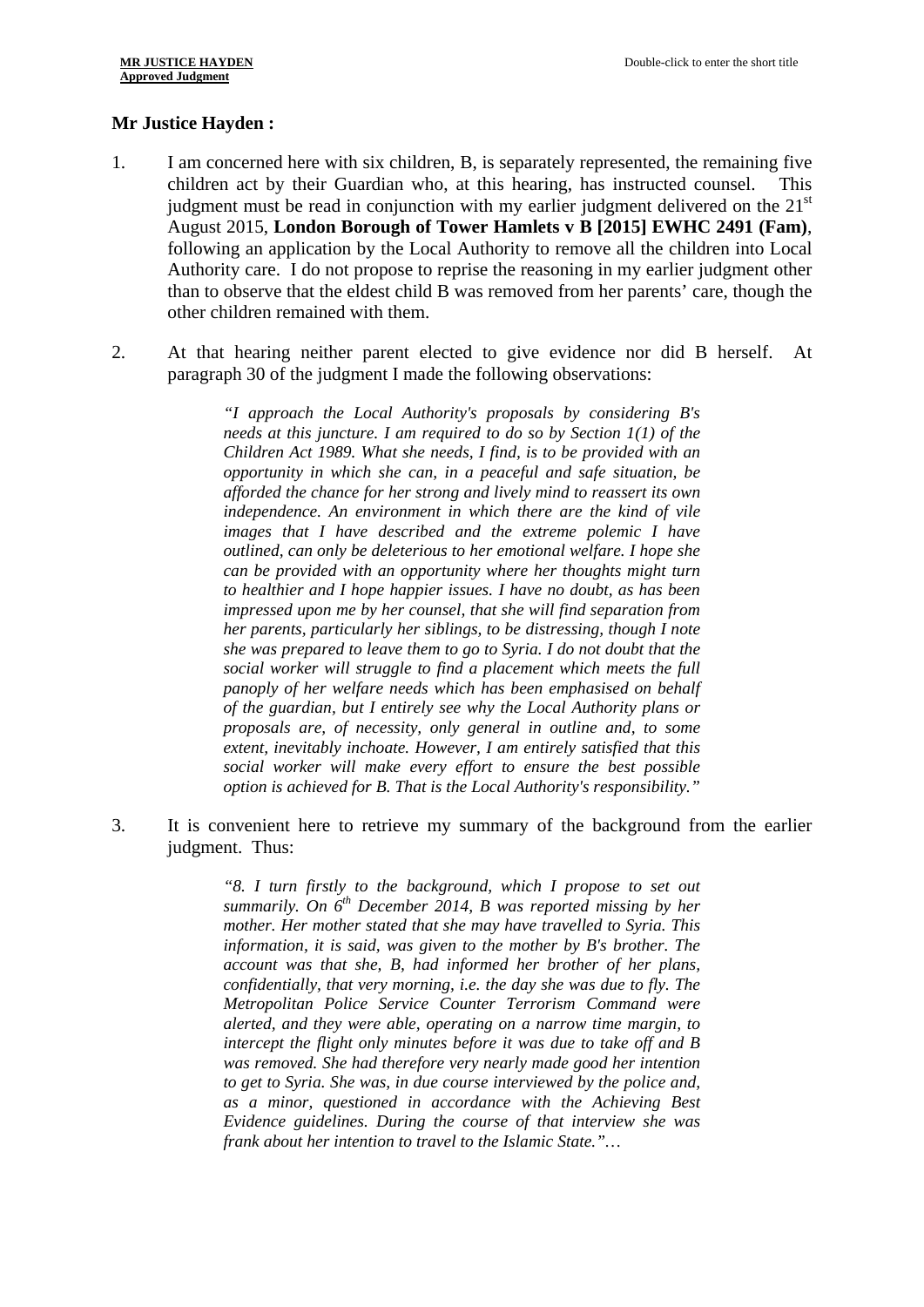4. Ms Cover draws to my attention that B was first reported missing by both her father and mother. The 999 records have now become available and record that the operator first speaks to the Father. Returning to the history:

> *"10. An initial child protection conference took place on 16th April. The Social Services' Department wanted to try to evaluate the capacity of the parents to protect and to safeguard their children. They discussed with them buying an internet monitoring device upon the advice of the police. The parents professed their willingness to engage. They were eloquent and fulsome in their assurances. B was made the subject of a Child in Need plan, predicated on the Local Authority's evaluation of the parent's positive potential to safeguard her themselves."…*

> *"12. On 12th August the parents and other siblings were arrested on suspicion of "possessing information likely to be useful to a person committing or preparing an act of terrorism." That is an offence contrary to s.58 of the Terrorism Act 2000 and carries a substantial custodial sentence."*

5. The following material was removed from the household:

| <b>Document Title</b><br>"A Muhajid's Guide to the West" this<br>document contravenes section 58 TACT<br>2000<br>- Chapter 1 "Hiding the extremist<br>identity" | <b>Device</b><br>B's SD card                                                                  |
|-----------------------------------------------------------------------------------------------------------------------------------------------------------------|-----------------------------------------------------------------------------------------------|
| "Miracles in Syria"                                                                                                                                             | B's SD card                                                                                   |
| "Hijrah to the Islamic State"                                                                                                                                   | B's SD card<br>H's Apple Mac<br>Laptop<br>L's hard-drive                                      |
| "The Dust Will Never Settle Down" an audio<br>lecture by Anwar Al-Awlaki est. 2008                                                                              | B's Sony Vaio<br>Laptop<br>H's Apple Mac<br>Laptop<br>I's Samsung<br>Laptop<br>L's hard-drive |
| "The Book of Jihad" an audio lecture by<br>Anwar Al-Awlaki 2003                                                                                                 | H's Apple Mac<br>Laptop<br>J's Samsung<br>laptop<br>L's hard-drive                            |
| "44 ways to support jihad" by Anwar Al-<br>Alwaki                                                                                                               | B's Sony Vaio<br>Laptop                                                                       |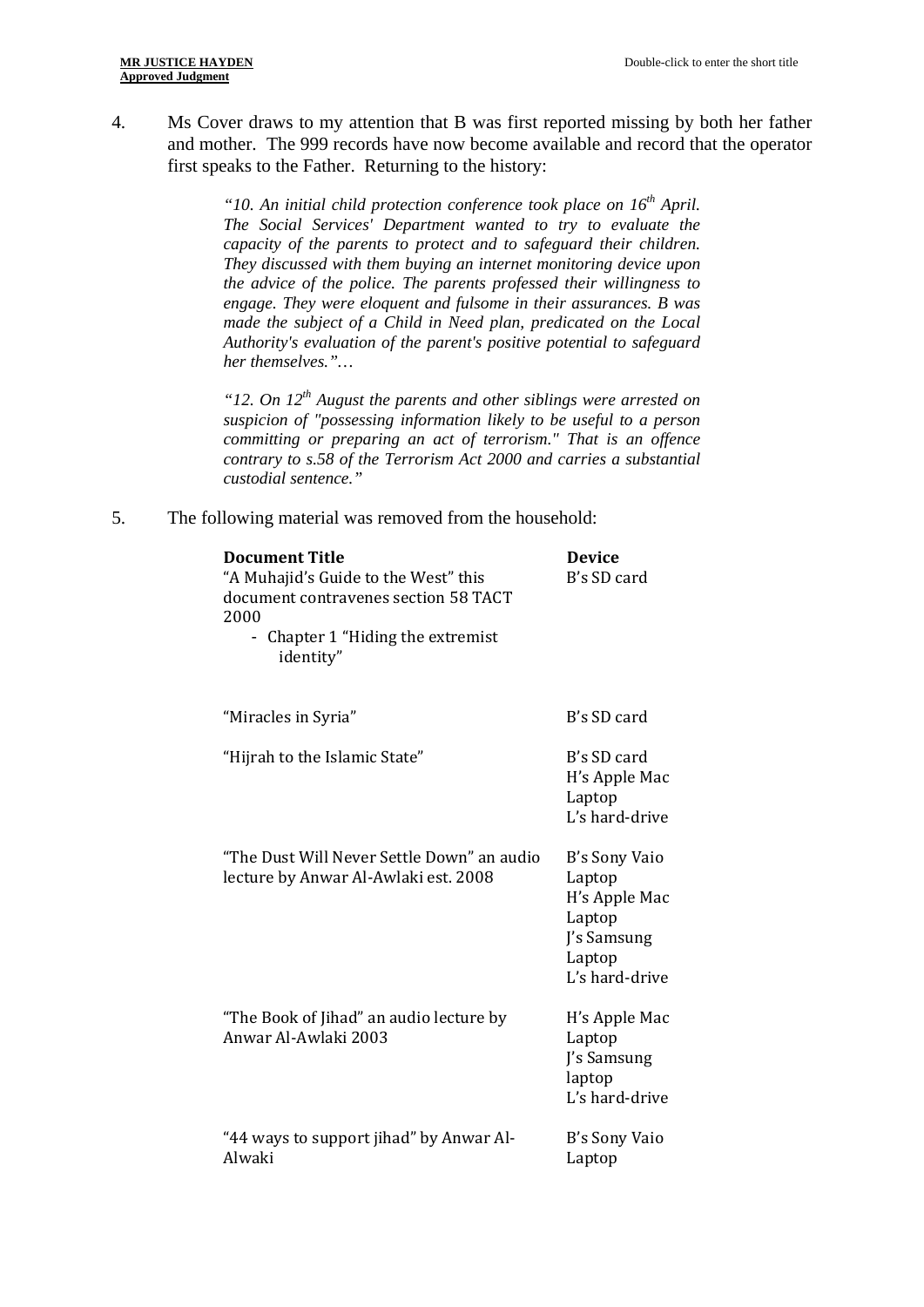Double-click to enter the short title

DABIQ and ISN publications H's USB storag e device L's hard‐drive Exhibit IDK/36 ' For the Sake of Videos Allah – Fisabilillah' Exhibit MAE/5 'Upon the Prophetic Methodology ‐ **AlFurqaan** Media' Video DSCN2418.AVI ‐ Home video that shows an ALM march

- 6. Some of the material on these videos, all agree, depicts behaviour of appalling human depravity. It includes mass killings, sadistic torture (which I have been advised has symbolic significance and is not merely gratuitous), random killings by youths in a car by using AK47 machine guns, scenes of mass graves and bloodied lakes and killings videoed in such a manner as to create the impression that the viewer is the killer looking through the cross hairs of a telescopic sight attached to a rifle. The written material includes sinister polemics designed to rally 'good Muslims' to the cause of jihad. Some of these documents deliver sophisticated messages to the reader, advising them how best to create the impression of social compliance whilst participating in an anarchic agenda. I have personally read much of that material in order to try to equip myself to evaluate the evidence in an informed way, and to alert myself to any potential subterfuge. I cannot imagine how it is that the officers of the CTU manage to view the material I have described whilst remaining inured to it. I feel constrained to observe that which is obvious from the above, that the public owes them a debt of gratitude.
- 7. Though B and her parents were arrested and interviewed on suspicion of preparation of terrorist acts contrary to section 5 of **The Terrorism Act 2006** (TACT) (B alone) and possessing information likely to be useful to a person committing or preparing an act of terrorism contrary to section 58 TACT 2000, no charges were ultimately pursued. I have been told that the Crown Prosecution Service took the view that the difficulties in attributing use of the numerous devices to individuals within the household rendered the prospects of a conviction unlikely.
- 8. Following my initial findings in the earlier judgment I authorised a series of investigations to be made and the instruction of experts to advise the Court as to how best to protect the children in this family. I am conscious that this judgment will be read by a readership wider than family lawyers and so I would highlight that which would not ordinarily require emphasis, namely that my paramount concern here is the welfare of these children. Wider issues of public protection are for the CTU, the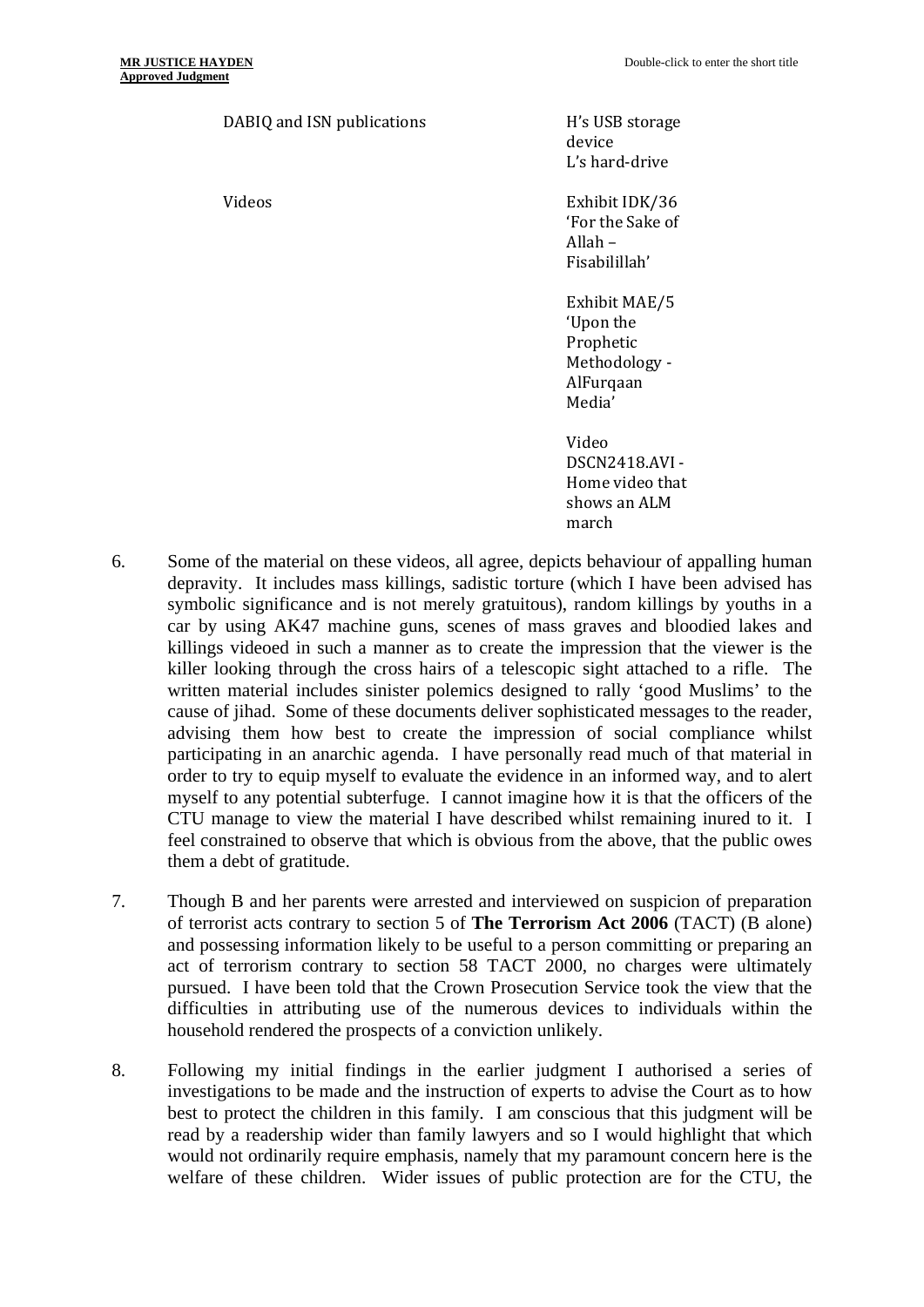Government, Intelligence Agencies and for the Criminal Courts when considering appropriate sentences.

- 9. Professor Andrew Silke and Doctor Catherine Brown prepared detailed reports looking generically at the evolution of radicalisation as well as how it can most effectively be addressed. Their reports have been helpful in bringing context to the circumstances of this particular case. Their research is of wider general interest and, accordingly, it has been agreed that the generic report should be appended to this judgment. Some of the analysis within the reports requires to be set out extensively for this reason and because I consider the information should be more widely available within the profession and beyond. Before turning to the reports though I would make two observations. Firstly, I have now heard a number of cases concerning allegations of radicalisation of children and I have found that many of the observations within the reports, reinforced as they are by academic research, also resonate with what I have seen for myself in the courtroom. Secondly, I would reiterate that which I have now said in various ways in a number of other cases: the family, as a construct, is infinitely variable and inevitably so too is the route by which children become radicalised within their family.
- 10. It may be necessary at this stage in our understanding of this new facet of risk to children to look thematically at patterns, traits of behaviour, frequent indicators pointing towards the existence of a radical ideology but it will never be satisfactory to consider these cases paradigmatically. All children are individuals, thus all radicalised children are individuals, arriving at their particular stages of belief through a complex matrix of influences. Silke and Brown articulate this as follows:

*"6. There is no single root cause of radicalisation. More than 200 different factors have been identified by research which could play a role in the radicalisation process. Not all factors feature in every case, and there is often very considerable variation.* 

*7. Research has highlighted that radicalisation is the result of the interaction of both personal factors (e.g. individual susceptibility) and environmental factors (e.g. social relationships, community attitudes). Studies have also highlighted that static and dynamic factors both play significant roles in radicalisation. Static elements include, for example, demographic factors such that young people aged 15-24 are most at risk, and males are usually more affected than females.* 

*8. Dynamic factors can include social relationships, which in most cases are probably one of key elements in the radicalisation process. Camaraderie, social support and a sense of belonging can all be powerful incentives for becoming and staying involved with a radical group.* 

*9. Psychological vulnerability can also play a significant role, though this should not be confused with mental illness or*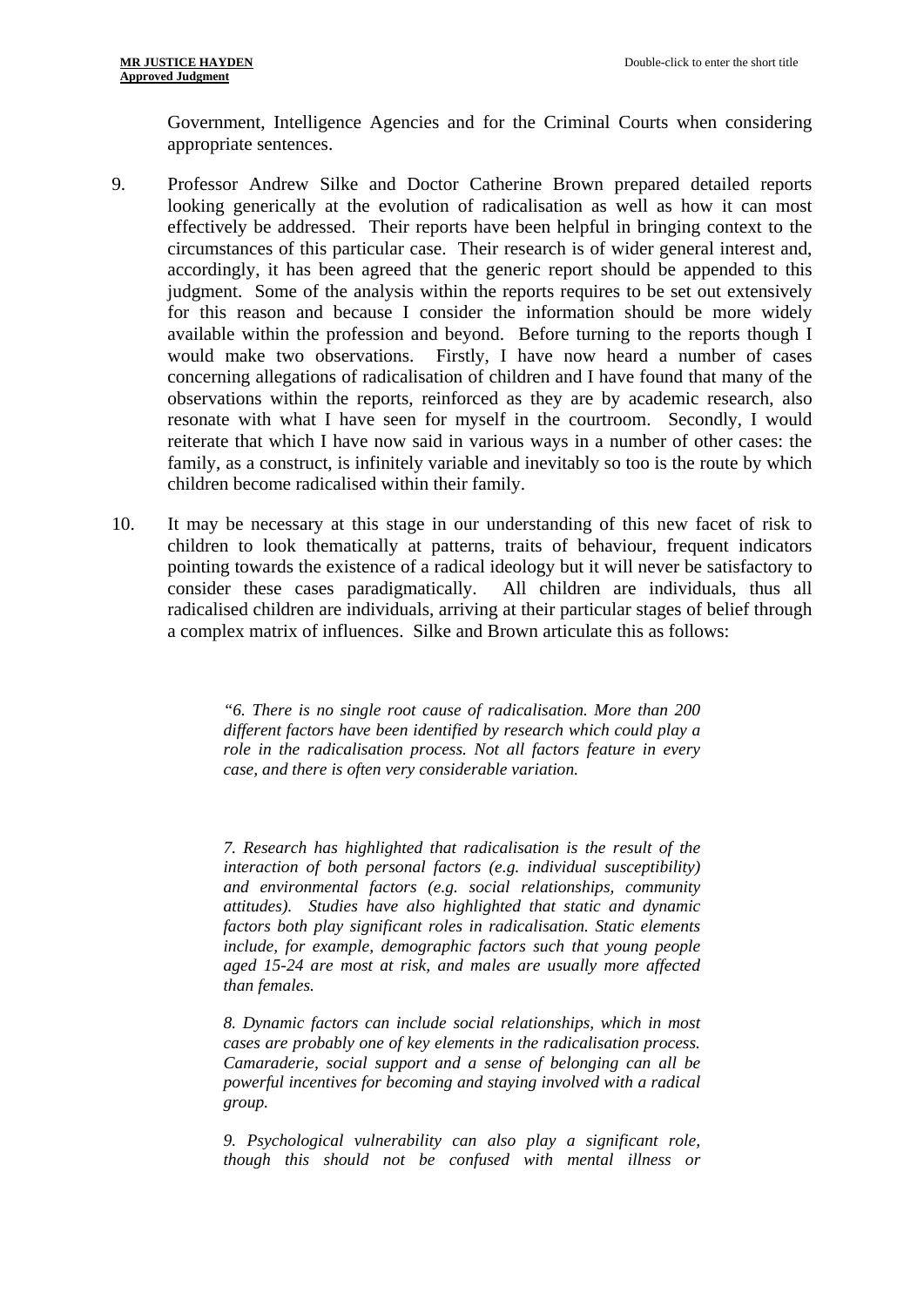*psychological problems, which overall are present in relatively few cases of serious radicalisation."* 

11. I am in this case concerned with children of a variety of ages but my principle focus has been on the older girls who, from the outset, struck me as particularly vulnerable in this household. Professor Silke and Dr Brown were asked specifically to consider patterns of radicalisation in teenagers and younger adults. I identify the following as particularly helpful, the emphasis is mine:

> *"32. The Islamic State are recruiting from the ages of 14 upwards. We are not seeing direct recruitment, yet, of younger individuals. They don't appear to have the relevant communication skills to attract younger members. Those recruited at this age, appear to be contacted and connected through siblings, friends and individuals known to them. Young people travelling to Iraq/Syria from Europe have evaded security officials by travelling with older individuals who are assumed to have parental control/approval. To date the limited recruitment of young teenagers has relied on this personal connection and emotional control - these individuals are so far more motivated by being reunited than by political or Islamic ideology."…*

12. Both for the Police, CTU, the Family Courts and Social Services it is a challenge to support families where a child has, as here, endeavoured to travel to Syria:

> *…"There is a tension in the duty of care, in supporting families and young people when a sibling has travelled, because they may become the new 'recruitment' manipulating the family situation, and the desire to de-radicalise and assist the individual who has already travelled. Supporting these families, in terms of their social networks is vital, as they are often ostracised from local communities and other family members no longer wish to communicate with them. This is because of the perceived 'shame' they have brought on the community/family and fear that the wider family will be surveilled by the state and become suspect. Families and friends also are vulnerable to media abuse and harassment that further isolates them and makes them vulnerable to recruiter's messages."*

13. In this case however the challenge has been to identify whether and if so to what extent the parents have been the ones encouraging radicalised views amongst their children. Silke and Brown identify the particular vulnerability of adolescence:

> *"33. Studies suggest that many individuals can become engaged with violent extremist movements at very young age (below 15 years old). Adolescence, in particular, seems to be a critical period. Why adolescence is so important appears to relate to issues around identity and negative emotions. Establishing a clear sense of identity is a normal part of adolescence. The concern with radicalisation is when identity gravitates towards an ideology-based violence and is shaped by this."*

> *"35. Young people with high personal uncertainty (e.g. who experience higher levels of anxiety and confusion) can be more*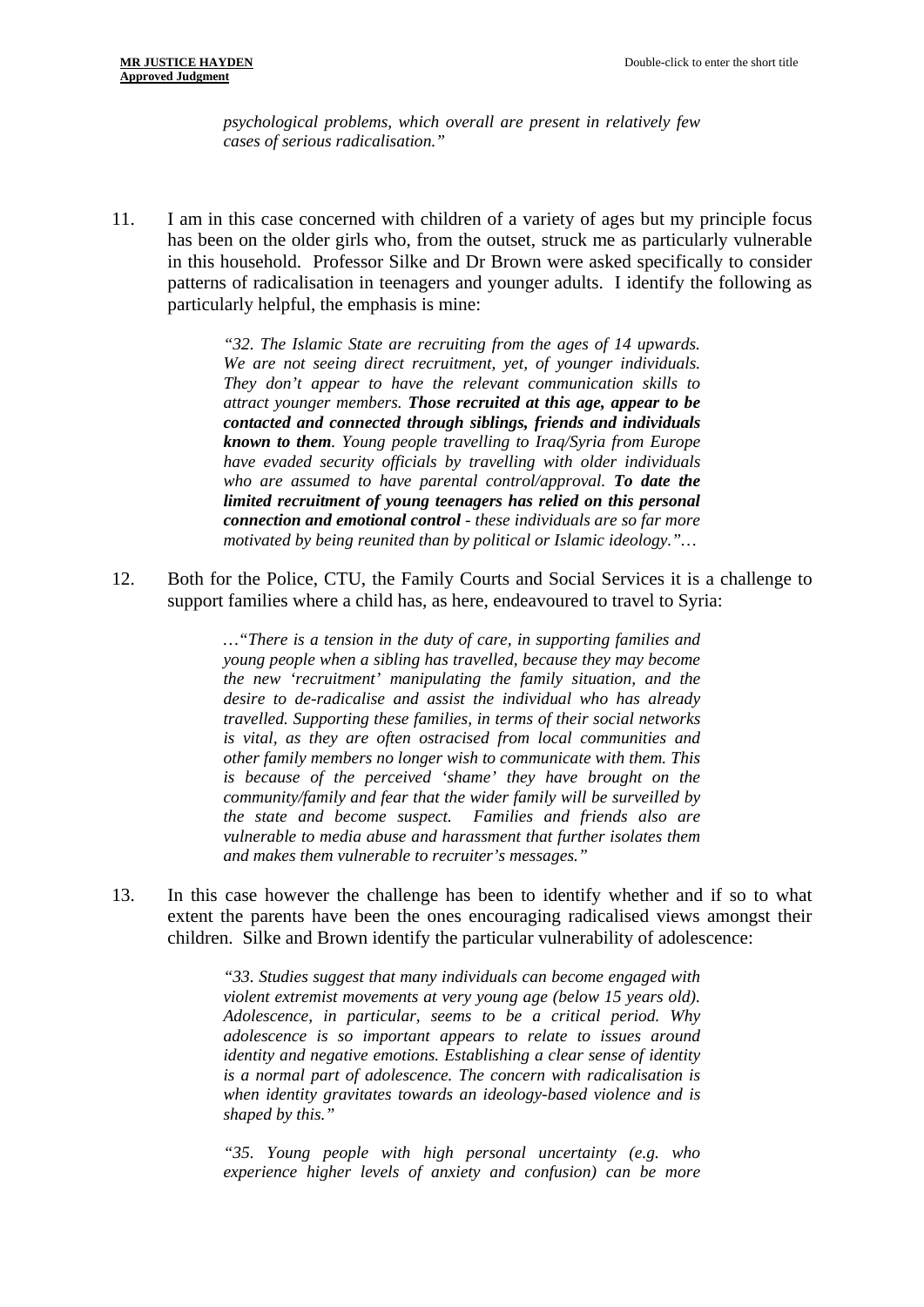*inclined to support ideology-based violence. Researchers argue that uncertainty is a distressing feeling, and that people are fundamentally motivated to achieve a sense of certainty about themselves and their social worth. This can make extremist ideologies which provide a clear "black and white" worldview that minimizes ambiguity and uncertainty very attractive, and indeed, studies show that people gravitate towards radical beliefs when they experience high levels of uncertainty. "* 

- 14. I have been struck by the extent to which the girls in this family have been most vulnerable to radicalised ideas. In my judgment in August, following a hearing in which neither the parents nor B was prepared to give evidence, notwithstanding that the Local Authority's application was for the immediate removal of all the children within this family, I made the following observations in respect of the boys:
	- *"24. …Nonetheless, in exchanges with Mr. Barnes on behalf of the Local Authority the following, to my mind, important facts have emerged. Firstly, it is conspicuous that radicalised material was not found on the boys' devices. Secondly, the boys, through a variety of sporting interests, have a much wider integration into society more generally and, on my, as yet, superficial assessment, a healthier range of interests. Between sport and study there is, I suspect, little room in their lives for radicalised interests. Thirdly, it was one of the boys who first sounded the alarm about his sister's flight. The exact account of that, like everything else this family says, must now be viewed with very great caution, but I strongly suspect there is a core truth that it was the action of one of the brothers that foiled B's flight to Syria. Fourthly, two of the older boys will be starting 6<sup>th</sup> Form education at college very soon, and accordingly they will be more exposed to professional scrutiny.*
	- *25. I will require a thorough intense and comprehensive social work assessment of the boys' circumstances. I will then be able better to decide whether their situation in this household is sustainable or not. Until I have the information I am not prepared to sanction their removal. It may or may not be necessary in the future. The balance of risk, it seems to me is, significantly different in the cases of the boys, at least at this stage... "*
- 15. For this reason I was particularly keen to receive any expert advice as to the significance of gender in relation to recruitment to jihadist causes. In the cases that have come before me a pattern has emerged in which conscientious, hardworking and high achieving young girls appear to be particularly vulnerable. Silke and Brown provided a helpful analysis which requires, for the reasons I have already alluded to, to be set out in full:

#### **Gender and Islamic Inspired Radicalisation**

*"39. The recruitment of young men and women to 'jihadist' causes is highly gendered. Jihadi narratives rely upon rigid understandings of male and female appropriate roles in society, with clear expectations for behaviour. There are two elements to this, the first the 'failings'*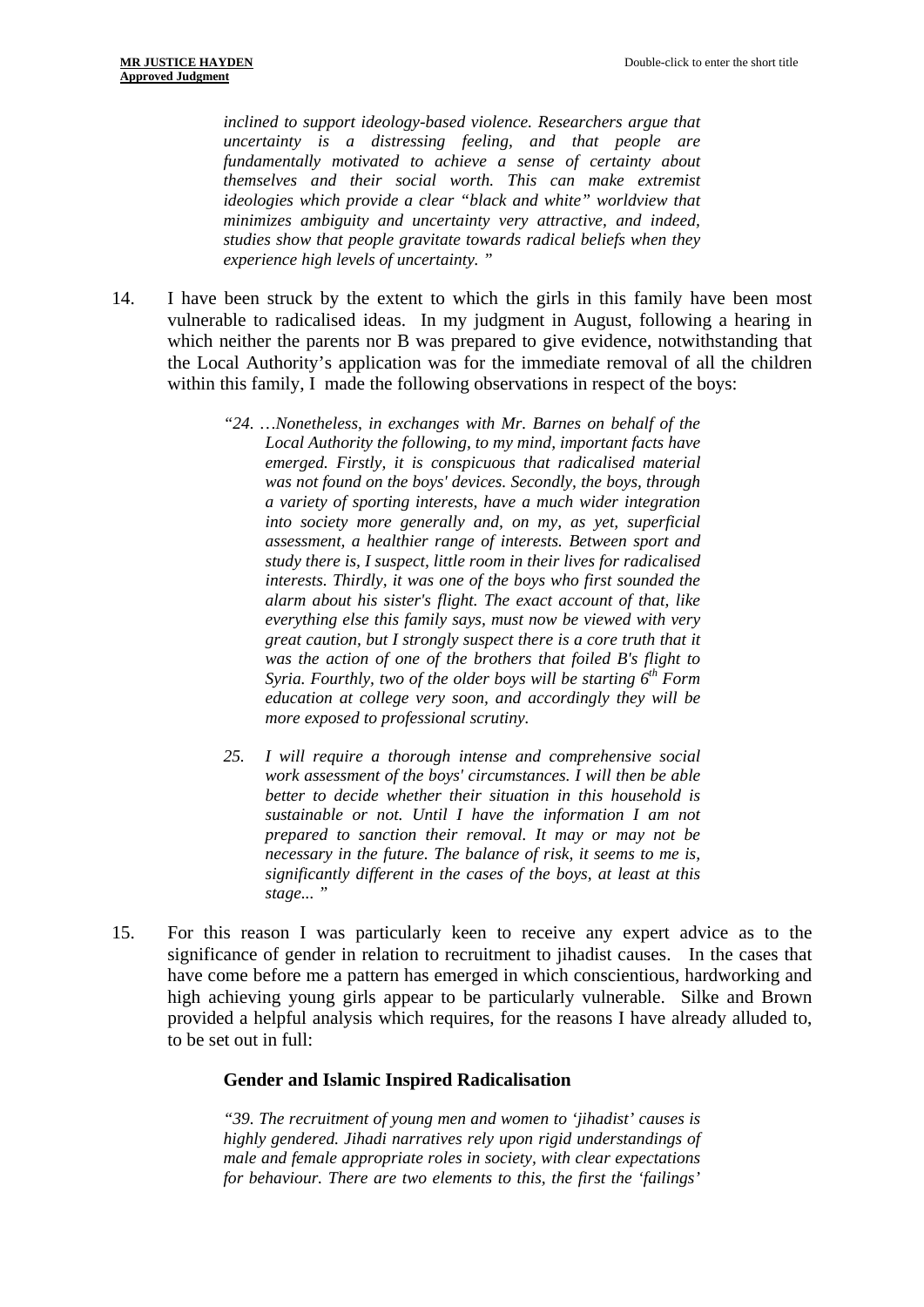*in gender relations in the West, and second the correct and purposeful gender relations present and expected in Islamic State among 'believing' 'pure' Muslim men and women. They allege that European men are emasculated by European state agencies, and are not 'real men' because of their failures to defend the 'appropriate' gender order. They allege that women in the west are not respected and the roles of wife and mother are not valued. In contrast they present Islamic State as an opportunity for young men to demonstrate their 'manhood', by becoming a fighter/hero, by supporting and defending women, and by following God's requirement that they live under Islamic law. It is presented as a rite of passage into adulthood. Furthermore they ask women to demonstrate their commitment to God and Islamic law by being a 'support' to their (future/current) husbands in Islamic State and by bringing up the next generation of Muslims in the 'correct' manner. "* 

*40. Young women are discouraged from communicating with men, on-line or in their social environment, often it is friends, associates, or family members, who have already travelled to Syria or Iraq who are the primary contact. Closest links seem to be with siblings. Recruiters exploit their extensive knowledge of an individual by targeting any existing vulnerabilities in the young person's identity and life experiences. Often they appear to focus on the lack of control and voice young women have in their lives - whether in the home, the community or at school. Women's experiences, opinions and lives are shown 'not to matter' to the 'outside world' and recruiters point to the failure of others to take potential recruits actions or words seriously. They also highlight inequalities, discrimination and foreign policy in their initial discussions - linking personal experiences of disappointment to a worldwide phenomenon of victimisation and oppression.* 

*41. They contrast this rejection and weakness to the 'protected' but 'purposeful' life in Iraq and Syria under ISIS, where the young women are encouraged to think about life as part of the 'sisterhood', facilitating belonging and commitment to the new cause. In this 'new life' young women are given 'choices' (Islamic State allege) regarding marriage, work, and education - providing they abide by the strict rules of gender segregation. Recruiters emphasise how 'meaningful' life is, and that hardships (in terms of electrical or medical shortages) are the burden they must endure in order to become better Muslims. Importantly young women are presented with illusion of 'choice' in future husbands, providing their 'wali' (guardian) approves of the match. In marrying a fighter, women are given status and prestige, something recruiters allege they will not get while living in the West. Furthermore Western women are 'prized' potential wives (over local women) because they have shown their commitment to the cause by undertaking the journey, and because they have higher levels of education, and maybe linguistically closer to their future husbands.*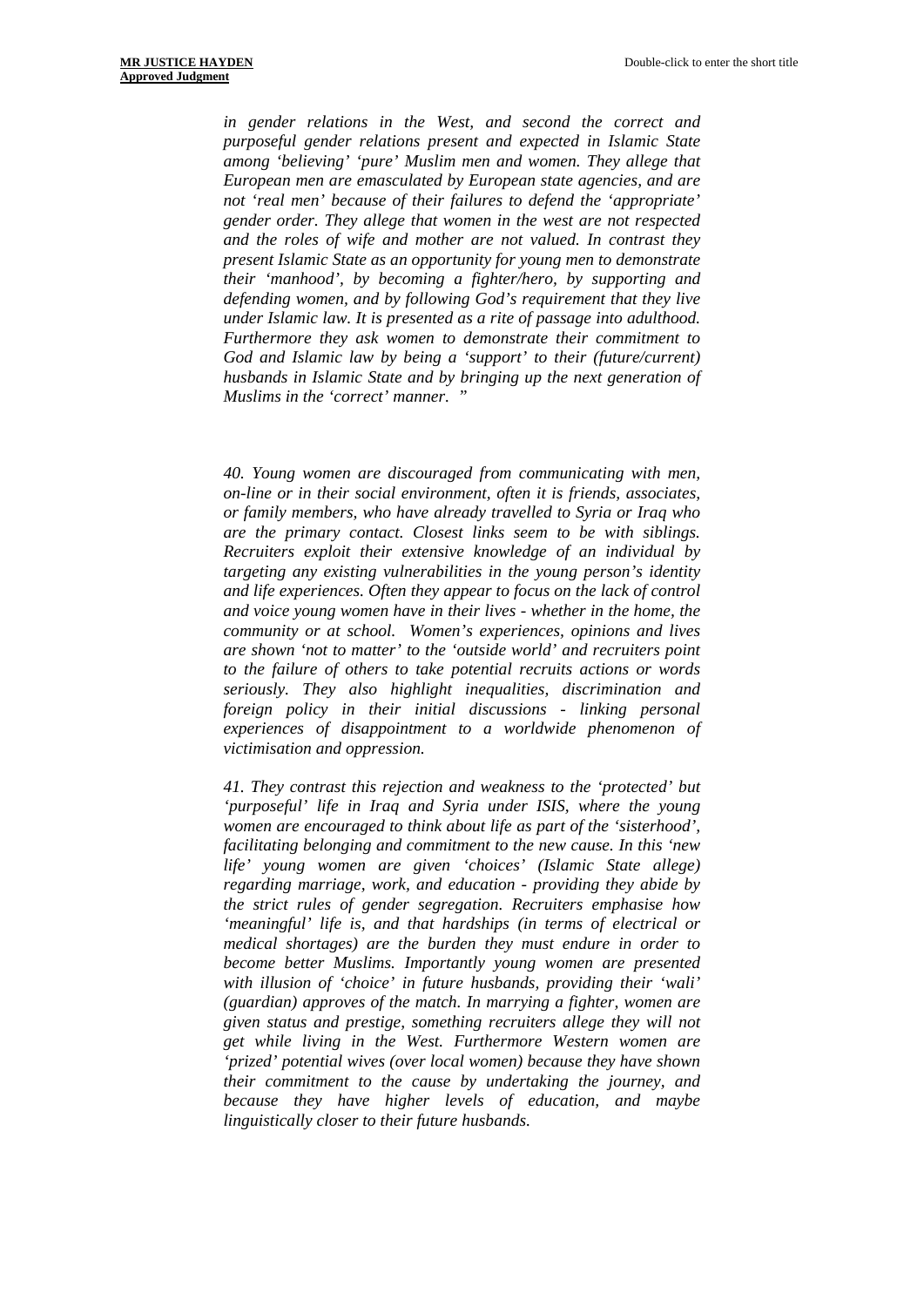*42. However in contrast to carrying out these domestic roles in the UK, in Islamic State it is alleged women can unite their private faith and life with their public/political goals. Islamic State make it clear they do not anticipate women contributing to the 'battlefield', rather they are to provide supporting and domestic roles but this is a 'political choice' as much as a personal one. Images of women with weapons or dressed as a suicide bomber are signalled as a sign of defence but also to signify their support of violent 'jihad' and to show off the capability and weaponry available to fighters of Islamic state. Women are 'trained' in the use of light weaponry but only to defend themselves or their children, or to serve in two female-only moral police forces in IS territory. Notions of 'purity' therefore become important - purity meaning of femininity/masculinity tied to morality and of faith. It is reported that there is some shaming of young men and women in private messaging for their slowness or lack of commitment or violation of expected codes of conduct.* 

*43. NGOs working in de-radicalisation anticipate spikes in recruitment during summer holidays, winter and Easter breaks. This is because the intensity and volume of interaction is higher as the young people have fewer 'distractions', but also because travel is*  less suspect. Furthermore we see a spike in travel over the summer *as young women seek to avoid 'holidays' to Pakistan or India. There are reports of some young couples where families have denied their union as travelling to Islamic State together during this time."* 

16. Professor Silke and Dr Brown gave evidence together, responding to questions either jointly or by identifying which was best placed to address the issues raised. They both emphasised very strongly that youngsters gravitating to radical Islam rarely do so as lone travellers. Overwhelmingly friends and family members proselytise 'the cause' and encourage interest. I was told that the so called Islamic State has become increasingly suspicious of unsolicited interest and, in effect, prefer any introduction from an individual to be via a recommendation:

> *"…Peer-to-Peer recruiters also encourage young women to distrust friends and family or 'traditional' authority figures, arguing 'they don't understand'. Moreover they argue that those in the West, follow an Islam that has been 'perverted' by culture and traditions that are not Islamic, or that those in authority have become corrupted by working for European authorities. On line recruitment is now noticeably female-to-female - in the past some men were actively seeking to recruit women as future wives but this has been noticeably declined. "*

17. I was also referred to recent research indicating that in up to 20% of cases family members played a key role in initiation to an extremist movement. Friends played a role in almost 50% of cases. B was home educated, as I have previously indicated, very skilfully. Her mother was her tutor. One consequence of this however is that her opportunities for social interaction have inevitably been limited and beyond her sisters of whom she is clearly very fond, she has few friends or acquaintances outside the home.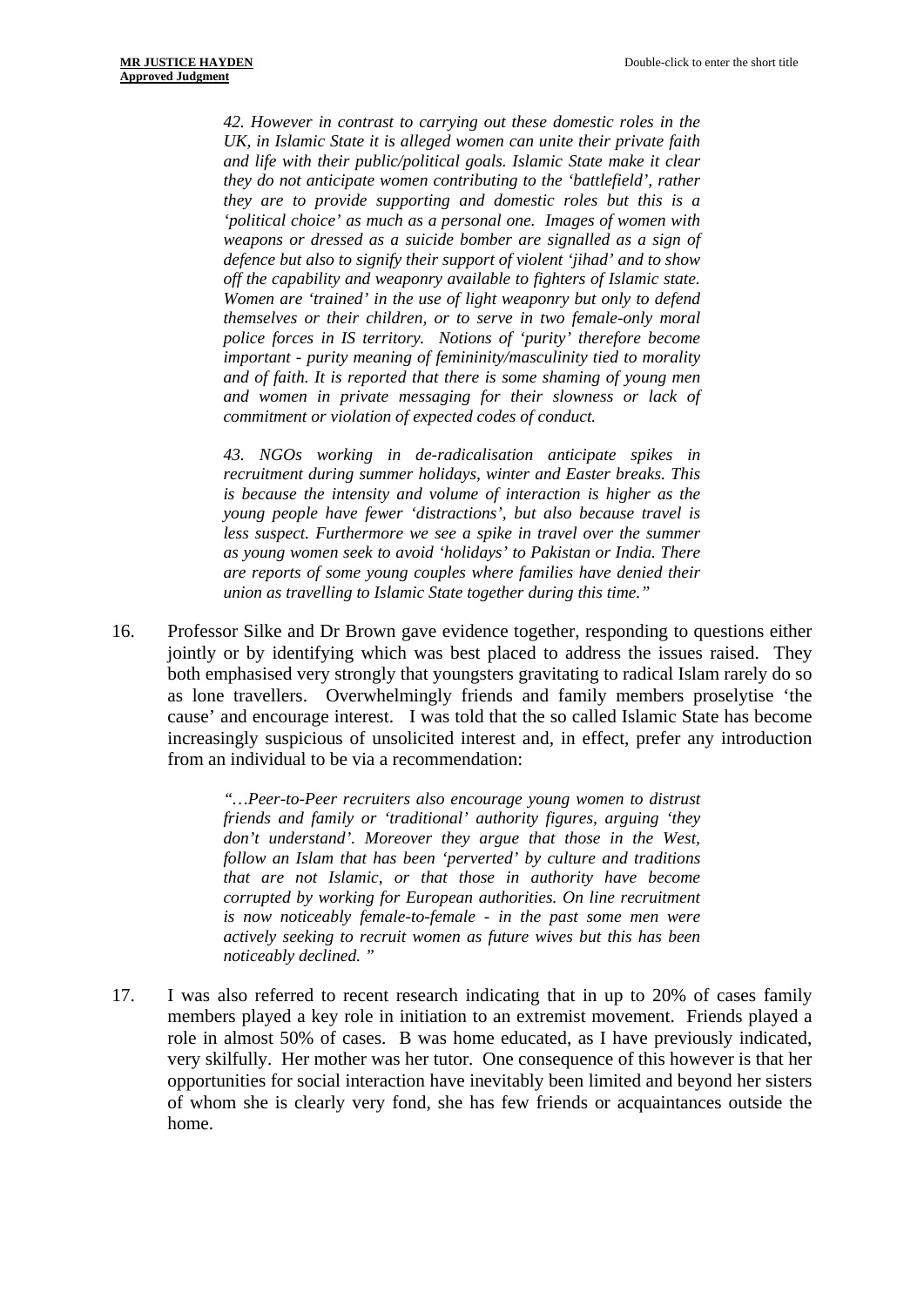18. Finally, and at risk of over burdening this judgment I set out the advice I have been given in relation to on-line material and the role of the on-line environment more generally:

#### *"On-line material*

*53. Klaussen's in-depth analysis of IS online material reveals that less than 10% is concerned with violence. There is however a significant body of unique material produced every day that is retweeted, posted on Facebook, Instagram, Pinterest, and other platforms. The material focuses on life in Islamic State, presenting an idealised vision of 'ordinary life', the new rules and regulations of Islamic State, new areas of interest and promotional material. This material focuses on the failings of western states to allow Muslims to live according to their faith, it points to the violence of Western governments and state agencies against Muslims, it emphasises the faults of Muslims who adopt alternative understandings of Islamic history and way of life - particularly targeting Shia and Sufis. The material is replete with decontextualised verses from the Quran and the Hadith (stories of the Prophet Mohammed's life). The material offers a utopian vision of itself - it identifies a problem with the world and living in the West, it presents an awe inspiring and grand solution (itself) and argues that young Muslims are responsible for its realisation and offers 'hope' for a future. There is an underlying tension with this approach where it emphasises a new 'good life' for potential recruits while simultaneously highlighting their belief in an imminent apocalypse. However this does not render IS a 'death cult' rather death and violence is for a purpose - the protection of the new proto-state, and its 'citizens'."* 

19. I have read a great deal of material downloaded from the internet, much of it from the 'Dark' net. As is commonly known this enables an individual to search material without trace. Some of the material is, to my mind, extremely sophisticated, particularly that which educates the reader in how best to deceive the agencies of the Western State. The expert report makes this observation:

## *"The Role of Online Environments*

*The issue of community is certainly strongly felt with regard to online environments. Islamic State is a 'young persons' movement and the use of technology is authentic to its members. Online material is highly gendered using particular motifs to exalt behaviours and traits. For women modesty, piety and complementarity with men is emphasised through images of a lion and lioness, or a 'green bird', images of romantic love do emerge, but these are presented as the 'beginning' of a new life rather than an end in itself. Online recruitment frequently relies on existing 'real-world' contacts, but not always. Increasingly non-public platforms are being used - such as telegram, and WhatsApp. Public forums are used for general propaganda and maintaining community and a sense of belonging having your twitter account suspended is valued and seen as an achievement and celebrated. Islamic State are increasingly suspicious of unsolicited requests, and some reports suggest they require a 'recommendation' from a 'known'/'trusted' individual. Peer-to-Peer recruiters also encourage young women to distrust friends and family or 'traditional' authority figures, arguing 'they don't understand'. Moreover they argue that those in the West, follow an Islam that has been 'perverted' by culture and traditions*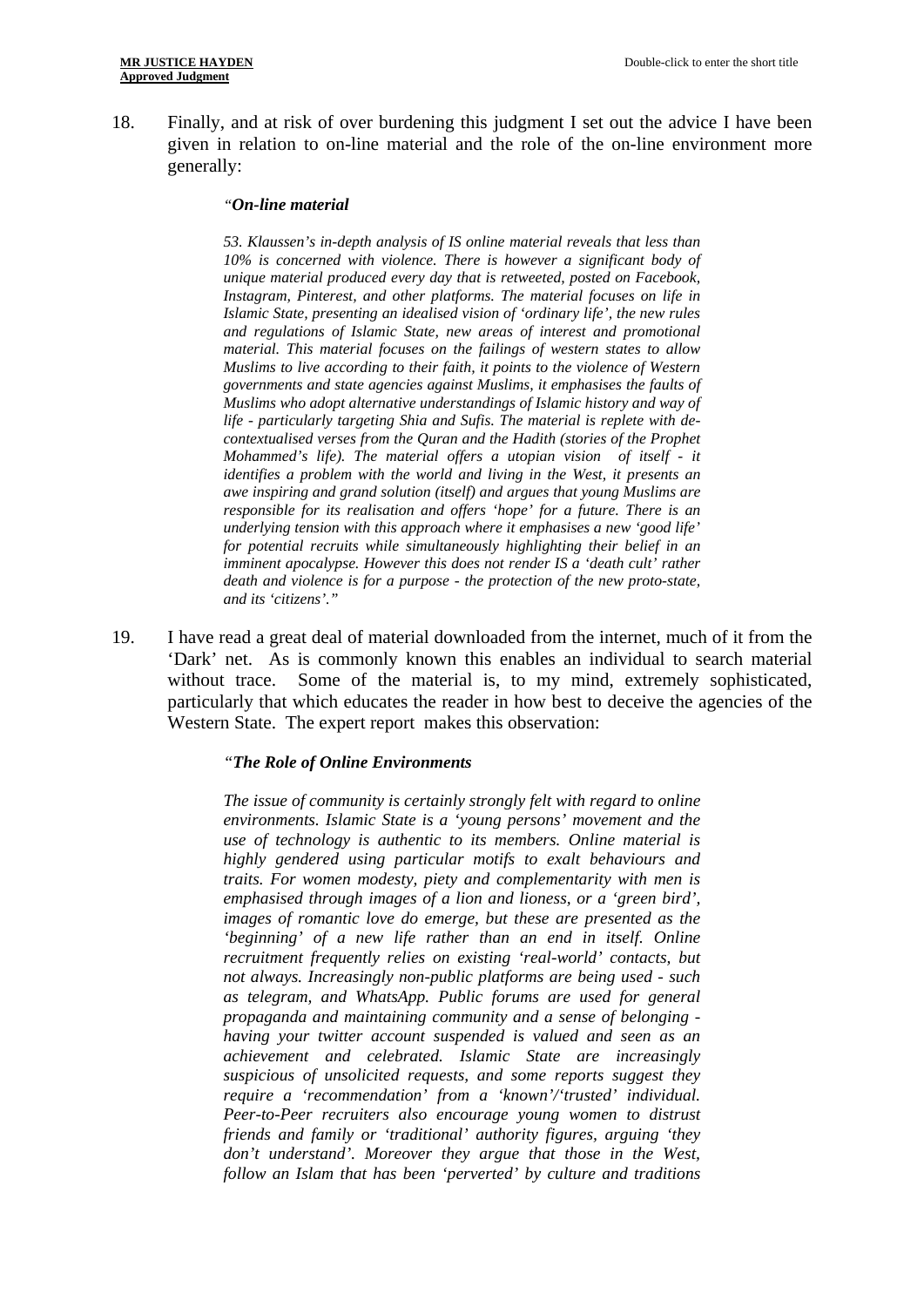*that are not Islamic, or that those in authority have become corrupted by working for European authorities. On line recruitment is now noticeably female-to-female - in the past some men were actively seeking to recruit women as future wives but this has been noticeably declined."* 

20. Following police disclosure Professor Silke and Dr Brown undertook a specific assessment of the material on the family's media devices. The objective was to evaluate the radicalising nature of the material and to provide an assessment of the likely psychological impact. It is agreed between the parties that much of the material here has been downloaded or accessed through the 'Dark Net'. Brown and Silke observe:

> *"The internet is a critical medium for the Global Salafist Jihad as advocated by groups such as IS, al-Qaeda and their affiliates. For many years the internet has been increasingly important as a way to disseminate sermons and texts from radical preachers, allow adherents to communicate with each other and for potential recruits to find out more about the movement."*

21. Not only is Salafist ideology more easily disseminated and therefore more readily accessible to a wider audience but as Professor Brown emphasises the internet now plays a proactive role in facilitating violence :

> *"Several Salafist web-sites and discussion groups provide access to combat manuals which are designed to allow readers to construct and then deploy weapons, to identify suitable targets, and give advice on how to use the various weapons to maximum effect. Some manuals provide information on developing chemical, biological and radiological weapons, but most concentrate on the more feasible homemade explosive and firearm weapons. Manuals are also available which give advice to adherents on how to avoid police or security service surveillance, on how to react if interviewed or interrogated by the security services, on how to blend into society without attracting undue attention, on how to communicate secretly with other extremists, how to carry out reconnaissance of potential targets, and a whole range of other activities of use to the potential terrorist."*

22. This type of material is plainly contained in the media material recovered (no party contends otherwise). In particular, *'How to survive in the West' A Mujahid Guide 2015* was reviewed by Professor Silke. This guide provided practical information on how to plan, prepare and carry out terrorist attacks. Detailed information was also given on how to carry out surveillance of targets, conduct online communication using codes and specific websites, make and use a variety of weapons, and advice as to how to use different methods of attack. Information was also provided on what to do if arrested and interviewed by the authorities. In short, such information is of obvious practical benefit to anyone interested in carrying out a terrorist attack. Further information was provided in the manuals on related but more general issues such as improving physical fitness in such a way as to make the Jihadi combatant most effective.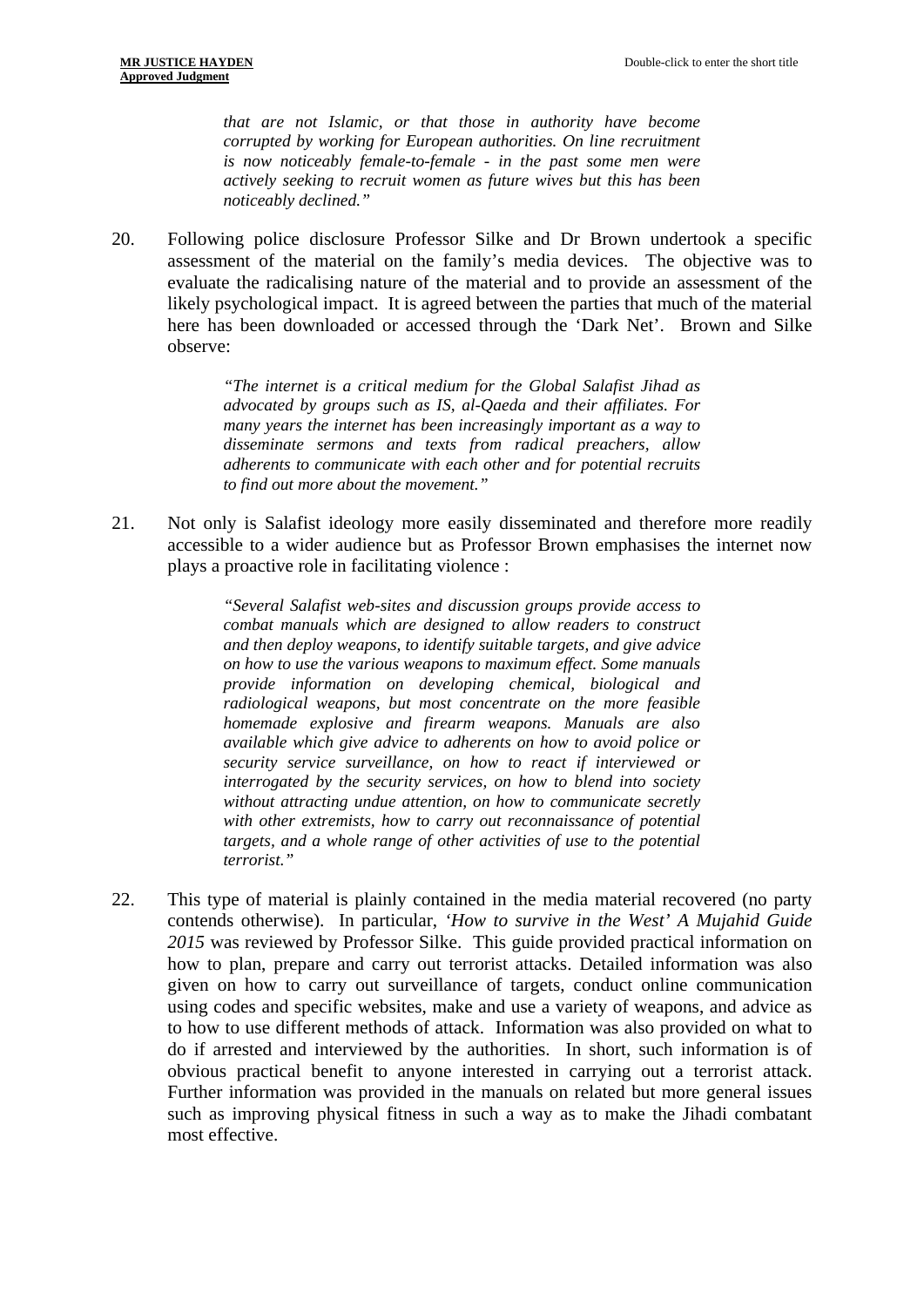23. Explicit recruitment to jihad, Professor Silke told me was a frequent feature of the material:

> *"These calls are made both in many of the text documents but even more dramatically in many of the videos. The 'Nasheed Fisabillah' video, of example, there are explicit calls for terrorist attacks to be carried out in Europe, while in the '159.mp4' video, a filmed jihadi directly speaks to the camera encouraging and extolling the viewer to join the jihad and to follow his and his companions' example.*

> *The document 'Sisters role in Jihad' also contained explicit recruitment targeting women. The document established precedent for women's participation in Jihad as an individual duty. The document argued that a woman does not need her male guardian's permission to join Jihad. It supports the martyrdom of a Chechen woman who died in carrying out a human bombing killing 27 Russian soldiers. The material however argues that women's direct participation in violence is limited to particular circumstances (selfdefence and when men cannot) and that women travelling to carry out Jihad face additional limitations. It then proceeds to say that as yet the circumstances of Jihad do not require women's active involvement as fighters but that they are obliged to support men in their fight. For example by carrying weapons, raising children in the correct manner, and training in combat first aid."*

24. In their overall conclusion :

*"Thus, a viewer who identified themselves as a Muslim, after viewing this material could be expected to feel increased support and sympathy for the jihadis and their cause, an increased sense of commitment to their own Muslim identity, and an increased hostility and anger towards individuals and groups who are believed to be attacking fellow Muslims and important cultural beliefs and icons.* 

*The more important being a Muslim is to a person's sense of identity, the more pronounced this effect can be expected to be. As previously indicated, research has shown that many of these changes can be relatively subtle and can occur at a subconscious level (i.e. the viewer may not even be fully aware that their attitudes have shifted to such a degree)."* 

I preface the more extensive remarks I will make about B and her evidence below by observing at this point that these generic descriptions, within the report, are strikingly reflective of what I have seen in this Court. Many could have been written with B in mind.

25. In the above paragraphs I have used terms such as 'extremism and radicalisation'. These words are now, sadly, so much a part of contemporary life they scarcely need definition. That said it is important to avoid ambiguity, radicalisation is defined in the July 2015 *Revised 'Prevent Duty' Guidance for England and Wales: Guidance for*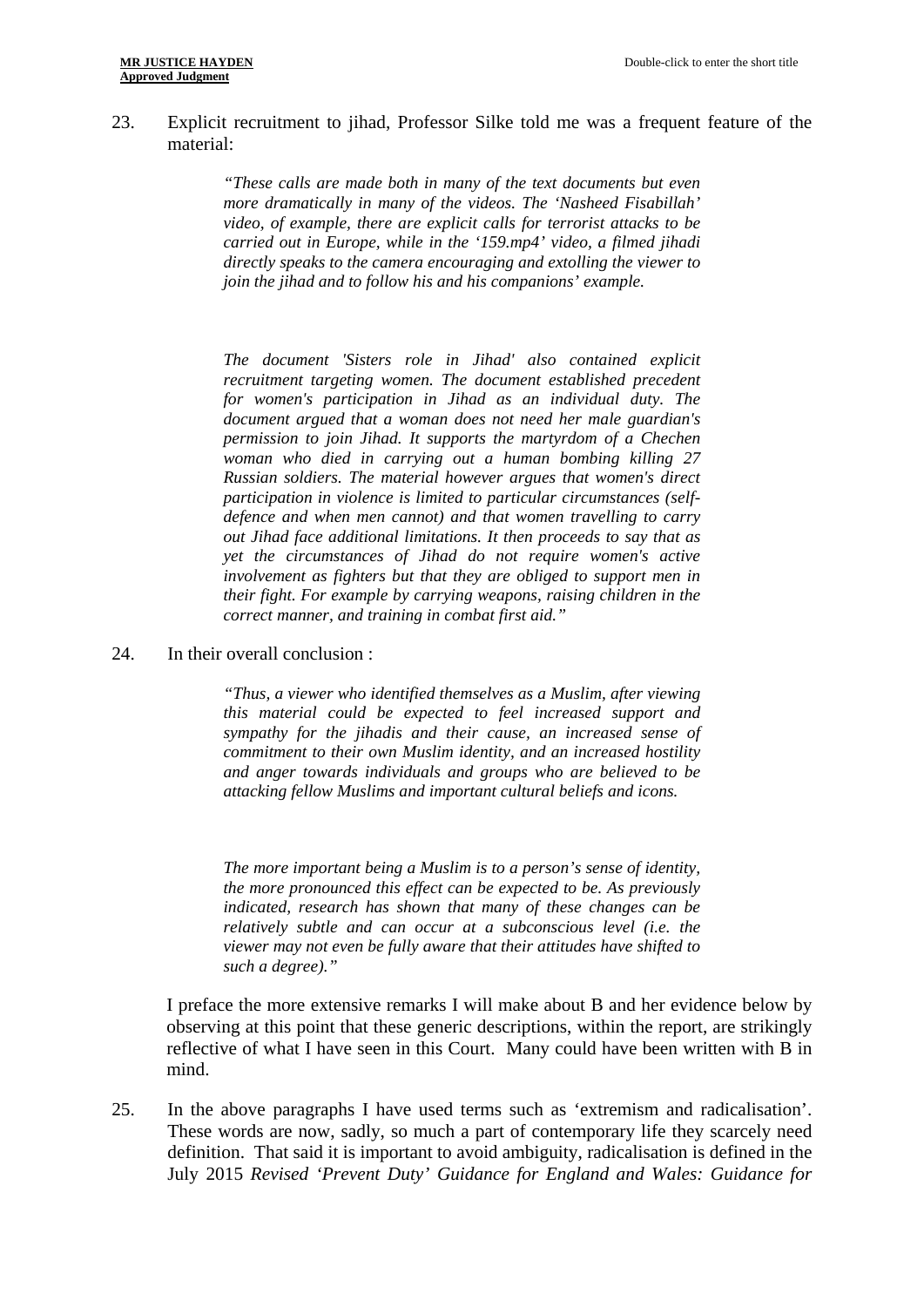*specified authorities in England and Wales on the duty in the Counter-Terrorism and Security Act 2015 to have due regard to the need to prevent people from being drawn into terrorism:* 

" '*Radicalisation*' *refers to the process by which a person comes to support terrorism and extremist ideologies associated with terrorist groups"* 

- 26. Holman J settled upon a similar definition in **Re M [2014] EWHC 667 (Fam)** at para 23.
- 27. The *Channel Duty Guidance Protecting Vulnerable People From Being Drawn Into Terrorism: Statutory Guidance For Channel Panel Members and Partners of Local Panels [2015]* defines 'extremism' in this way:

*"'Extremism' is vocal or active opposition to fundamental British Values, including democracy, the rule of law, individual liberty, and mutual respect and tolerance of different faiths and beliefs. We also include in our definition of extremism calls for the death of members of our armed forces, whether in this country or overseas. Terrorist groups very often draw on extremist ideas developed by extremist organisations"* 

28. When I come to consider B's evidence in detail below, it will become clear that she has (now on her own account) viewed a colossal volume of death related imagery. The impact of this on her own psychological well being is difficult to evaluate, other than to state the obvious i.e. that it is likely to be profound. In her evidence B described to me how she had become immune to death and brutality. According to the research of Silke and Brown, this has a number of psychological effects which occur even where the clues relating to death are very subtle and perhaps not even consciously appreciated by the individual involved.

> *"…After exposure to such images people will usually feel an increasing pride in and identification with their country, religion, gender, race, etc. They experience exaggerated tendencies to stereotype and reject those who are different from themselves. The group you belong to is even better than it was before, even more worthy of your support. Your rivals though are diminished, less deserving of sympathy or compassion. People feel greater hostility toward those who are perceived as different others or as a threat. "*

29. In conclusion Silke and Brown observed:

*"It is important to remember that radicalisation is the result of many factors, some of which are about the individual involved, and some of which relate to their environment (including family and community environment). The range of factors involved is extensive, and the result is that the radicalisation process is complex and varied. Radicalisation itself is not a fixed state, but is dynamic, and changing events and factors can deepen radicalisation or bring about de-radicalisation."* 

30. At the earlier case management hearing I considered with counsel what assessments should be undertaken with the children and parents in order that, ultimately, I could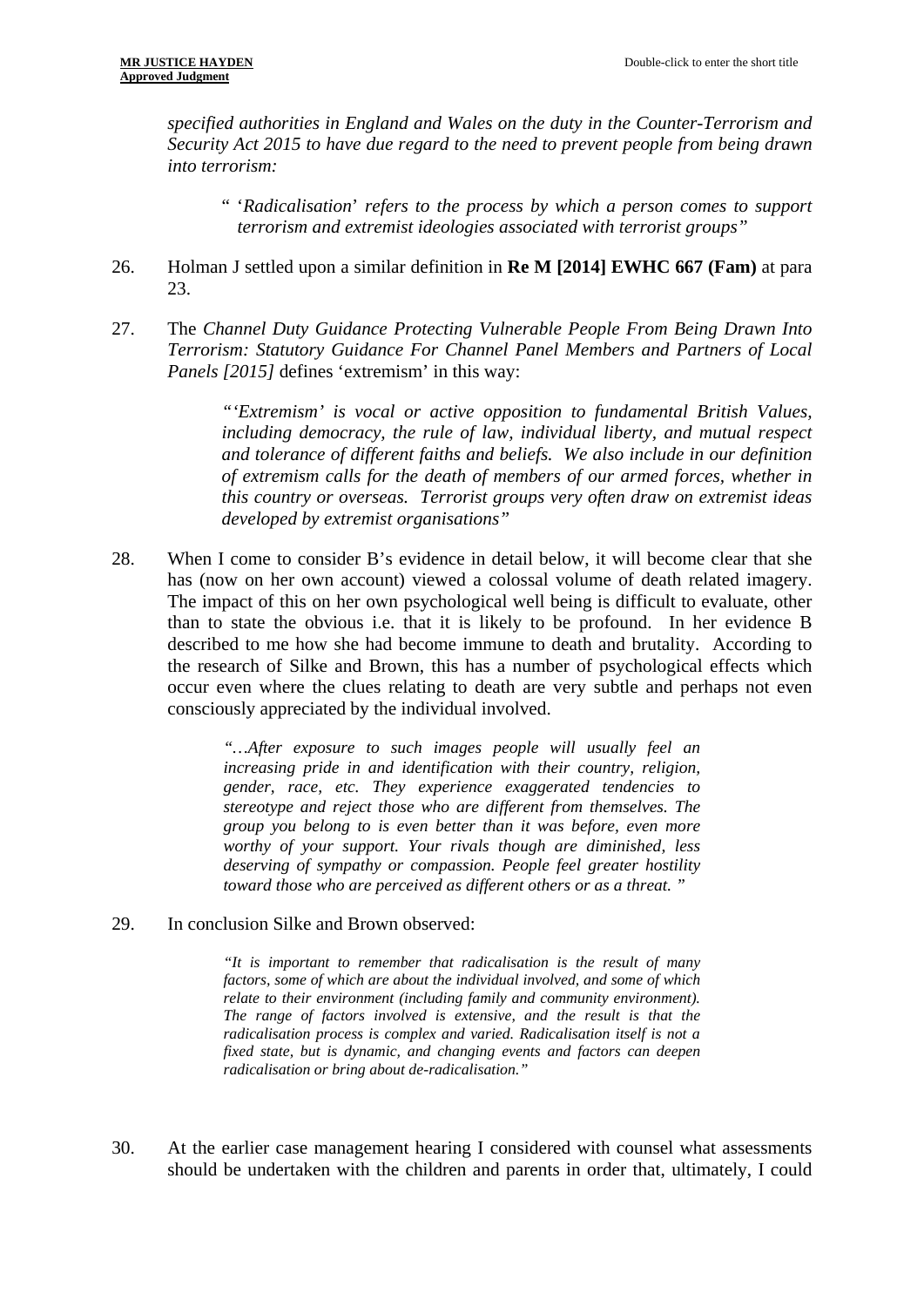endeavour to evaluate the safety of the children within the household with as much confidence as possible. The family has, from time to time, been hostile to the Local Authority and resistant to working with them. B has been manifestly angry, disengaged and sometimes overtly disrespectful of the court process. It also requires to be recorded that retrieved from the computers within this family was a 'Thames House, 12 Millbank floor plan'. Ms Grief relies heavily on a concession by PC Thomas that the spread sheets are not conclusively supportive of this document having been downloaded deliberately. He conceded to Ms Grief that the schedule may relate to a search of a different part of a web page which the browser has, in effect, carried out by itself. The following exchange in cross examination is important:

 *"As you often see in Google, you carry out a main search with hits that are listed under the search box and you may have a list of sites to one side in the margins. These are suggested searches carried out by Google of items that you may be interested in. We know what a genuine search looks like (generally very short in nature). A search conducted by a user might consist of 40 characters, a search by the webpage might consist of 100s of characters. (PC Thomas)* 

*Q: How do we distinguish?* 

*A: There's no defined method to distinguish other than the appearance of the url. I always look for short and right characters.* 

*Q: Unless someone has analysed it looks like a user search rather than a browser, no way of distinguishing.* 

*A: No.* 

*Q: Hasn't been done in this analysis.* 

*A: I have produced evidence of Internet browsing but it's not this.* 

- 31. Whilst the computer records do not themselves establish, conclusively, that a direct search was made by B, I found her denials, in cross examination, to be hollow and unconvincing. Having regard to the breadth of the material that she has viewed, I think it more likely that this search was also intentional. In my judgement B has continued to deny this because she is intelligent enough to appreciate that it points towards the 'attack planning' allegations that the Local Authority has levelled against her. For the reasons set out below, I have not been persuaded of that aspect of the Local Authority's case. The contentious material is more likely to be a manifestation of B's voracious interest in Isis which she has described to me as 'addictive'. There is no evidence to suggest that B was involved in 'attack planning'.
- 32. B's sense of grievance has plainly been shared by the parents, most conspicuously by the father, who has been indignant at my having traduced him, as he perceives it, in the earlier judgment. Quite why they contest the legitimacy of the Local Authority's concerns is not easy to follow. Their daughter was prevented from escaping to Syria and was subsequently removed from their household to protect her from the poisonous images which have been described as 'saturating' the family's laptops, smart phones, hard drives and USB sticks. That is an apt description.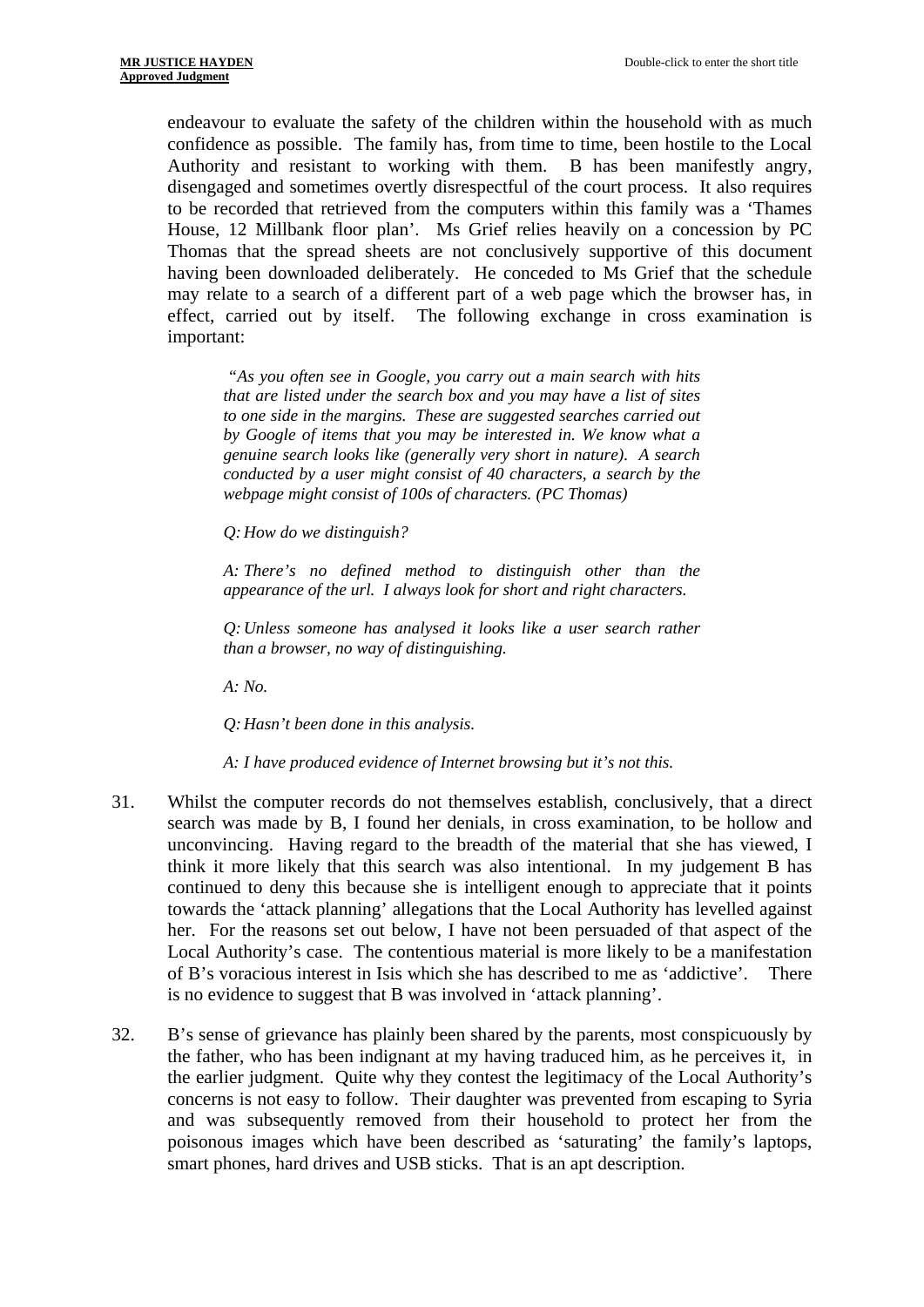- 33. It was pressed upon me by all the advocates for the family, that Ms Rukhsana Thakrar should be appointed as an independent social worker. I was assured that she was well regarded and as a professional Muslim woman not associated with the Local Authority, or the Guardian for that matter, she seemed to me to be well placed to undertake what I identified in my earlier judgment as the need for an 'intense, thorough and comprehensive assessment'. I must also admit to my aspiration that Ms Thakrar would provide an example to B of the opportunities open to independent Muslim women in the UK. Ms Thakrar has an LLB (Hons), a MA in social work, a CQSW and is an accredited social work practice teacher. She has also worked in the capacity of Guardian ad Litem, CAFCASS officer and asserts in her CV that she 'specialises' in 'working with Muslim families'.
- 34. I very much regret to say that Ms Thakrar fell far short of the promise foreshadowed by her CV. In her very lengthy report, which is essentially simple reportage of what the family has said to her, Ms Thakrar missed the opportunity to confront them with my earlier findings and to challenge their various belief structures. Though I am satisfied that her instructions were clear and supplemented by a further set of instructions specifically directing her to the court's concerns, she appeared to have very little understanding of the nature of the task she was engaged in. Her view of the family was expressed with fulsome positivity, though I have found it impossible to identify any analysis in her report upon which her optimism could be founded. More than that, within a report spanning over 130 pages I have struggled to identify any analysis of any issue in the case. Rather unusually despite the glowing conclusions she advanced, I had no sense that the family had forged any kind of constructive relationship with her either. Her conclusions require to be set out:

*"426. It is my assessment that the parents and children will work openly and honestly with professionals and they will allow all professionals in. The children will be monitored at school and M's family are fully available to assist and work with professionals. The intervention of the state has been a massive wake up call for the parents to monitor and guide their children and to work with professionals and extended family members that have been concerned about the family."* 

35. For good measure Ms Thakrar added:

*427. The court and professionals do not need to wait for the findings of fact as the family are clear that there was a discussion about ISIS and this attracted B to research this further and she linked ISIS to Gaza. However there has been in my opinion a change in the mindset of all family members are clear that they do not wish to associate in anyway with ISIS."*

36. I have genuinely struggled to understand the naivety of Ms Thakrar's approach. She continues:

> *"It is my assessment now that the substantive charges in respect of Terrorism have been dropped by the police the family will work openly with professionals. They have already made a number of major changes."*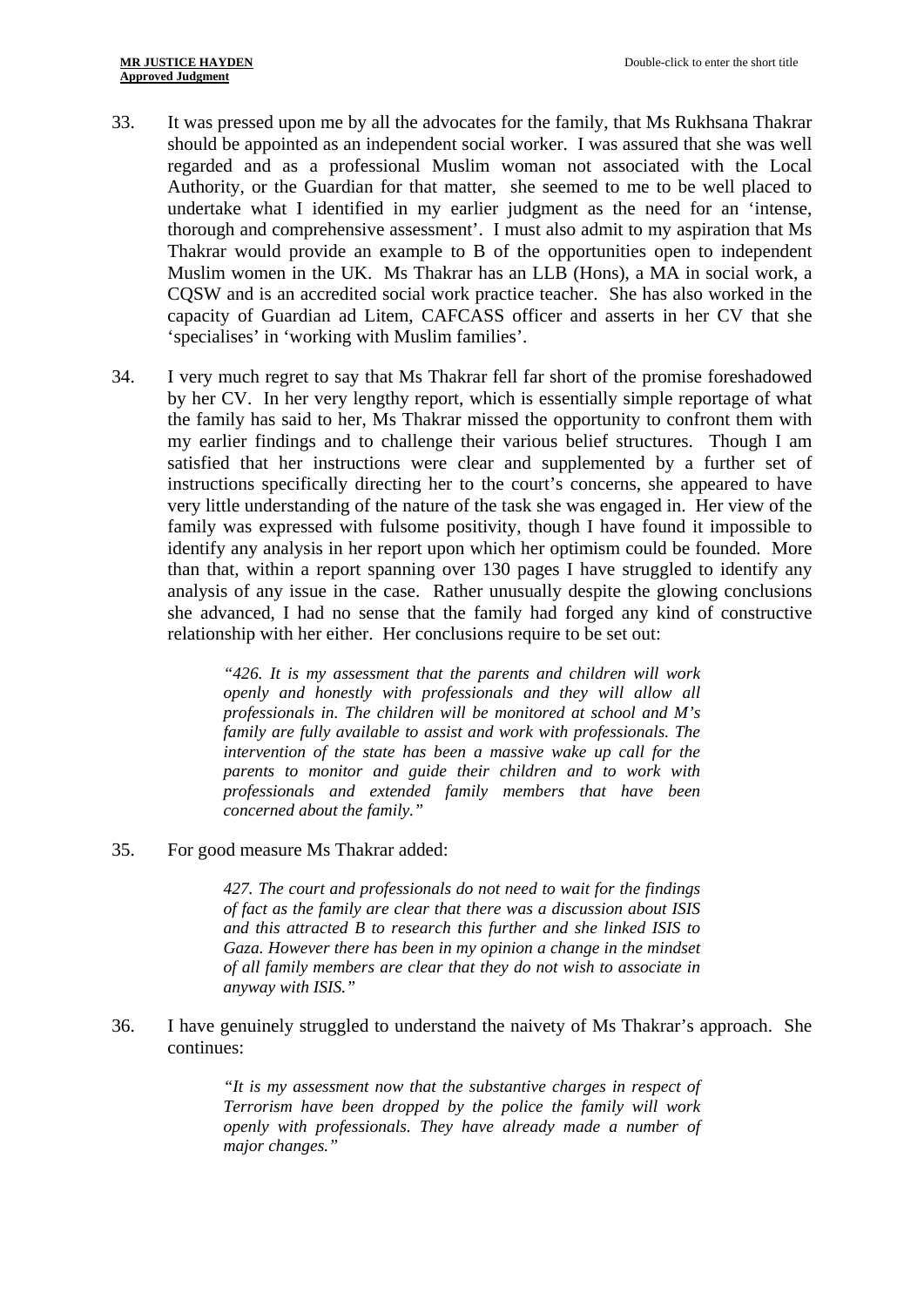37. Following B's removal from the aircraft on her journey bound for Syria, F told this court that he would deploy spyware to monitor the children's computer usage. He apparently told Ms Thakrar that he did not do this because he wanted to access material of his own. In his evidence he disputed having said that to Ms Thakrar and contended that he asked a friend to fit the software for him. This was also, as Ms Fottrell reminds me set out in the parent's joint statement in the wardship proceedings. I also heard from DS Kinkead that F had been advised by CTU to use a system known as 'Pandora' which is regarded as effective. Ms Thakrar resolved this conflict in the evidence, for herself, in this way:

> *"429. The parents did not place the spy ware devised on all the computers because F wanted to access material that he was interested in as I have already mentioned. This allowed B and her siblings to access material she should not have accessed. It is my assessment that the parents now accept this was an omission on their part. "…*

38. I simply do not understand how Ms Thakrar could have made so light of such a crucially significant issue. To put it in its context, the father had purported to recognise the risk to his daughter from accessing the kind of material I have already looked at and assured this Court that he would do all within his powers to prevent this. I shall make my own findings on this point later in the judgment but to conclude that he had done nothing of the kind and then discount it, so summarily, as 'an omission' is frankly astonishing. Finally, Ms Thakrar proffered this observation:

> *…"434. If the parents and children have not been open and honest it is due to a fear that they may be imprisoned for being Muslim and expressing their angry feelings."…*

- 39. I am constrained to say that Ms Thakrar has fallen, by some distance, below the standard that this court is entitled to expect from an expert witness. In so doing she has failed the children (primarily), the parents and the other professionals in this case who have worked extremely hard to manage a very challenging situation. I have noted that Pauffley J made criticisms of equal magnitude and of similar complexion in **Re A, B C & D [2009] EWHC 2136 (Fam)** and **Re S (A child) (Care Order) [2014] EWHC 529 (Fam)**.
- 40. What is particularly surprising is that in an email to the Local Authority, dated  $23<sup>rd</sup>$ December 2015, Ms Thakrar stated '*it will be very difficult for me to make any conclusive recommendations without findings being made in this case'*. This is simply irreconcilable with her position by the time of filing her report and it was an illogicality that she was unable to remedy in her evidence. I do not question Ms Thakrar's integrity or her independence, my complaint is with her method. She spent 84 hours with the family including meetings with the children. Though she was particularly asked to assess what might be the most effective intervention for the children in the light of the Silke/Brown report, I was not convinced that she had read the crucial updated report by the time she gave her evidence before me.
- 41. The acres of reportage that she has provided have been closely scrutinised by the advocates and some of the passages have been important, if only as a basis to evaluate credibility in the context of other inconsistent statements. Ms Thakrar made the following conclusions which are interspersed around her reports: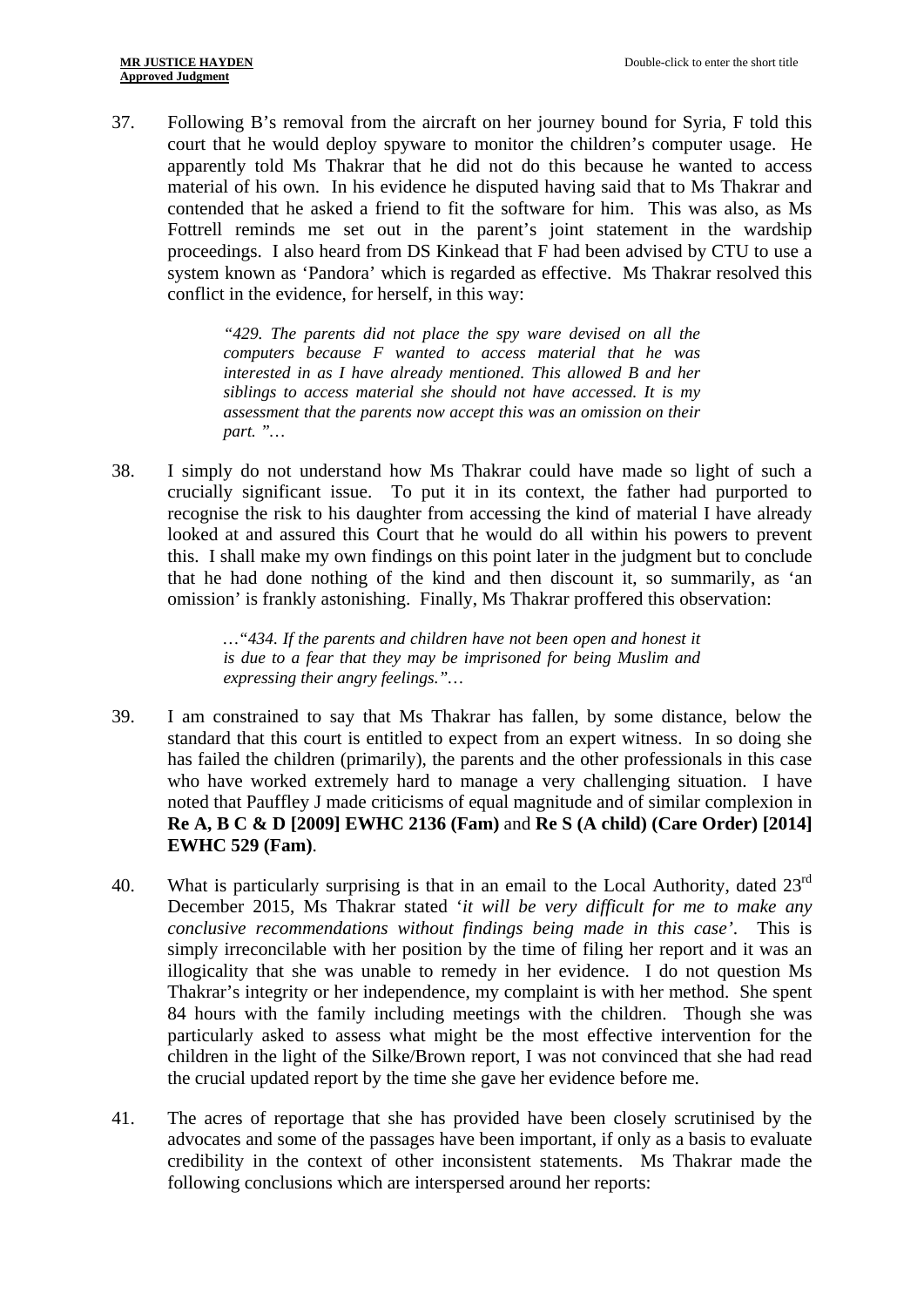*"346. It is my assessment that the parents recognise that they were not as emotionally available to their children particularly B and Y and they would like to become more emotionally available. They also recognise that they have not had enough time for themselves and decided to refer themselves for couple work. Both have expressed a number of issues that they would like to talk about around communication, their respective families, having a large family and identity issues of having children that are dual heritage. This work will give them the space also to think about their children and make them more emotionally available to all of them particularly B and Y."* 

 *"434...It appears from the discussions that [K] downloaded material which she now accepts should not be downloading and B was driven by her anger and rage and wanted to make some sort of point to the Authorities. Her anger and rage is complicated as she was already upset about Gaza and Syria and what was happening to families and children. It is my assessment that she was not having enough time with her parents and there was not enough quality family time. She was also not engaging in some of the physical activity that the other family members were engaging with."* 

*"442. B has had a number of months to reflect and think about the situation that placed her in Telford. She has explained to me how she has felt angry about how she feels she has been treated. She has also explained her reasons for finding and contacting ISIS and her reason for wanting to living in a Islamic country. Apart of this fantasy was a fantasy about her father's life and activities. In my assessment she did not fully understand or discuss with him."* 

*"460. It is my assessment that the parents have made a radical shift in moving from home education to placing the children in schools. [N] is due to start school soon. They have recognised that there are issues they need to discuss and will continue to meet with the TCCR."* 

- 42. Not only is this all strikingly superficial but there is no attempt made to support the theories advanced by reference to the material within the report. Sadly, it had, in my judgement, a significant ill effect on the progress of the case. Effectively it provided what has been referred to as 'a narrative' for the parents, in particular, to rally around. It was hailed by the family as a vindication of their position and a justification for their resistance to social work help.
- 43. This said, there are strains of information within the report which resonate with other available evidence. For example, Ms. Thakrar highlighted the mother's controlling behaviour, which I will consider more fully in due course. Others have identified something very similar and the mother herself sometimes unwittingly gives examples of rather controlling strategies. In this context some of the extensive material within the report has forensic relevance and so has not been an entirely wasted effort. It was however a missed opportunity to undertake a challenging, perhaps even ground breaking, piece of social work, looking in detail into the complex process of child radicalisation.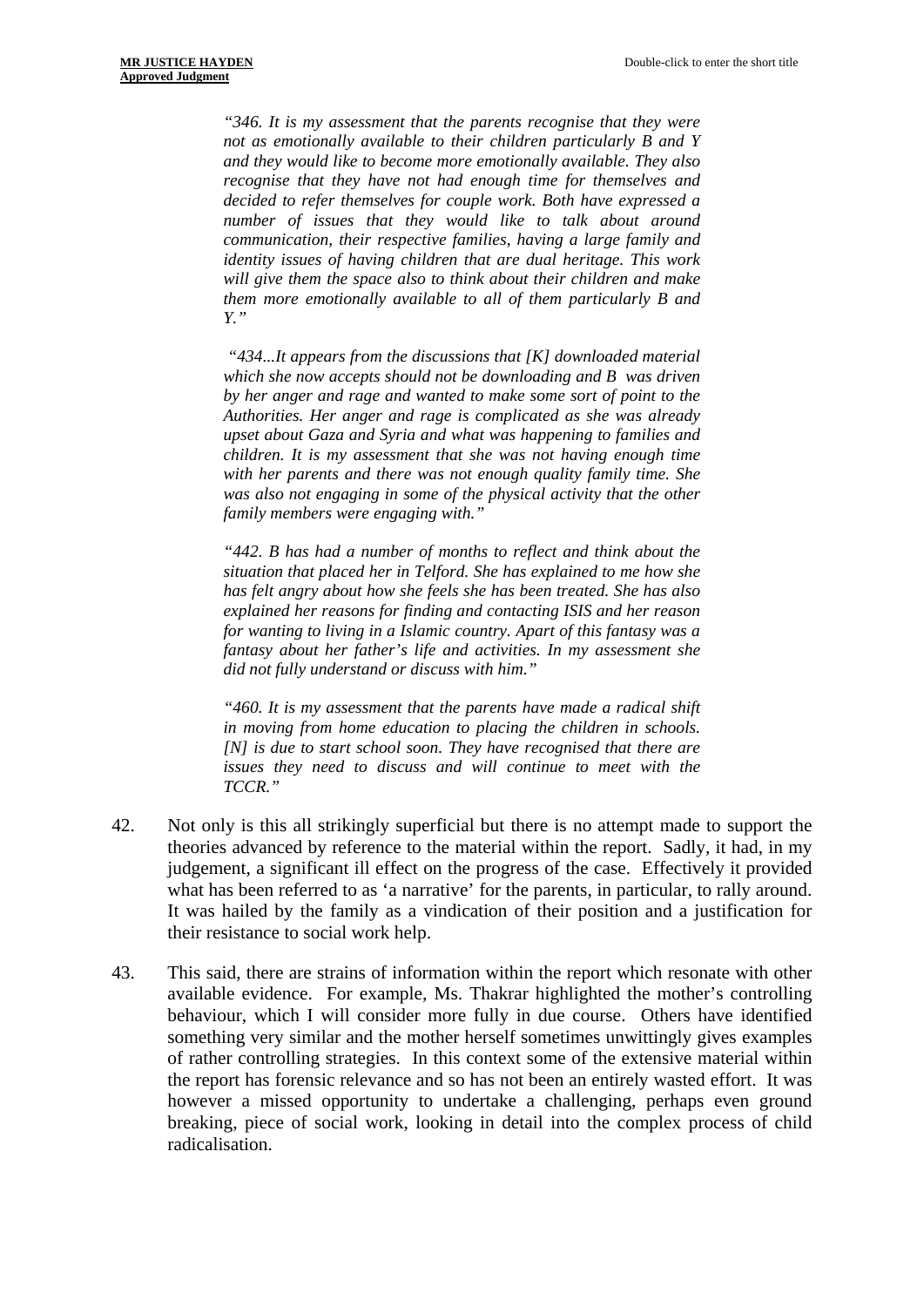- 44. Ms Thakrar referred in her CV to the encomium provided to her by Sir James Munby, President of the Family Division in a brief coda to his judgment in Re **M (Children) [2015] EWHC 1433 (Fam)** reported as Re **M (No.2) [2015] EWHC 2933.** There was no reference to Pauffley J's judgments. I would simply note that the hearing before the President was uncontested and Ms Thakrar did not give evidence. It was largely on the basis of what was said by the President, that Ms Thakrar was identified by the lawyers as a suitable expert. I do not believe he intended his short remarks to be given such emphasis.
- 45. Ms Thelma Ukueku is the key social worker in the case, employed by Tower Hamlets. When the deficiencies in Ms Thakrar's report came to light Ms Ukueku agreed, in the time remaining, to plan and undertake an assessment addressing the risk matrix referred to above. This report was undertaken with a Mr Brian Sharpe and a Ms Juliette Thompson. I heard from Ms Ukueku and Mr Sharpe in evidence. It is an unfortunate fact that Judges have, from time to time, to be critical, sometimes highly critical of social workers. Too often good social work goes without comment or commendation. This case provides some opportunity to remedy that. This family is extremely fortunate that Ms Ukueku was allocated to this case. She has shown unstinting commitment to them, she has been tireless in her determination to help them, she has unhesitatingly sacrificed her own personal time and displayed an impressive mix of intellectual rigour and compassion. Perhaps most importantly, whilst trying to work effectively with the family, she has not shied away from confronting them robustly and directly where she perceives there to be error or inappropriate behaviour. She has, in my view, 'worked' the case, in the sense that she has not merely recorded the attitudes or behaviours of the adults, rather she has actively intervened to try to change them where, in her assessment, they are contrary to the interests of the child.
- 46. I have mentioned above that I elected not to see the video material in this case. It is rarely necessary for the Judge or the lawyers to do so. It is probably desirable that we should not. The danger that we become inured to it is greater than might initially be thought. Some of the material here is, plainly profoundly shocking. Ms Ukueku took the view that if she were truly to understand what harm B had been subjected to she ought to look at some of the material herself. She told me that on reflection she wished she had not done so. It had caused her real, not merely superficial, distress. She told me how some of the images are lodged in her mind and have from time to time intruded unexpectedly into her thoughts. She twice needed to pause to maintain her composure, as she outlined this to the Court. She told me, at this point, slightly tearfully, that she had been terribly shocked and deeply upset that B had been regularly exposed to such images. It was a powerful and memorable moment in the hearing. I noted that it had some impact on B which seemed to me to be chiefly one of real surprise. I think this was both as to the effect the images had on Ms Ukueku as well as some realisation of the great effort made on her behalf.
- 47. The report, dated  $14<sup>th</sup>$  March 2016, signed by each of the contributors and endorsed by their senior manager, is carefully planned and well structured. It begins as follows:

## *"The foundations for the risk assessment*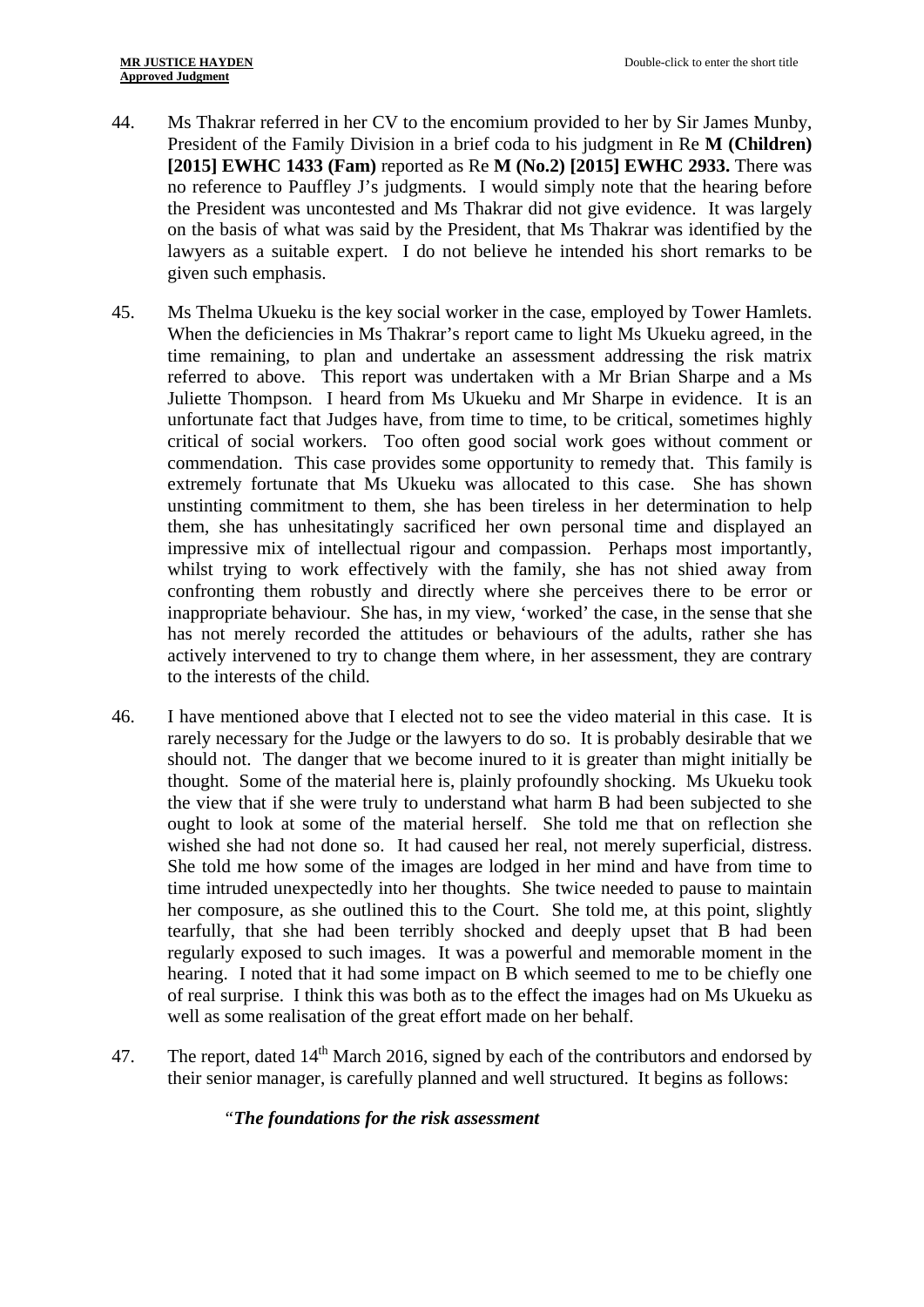*The local authority has the benefit of the Court's assessment of the family as set out in the judgment of 21 August 2015 which in summary found:* 

- *i. The parents' deception of the Court and professionals;*
- *ii. The risk presented by the material accessed and accessible in the family home;*
- *iii. The underlying belief system present in the household."*
- 48. This is a succinct and accurate assessment of the key issues in the case. It formed a good foundation for the work which followed. I have selected a number of passages to be incorporated into this judgment, not only because they focus in on the important issues or contain significant information but because they illustrate the discipline within the assessment of identifying core or solid evidence:

*"108. Y in his ABE interview states that B's interest in going to Syria predated her contact with ISIS on the internet. He in his interview on the 25/02/16 said that B had informed him of her departure on the day before whilst on the 07/12/14 he said he had known for two months. The other family members said she told him on the day. M expressed how upsetting it was and 'how bad' she feels now about B confiding in Y during our interview with her on the 09/02/16 (with Thelma Ukueku). Her upset would suggest that she knew of Y's earlier acquaintance with B's plans."* 

*"109. There is some consensus that the root of B's curiosity in ISIS lay in her concern about the situation in Gaza, July/August 2014, and its impact particularly on children caught up in the conflict. "* 

*"110. No one, including B herself, was prepared to explain how her journey from concerned onlooker to ISIS sympathiser came about. Family members were not able or prepared to discuss the politics of the conflict in Gaza and Syria or about the differences between Hamas and ISIS. When asked about family discussions about events in Gaza or the Charlie Hebdo killings in January 2015 nobody was forthcoming. B said they had all been brought up by their parents to believe that you should withhold your opinions about any topic if you had no direct experience of it. This was a sentiment expressed also by E."* 

49. Ms Morgan QC and Ms Sprinz, on behalf of the father, are critical of the Local Authority's assessment, contending that Mr Brian Sharpe misunderstood the police evidence as to who was searching for Isis material online. This, they say, 'cannot but have misinformed his thinking and such analysis as he drew from it of risk'. This seems to me to be a criticism that could be made of any risk assessment which precedes a finding of fact hearing. It is by no means axiomatic that a view of some the facts contemplated by a social worker, which in due course are not confirmed by the Judge, invalidates the risk assessment. It will be a question of degree in each case. It is for this reason I thought it appropriate to identify, at para 43 above, how, in my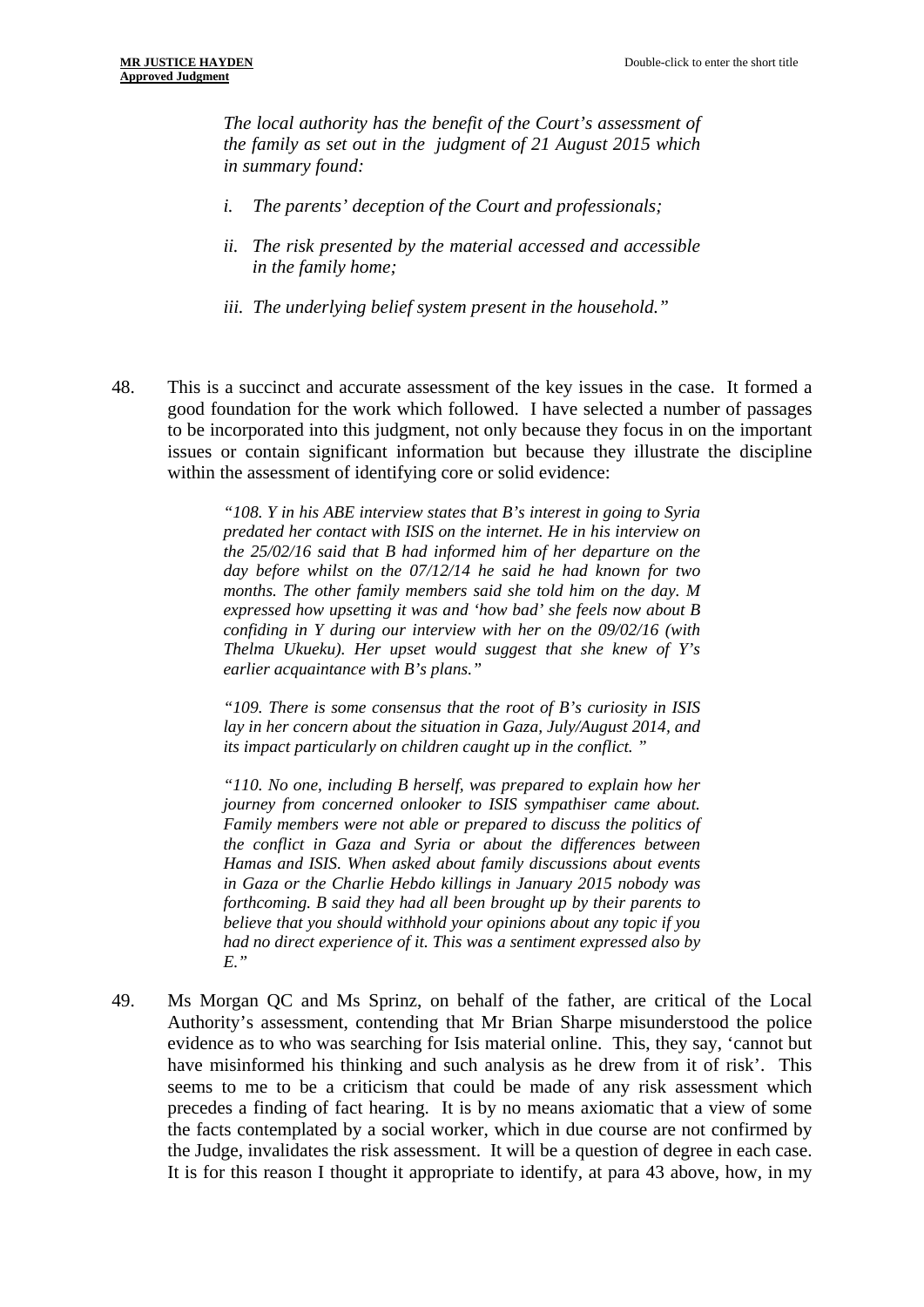judgement, the social workers took particular care to establish their evaluation of risk on a factual substratum that seemed to them to be most solid, even if the facts themselves open a spectrum of possibility ranging in gravity. E.g. did the father hold strong political views about Gaza, if so did he share them with B and, further, was the influence of these views on B's radicalisation intended or otherwise. Mr Sharpe plainly thought broadly and reflectively about some of the big issues this case presents but I did not detect that he had reached many firm conclusions. I think his role in the assessment was largely to stimulate thought rather than proffer practical suggestions. This was no doubt a useful contribution.

50. In their work, the social workers consistently take care to examine realistic placement options and identify factors both in favour and against. They repeatedly place caveats on their proposals, stating, for example, that the Court must make findings so that the Local Authority 'may develop its risk assessment'. In particular, at para 212: *'in consideration of the different placement options the risk factors are complex. The care planning proposals are tentative and would benefit from findings of fact'*. They also stressed the obvious fact that '*it is difficult to award a weight… to risks whilst the family remain closed and it is an inhibitor for future partnership and safety planning'*. I reject the assertion that there is 'misinformed thinking' or, for that matter, significant misanalysis of risk.

## **The Legal Framework**

- 51. Before I embark upon my analysis of the evidence in the case it is important to consider the case law and legislation which frames the process. Some of it is now trite law, albeit that the evolution of cases of this kind indicates that the application of facts to the law may be at times be both subtle and complex. Though I have emphasised, now in a number of cases, that the issues here are a new facet of child protection which are best understood by reference to tried and tested safeguarding imperatives, it needs to be noted that apparent cooperation with professionals may not be sincere and misinterpreted may lead to a false evaluation of risk. Thus, the usual weight afforded to a cooperative working relationship will require frequent testing to ensure the cooperation is genuine.
- 52. Cases involving allegations of radicalisation do not require any greater standard of proof than any other allegation in Family Law proceedings. Any impression to the contrary requires to be dispelled. The starting point is that a party who asserts a fact must prove it, thus the burden remains on the Local Authority throughout. The 'standard of proof' refers to the level of probability required to prove a fact. In family cases, this is the civil standard of proof i.e. 'the simple balance of probabilities': **Re B (Children) [2008] UKHL 35**. Four passages from the speeches in that case seem to me to be particularly apposite here:

*"2. If a legal rule requires a fact to be proved (a "fact in issue"), a judge or jury must decide whether or not it happened. There is no room for a finding that it might have happened. The law operates a binary system in which the only values are 0 and 1. The fact either happened or it did not. If the tribunal is left in doubt, the doubt is resolved by a rule that one party or the other carries the burden of proof. If the party who bears the burden of proof fails to discharge it, a value of 0 is returned and the fact is treated as not having*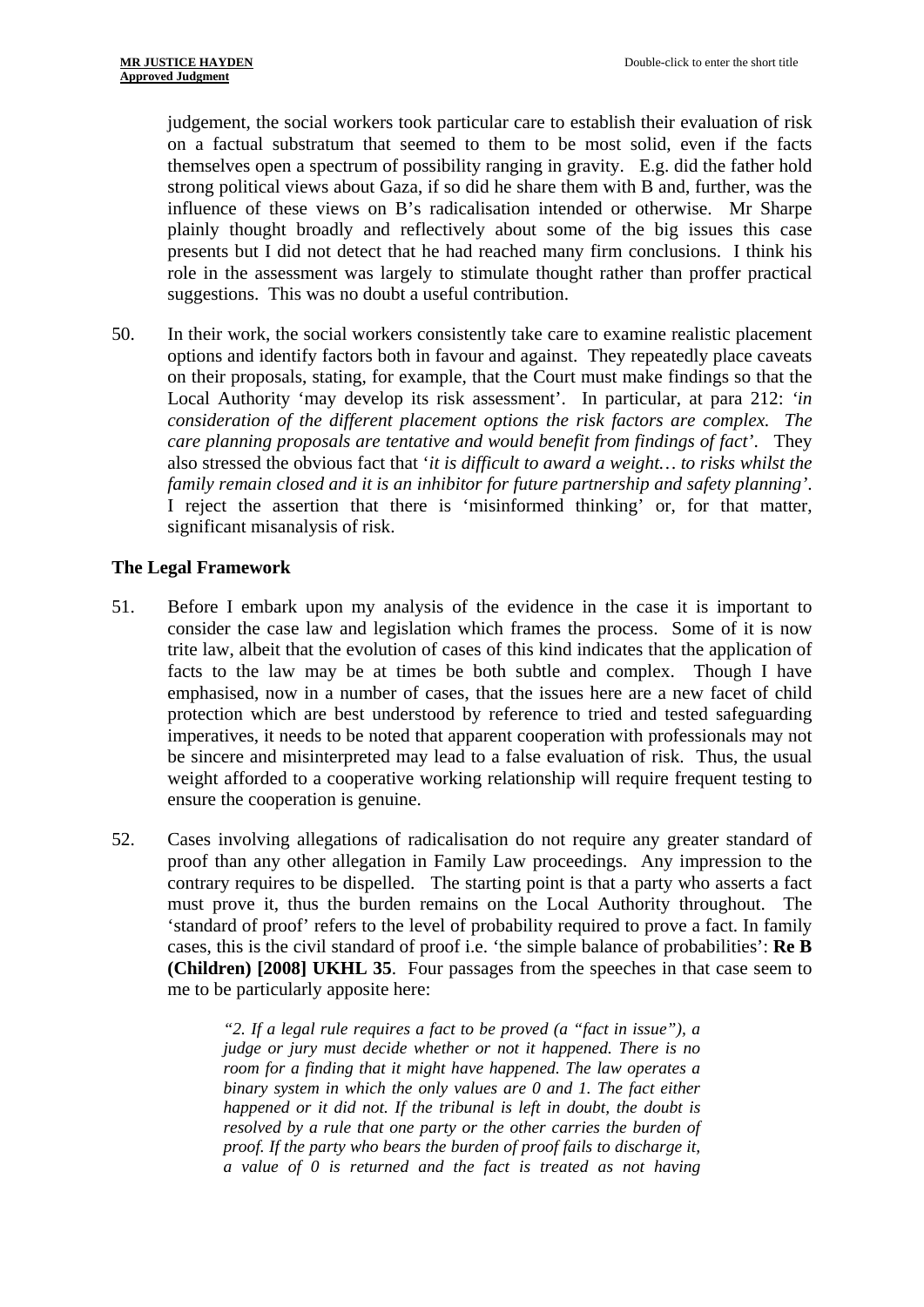*happened. If he does discharge it, a value of 1 is returned and the fact is treated as having happened."* 

#### (per Lord Hoffman)

*"32. In our legal system, if a judge finds it more likely than not that something did take place, then it is treated as having taken place. If he finds it more likely than not that it did not take place, then it is treated as not having taken place. He is not allowed to sit on the fence. He has to find for one side or the other. Sometimes the burden of proof will come to his rescue: the party with the burden of showing that something took place will not have satisfied him that it did. But generally speaking a judge is able to make up his mind where the truth lies without needing to rely upon the burden of proof.* 

*69. ...There are some proceedings, though civil in form, whose nature is such that it is appropriate to apply the criminal standard of proof. Divorce proceedings in the olden days of the matrimonial "offence" may have been another example (see Bater v Bater [1951] P 35). But care proceedings are not of that nature. They are not there to punish or to deter anyone. The consequences of breaking a care order are not penal. Care proceedings are there to protect a child from harm. The consequences for the child of getting it wrong are equally serious either way.* 

*70. My Lords, for that reason I would go further and announce loud and clear that the standard of proof in finding the facts necessary to establish the threshold under section 31(2) or the welfare considerations in section 1 of the 1989 Act is the simple balance of probabilities, neither more nor less. Neither the seriousness of the allegation nor the seriousness of the consequences should make any difference to the standard of proof to be applied in determining the facts. The inherent probabilities are simply something to be taken into account, where relevant, in deciding where the truth lies."* 

(per Baroness Hale)

53. I have also found the succinct guidance of Jackson J in **Re BR (Proof of Facts) [2015] EWFC 41** to be helpful. The following passages require highlighting:

#### *Para 7*

*"(2) Nor does the seriousness of the consequences of a finding of fact affect the standard to which it must be proved. Whether a man was in a London street at a particular time might be of no great consequence if the issue is whether he was rightly issued with a parking ticket, but it might be of huge consequence if he has been charged with a murder that occurred that day in Paris. The evidential standard to which his presence in the street must be proved is nonetheless the same."* 

*"(3) The court takes account of any inherent probability or improbability of an event having occurred as part of a natural process of reasoning. But the fact that an event is a very common one does not lower the standard of probability to which it must be*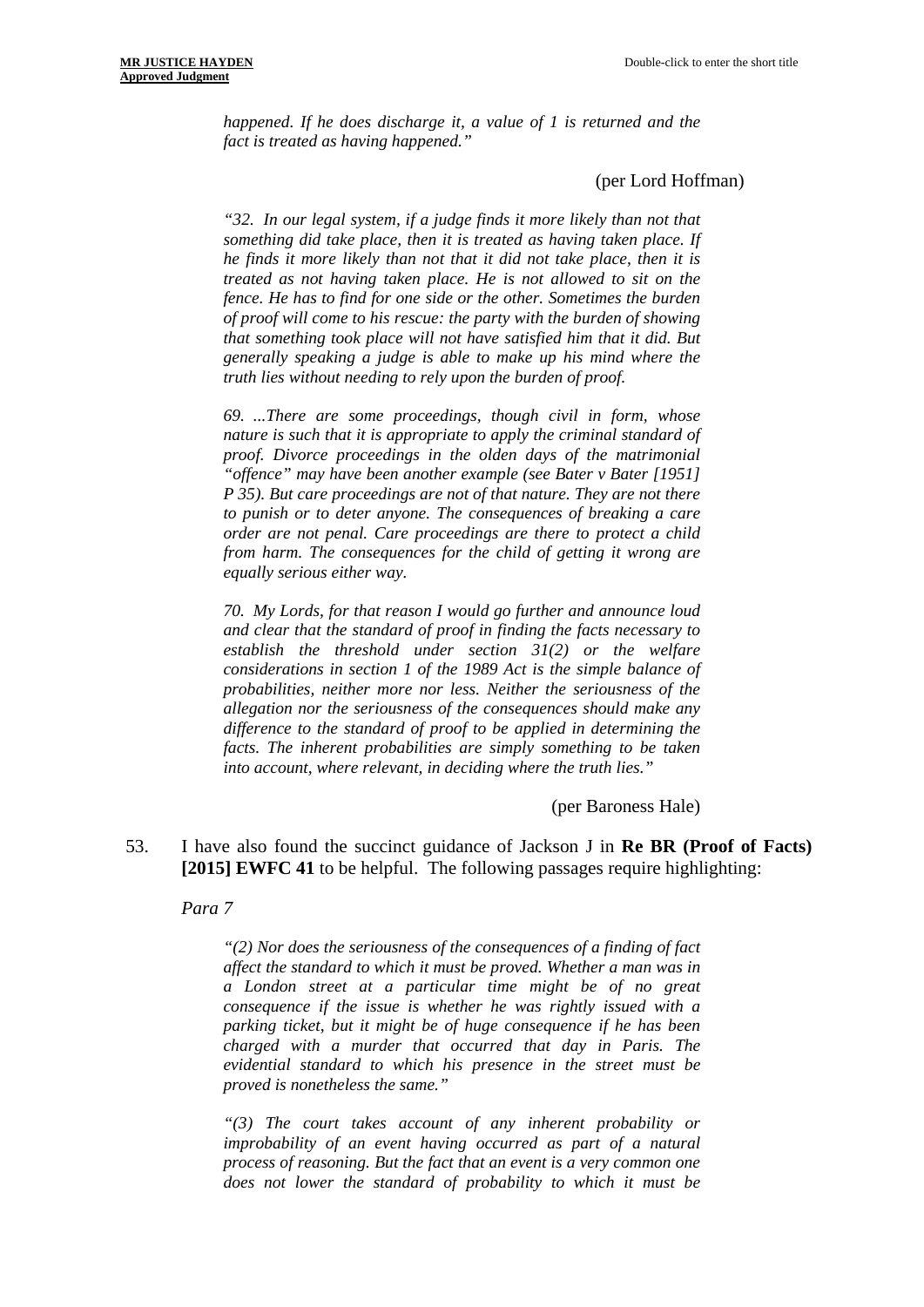*proved. Nor does the fact that an event is very uncommon raise the standard of proof that must be satisfied before it can be said to have occurred. "* 

*"(4) Similarly, the frequency or infrequency with which an event generally occurs cannot divert attention from the question of whether it actually occurred. As Mr Rowley QC and Ms Bannon felicitously observe:"* 

> "Improbable events occur all the time. Probability itself is a weak prognosticator of occurrence in any given case. Unlikely, even highly unlikely things, do happen. Somebody wins the lottery most weeks; children are struck by lightning. The individual probability of any given person enjoying or suffering either fate is extremely low."

*I agree. It is exceptionally unusual for a baby to sustain so many fractures, but this baby did. The inherent improbability of a devoted parent inflicting such widespread, serious injuries is high, but then so is the inherent improbability of this being the first example of an as yet undiscovered medical condition. Clearly, in this and every case, the answer is not to be found in the inherent probabilities but in the evidence, and it is when analysing the evidence that the court takes account of the probabilities."* 

54. The crucial importance of the Judge's evaluation of the reliability of the lay evidence is also emphasised in **Re BR** (supra). Thus:

> " *Para 8. Each piece of evidence must be considered in the context of the whole. The medical evidence is important, and the court must assess it carefully, but it is not the only evidence. The evidence of the parents is of the utmost importance and the court must form a clear view of their reliability and credibility. "*

55. In *Re A (A Child)* **[2015] EWFC 11** the President (at paragraph 14 onwards) noted three fundamental principles when a court is considering applications under s.31 CA 1989. He said:

> *The third fundamentally important point is even more crucial. It is vital always to bear in mind in these cases, and too often they are overlooked, the wise and powerful words of Hedley J in Re L (Care: Threshold Criteria) [2007] 1 FLR 2050, para 50:*

> > *"society must be willing to tolerate very diverse standards of parenting, including the eccentric, the barely adequate and the inconsistent. It follows too that children will inevitably have both very different experiences of parenting and very unequal consequences flowing from it. It means that some children will experience disadvantage and harm, while others flourish in atmospheres of loving security and emotional stability. These are the consequences of our fallible humanity and it is not the provenance of the state to spare children all the consequences of defective parenting. In any event, it simply could not be*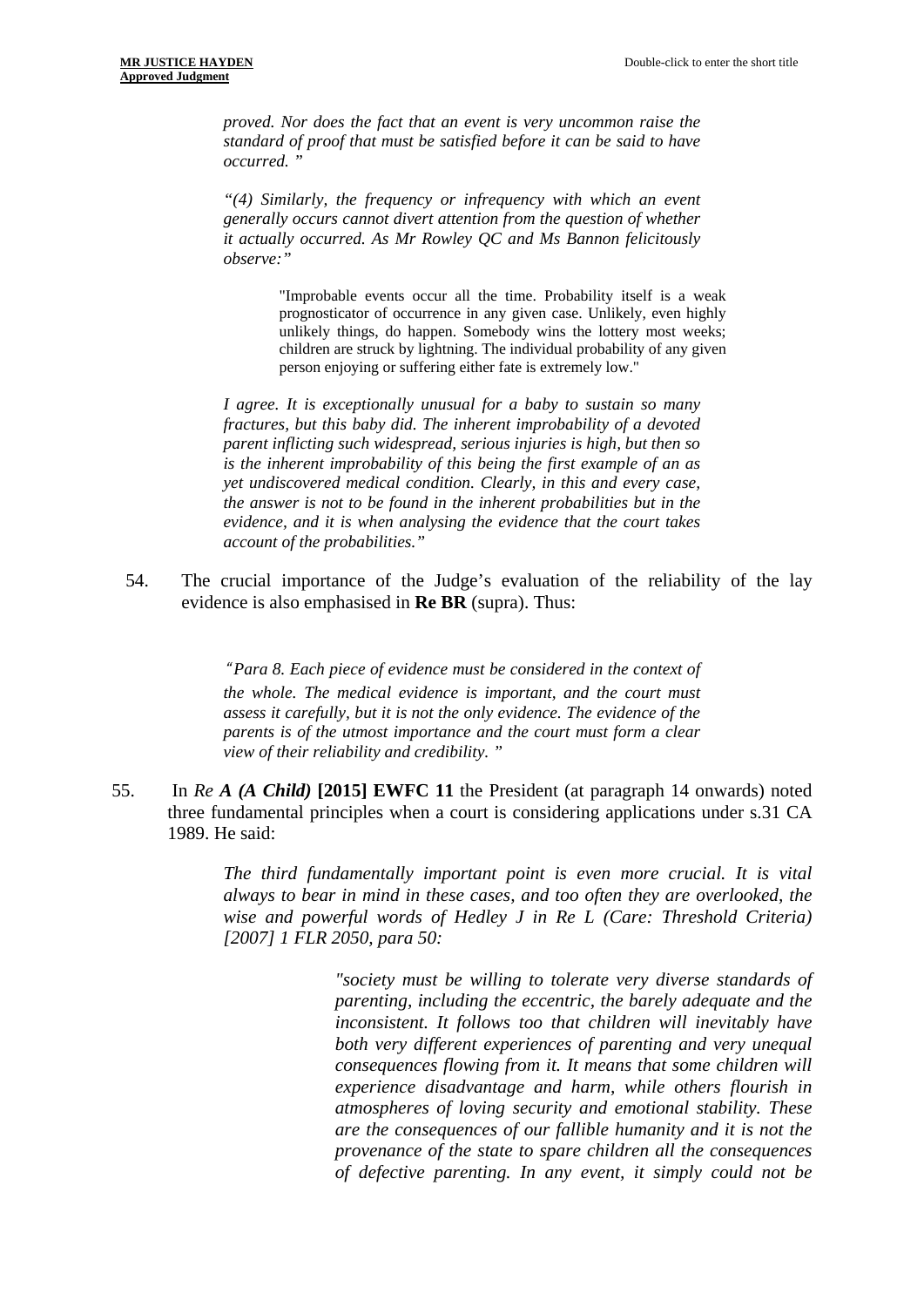*done."* 

*That approach was endorsed by the Supreme Court in In re B. There are two passages in the judgments of the Justices which develop the point and to which I need to draw particular attention.* 

*...* 

*The other is the observation of Baroness Hale of Richmond JSC (para 143):* 

*"We are all frail human beings, with our fair share of unattractive character traits, which sometimes manifest themselves in bad behaviours which may be copied by our children. But the State does not and cannot take away the children of all the people who commit crimes, who abuse alcohol or drugs, who suffer from physical or mental illnesses or disabilities, or who espouse antisocial political or religious beliefs." [emphasis added]* 

*I respectfully agree with all of that. It follows that I also agree with what His Honour Judge Jack said in North East Lincolnshire Council v G & L [2014] EWCC B77 (Fam), a judgment that attracted some attention even whilst I was hearing this case:* 

> *"I deplore any form of domestic violence and I deplore parents who care for children when they are significantly under the influence of drink. But so far as Mr and Mrs C are concerned there is no evidence that I am aware of that any domestic violence between them or any drinking has had an adverse effect on any children who were in their care at the time when it took place. The reality is that in this country there must be tens of thousands of children who are cared for in homes where there is a degree of domestic violence (now very widely defined) and where parents on occasion drink more than they should, I am not condoning that for a moment, but the courts are not in the business of social engineering. The courts are not in the business of providing children with perfect homes. If we took into care and placed for adoption every child whose parents had had a domestic spat and every child whose parents on occasion had drunk too much then the care system would be overwhelmed and there would not be enough adoptive parents. So we have to have a degree of realism about prospective carers who come before the courts."*

*There is a powerful message in these judgments which needs always to be borne in mind by local authorities, by social workers, by children's guardians and by family judges'.* 

56. In **Re X (Children) (No 3) 2015 EWHC 3651** the President said §110 *'There are, as I have noted, many matters on which I am suspicious, but suspicion is not enough, nor is surmise, speculation or assertion.'*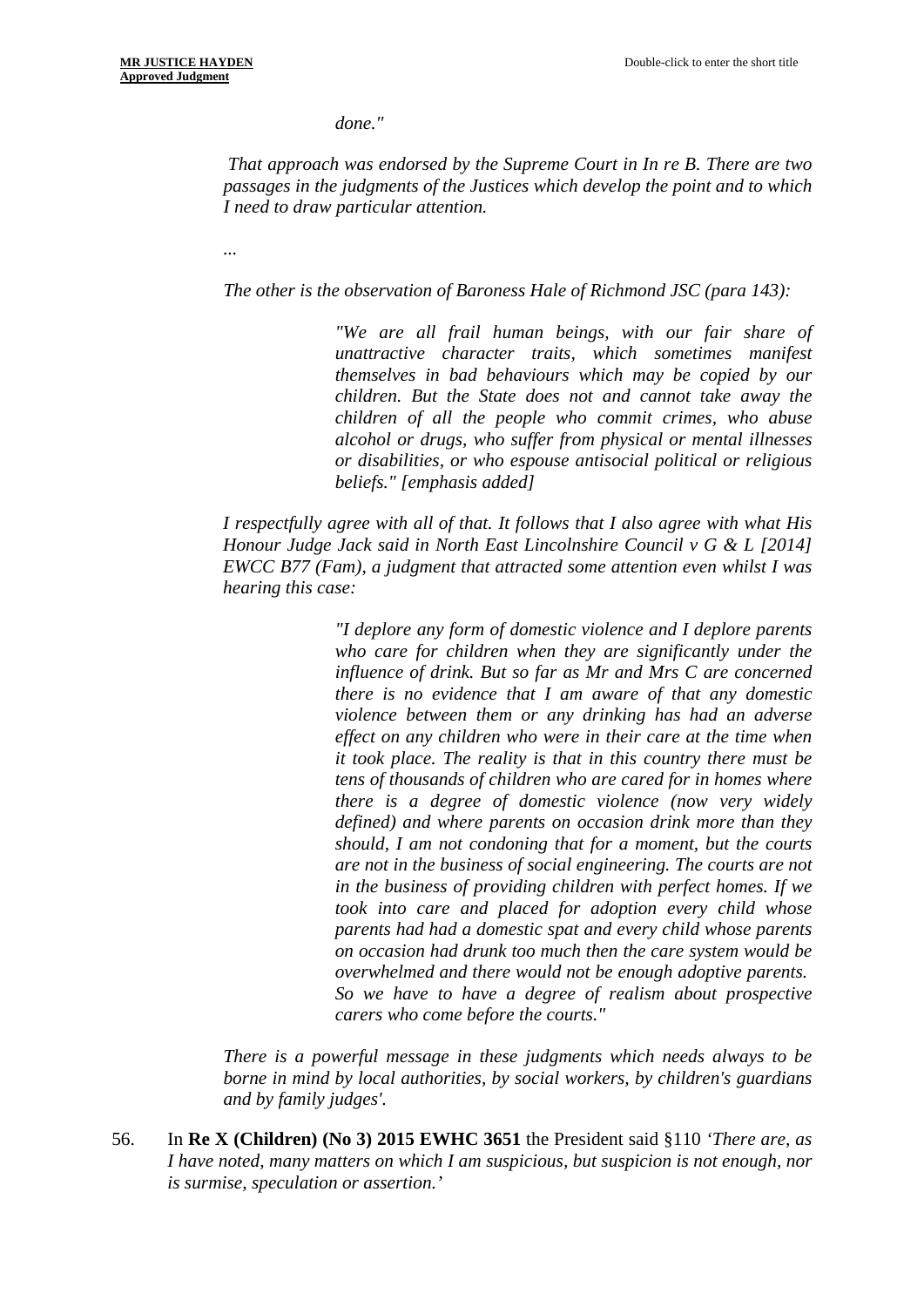- 57. I am confident that the President was there intending to emphasise the importance of evidential discipline and forensic rigour. He was not, for a moment, suggesting that in the application of the civil standard of proof the Court is in anyway prohibited from drawing reasonable inferences from ascertainable facts. There is plainly an important distinction between suspicion and inference, the two should not be conflated.
- 58. The Local Authority sought the following findings:
	- i) The father holds extremist views and has shared them with, and promoted them within, his family;
	- ii) The father has played a pivotal role in radicalising the children or exposing them to the risk of radicalisation which has caused them significant emotional harm and is likely to cause further significant harm;
	- iii) The mother was either complicit in the radicalisation of the children or, alternatively, was, or should have been, aware of the continued radicalisation of the family but failed to protect the children from their father's radicalised beliefs;
	- iv) The parents have lied to and deceived the professionals working to safeguard B and the other children and cannot be relied upon;
	- v) Having been exposed to extremist views and material within the family home B is a radicalised child who poses a risk to herself, her family and members of the public.
- 59. Some of the language here is, I suspect inevitably, ambiguous e.g.: 'has shared them with and promoted them within'; 'a pivotal role'; 'complicit in radicalisation'. What is truly in issue is what happened to B, the part her parents played, whether other children within the family have been radicalised or are at risk and ultimately how the children's welfare can most effectively be secured. As B put it, in one of the lighter moments in the case, this is 'rather a tough one for the Judge'. In the days leading up to the fact finding hearing B's lawyers indicated that she had thought carefully about her situation and was engaged in preparing what her counsel, Ms Grief QC, called a 'spontaneous' and 'free flowing' account of her circumstances whilst living with her parents. Certainly the document that was produced, only approved as late as  $14<sup>th</sup>$ April 2016, marked a significant shift in B's position within this litigation. That said, as there are wide discrepancies between this latest statement and what B has told the police, the social workers, the independent social worker and indeed what has been stated in her own first two statements in this case, it is important to view, with caution, anything she might say. Ms Grief sensibly recognises that her client faces 'credibility issues'.
- 60. Some of B's observations in her final statement require emphasising:

*"I saw a video of men chained together one by one after what was said to have been a battle, who were said to be the prisoners they had taken. They took them to something like a dock/or a sea wall straight onto the sea. They unchained them one by one and shot them in the back of the head so they fell into the water. They sought to portray this like the story of Commander Khalid Bin Waleed who was*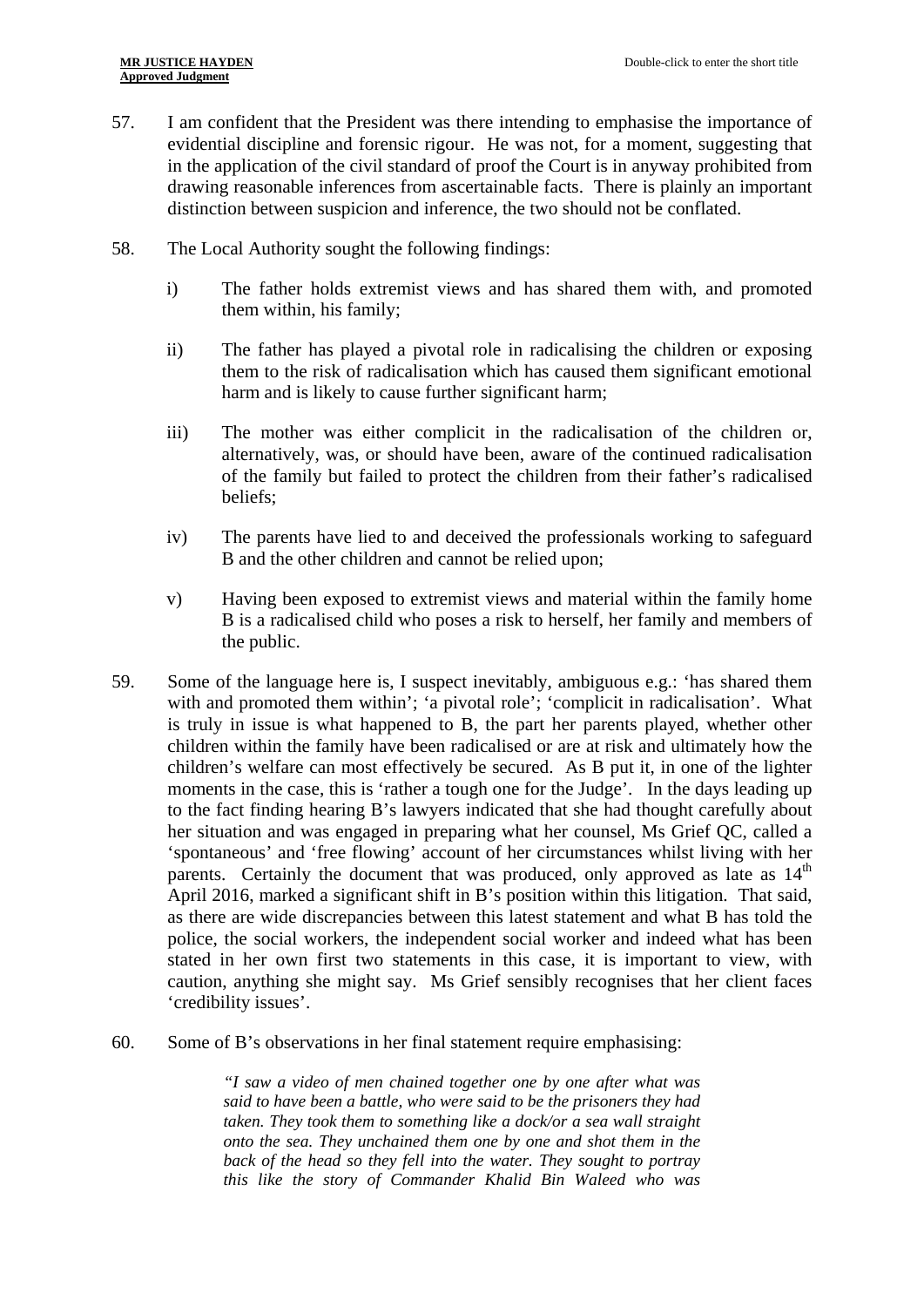*fighting against the Jews and he made a promise that the river would run red with blood if he won. The water in this video by the end of it was red; they had killed so many people. I'm not sure they were even soldiers at all now, they may well just have been people, ordinary civilians, who didn't agree with IS coming in and taking over. "* 

*"I saw a lot of videos and scenes of violence. When I first started seeing them I was shocked at the violence. I didn't like to watch it. I was also accessing a lot of video and other on line material that I now realise was just propaganda. "* 

#### 61. Addressing her discussions on the internet or on Tweets B said:

*"Often there were discussions on line about being a good Muslim and joining IS in Syria. These were just Tweets. Back then they were not really policed. People could say things to encourage others and there was no policing of it. "* 

*"There were a range of views along a spectrum. Some people were willing to wait in the UK and see how things pan out and were not willing to take any action in their own country or even join IS. This was even though they were IS supporters. The other end of the spectrum was people wanting to go to join IS and while in the West willing to carry out whatever they could think of in their own county, meaning a terrorist act or getting support for IS and trying to send people to Syria. There was even a group of people who were really, really extreme and they were not even going to go to Syria, they had just made up their minds to carry out an attack here. There was a strong debate about following the rule of law in your own country. There is a hadith about this and so many people strongly argued that this was the right approach and that if you were in the Islamic State then you would follow Sharia law but in your own country you had to follow the rule of law there. The majority thought it better just to go to IS and follow the law there. Others argued (and it got quite heated) that you should act to further IS in your own country even if that was against the law. I didn't; join in with the arguments. I agreed with the 'follow the rule of law in your own country' argument, and if you want to live under Sharia law just go there. Ultimately, that was why I got on the plane. I wanted to live in an Islamic state under Sharia law. "* 

## 62. In relation to her objectives in Syria B states:

*" If I got to Syria I knew that eventually I'd have to get married. I knew I wouldn't have to fight, because the men did that. My main*  reason in going was not to get married, and I still find it *embarrassing that people think that was my motivation. I wasn't sure I'd be allowed to study, although I really hoped I would, but I was prepared to forego it as a sacrifice for my religion."* 

*"In travelling to Syria I wanted to be part of the Islamic state and to live under Sharia law. I accept that I believed in the cause i.e that the Islamic State was fighting for Muslims who were oppressed and that the cause was to obtain land by waging war as well as by seeking to defend Muslims that were being bombed by drones etc. I came to*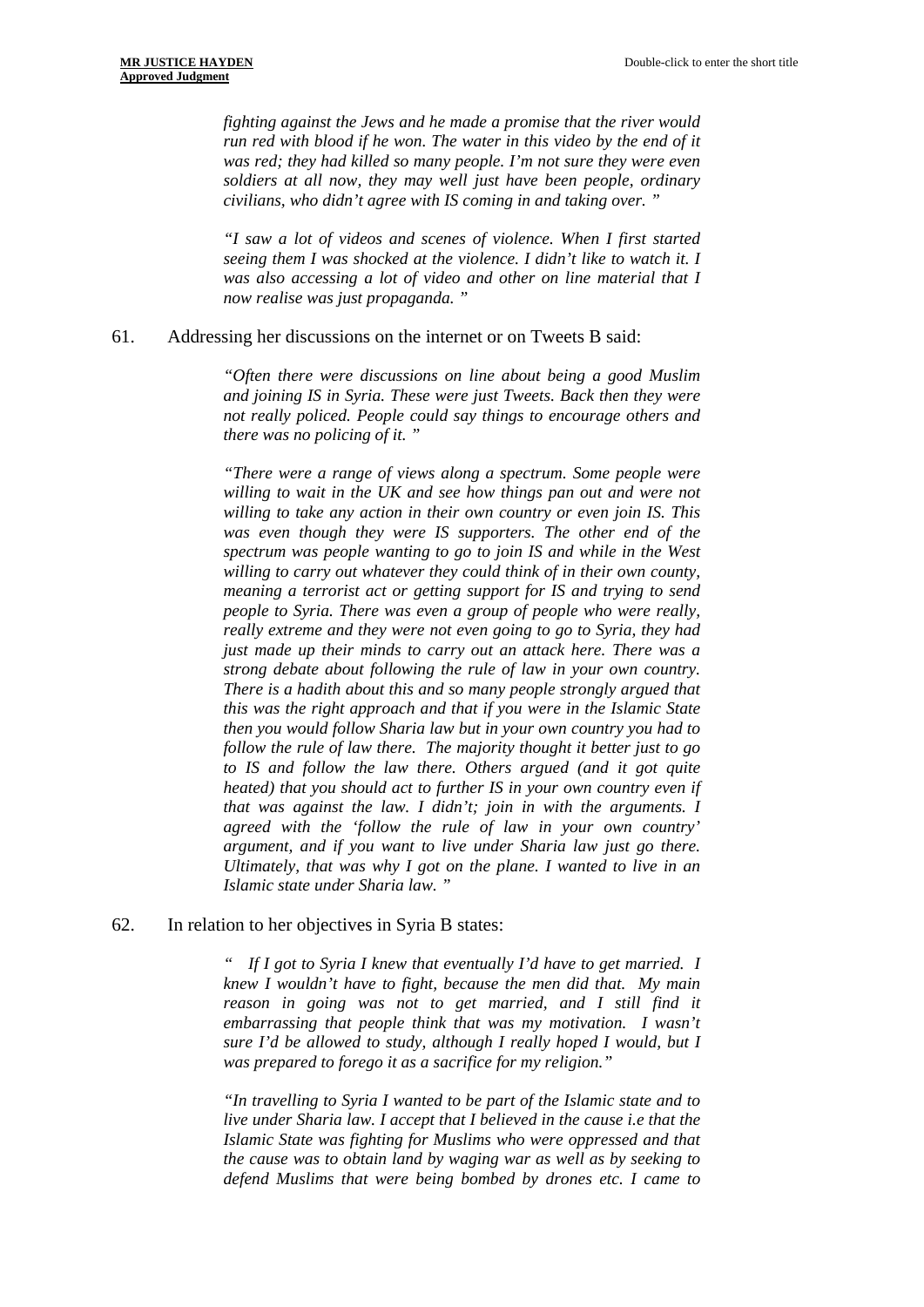*think that it was my duty to go to Syria to assist in supporting the growth of IS. "* 

63. Perhaps the most significant of the concessions made in this statement is that in respect of B's viewing of gruesome killings and torture:

> *"I saw so much violence that it seemed to lose its effect. Everything merged into one. I can't believe I'm saying that now. "*

> *"In respect of the beheadings of Western people, at the time the message was that they were spies for the West and that's why they had been killed. I thought that Western spies were in the same category as soldiers, which was why they could be executed. "*

> *"I did not really like the fact that they were beheaded but I realized that they did this as a way of trying to grab the West's attention. If they had done that to Syrian soldiers no one would pay attention, but because they were British and American that would mean more publicity."*

64. Concerning the risk that B said she represented to her siblings:

*"For about a week after I came back in December 2014, I told* H *I wished I hadn't been stopped and that I wanted to go there. After that I didn't share with her my up and down feelings about IS. I didn't suggest to her that she ought to go too, but I did say that I should be going, as a good Muslim, so she might have taken that as me suggesting she should go too. I didn't say that with the intention of persuading her to go too, but I accept that might have been the effect on her. H is more likely to follow me than I am to follow her. I accept that if I said things about what I saw as my duty or why it would be right as a Muslim to go, there is a risk the others would have begun to see it that way and may have attempted to go or become involved."* 

*"I accept therefore that I was "radicalized". I do not accept that I was a risk to the public as I never intended or planned in any way to carry out any attack against others. I did not intend to harm anyone. I completely deny that I was 'attack planning' and partly my fear of admitting what I had really been feeling about support for IS was that I thought that everyone would assume that the police theory was true. It wasn't. "* 

*"I accept that I was a risk to myself, and to an extent to my siblings, who might have been influenced by my beliefs."* 

65. Confronting obvious credibility issues she tackled them in this way:

*"I know it maybe said well how can we believe you now when you've admitted lying? I can only say that I lied to protect myself and because I was too scared and got in so far I couldn't admit that I had been radicalized. I knew if I did everyone would say I was a risk and never believe that I didn't intend to harm anyone. I had hurt my*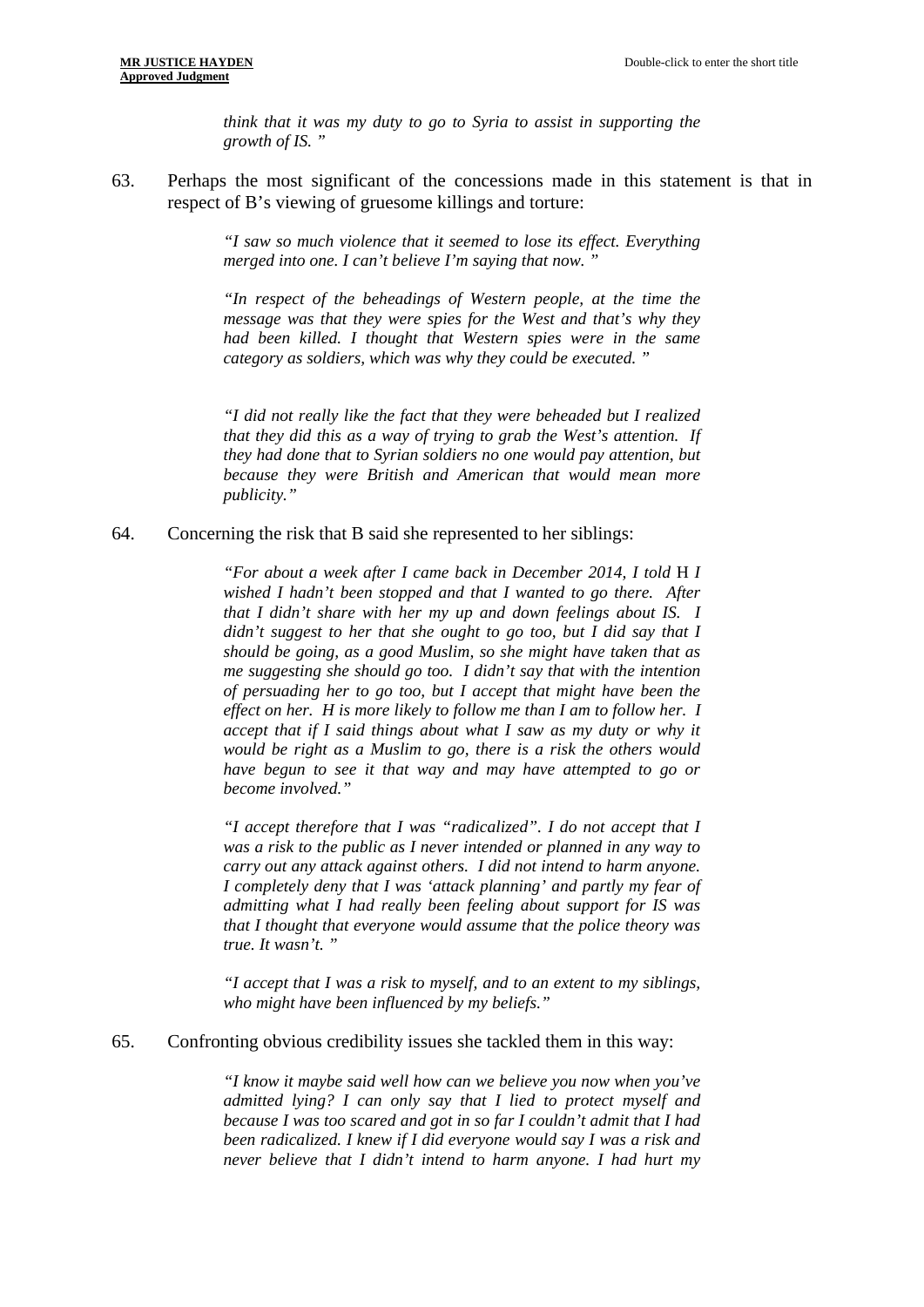*family so much I couldn't admit it to them either. It just got worse and worse as time went on."* 

66. B negotiated her false statement to Ms Thakrar in this way:

*"I have the following comments to make about Rukhsana's report. I accept that I allowed Rukhsana to impose her own "narrative" about the reasons I tried to go to Syria. I agreed with what she was suggesting because I was scared of telling the truth. "* 

*"Para 161 It was Rukhsana who suggested that I was stubborn like my dad, and that my dad's community were "simple" people. I just agreed with her. That whole first meeting was very negative, I did not speak much, and I was just saying yes or no to Rukhsana. I did not feel like talking to her as I had just had contact with my mum, and I was upset that my dad had not come."* 

- 67. Ms Grief invited me to permit this statement to stand as B's evidence, unchallenged. I was informed that B did not want to go into the witness box as she was too nervous and afraid. With respect to Ms Grief, I did not entertain that suggestion for very long. B is nearly 17 years old, she is a party to these proceedings, with capacity to litigate therefore but, most importantly, I simply could not see any way in which it would be possible to evaluate the risk she presents without subjecting her to appropriate questioning. I did permit her to give her evidence by video link, though for the remainder of the case she sat in court next to her father.
- 68. It is clear therefore that shortly before the commencement of this hearing the range and breadth of the issues had reduced considerably. As I have already said above the degree of involvement of the parents in their daughter's radicalisation and the true extent of that radicalisation has become the central issue. None of the family members has given evidence which can properly be characterised as 'the whole truth and nothing but the truth'. As I have read in the downloaded documents, deceiving the State is not only acceptable in pursuit of a radicalised Islamic vision, there are, in fact, whole tranches of advice as how best to obscure it. Of course, lies can be told for much simpler and more obvious reasons.
- 69. I think that having watched this family now over many months in the courtroom and listened carefully to their evidence, it would be helpful if I set out my impressions of them. In doing so I do not have regard solely to the vast quantity of written material about them, nor do I confine myself to what has been said about them in the various reports or indeed by them in their oral evidence. I also include my observations of their reactions to each other and to the evidence as it has unfolded in the court room. This can often be very telling and a significant part of the Court's evaluation of demeanour.
- 70. I have found B to be an intelligent, intellectually confident young person. As she approaches 17 years of age she has a real thirst for knowledge and a striking academic curiosity. Her core Islamic beliefs, as opposed to the distorted ones that have now gripped her, seemed to me to have inculcated into her a strong sense of intellectual discipline. I noticed that she was adept at spotting and weeding out some of the contradictions in her own thought processes. Though fully capable of absorbing the case advanced on her behalf she was both realistic enough and perhaps strong willed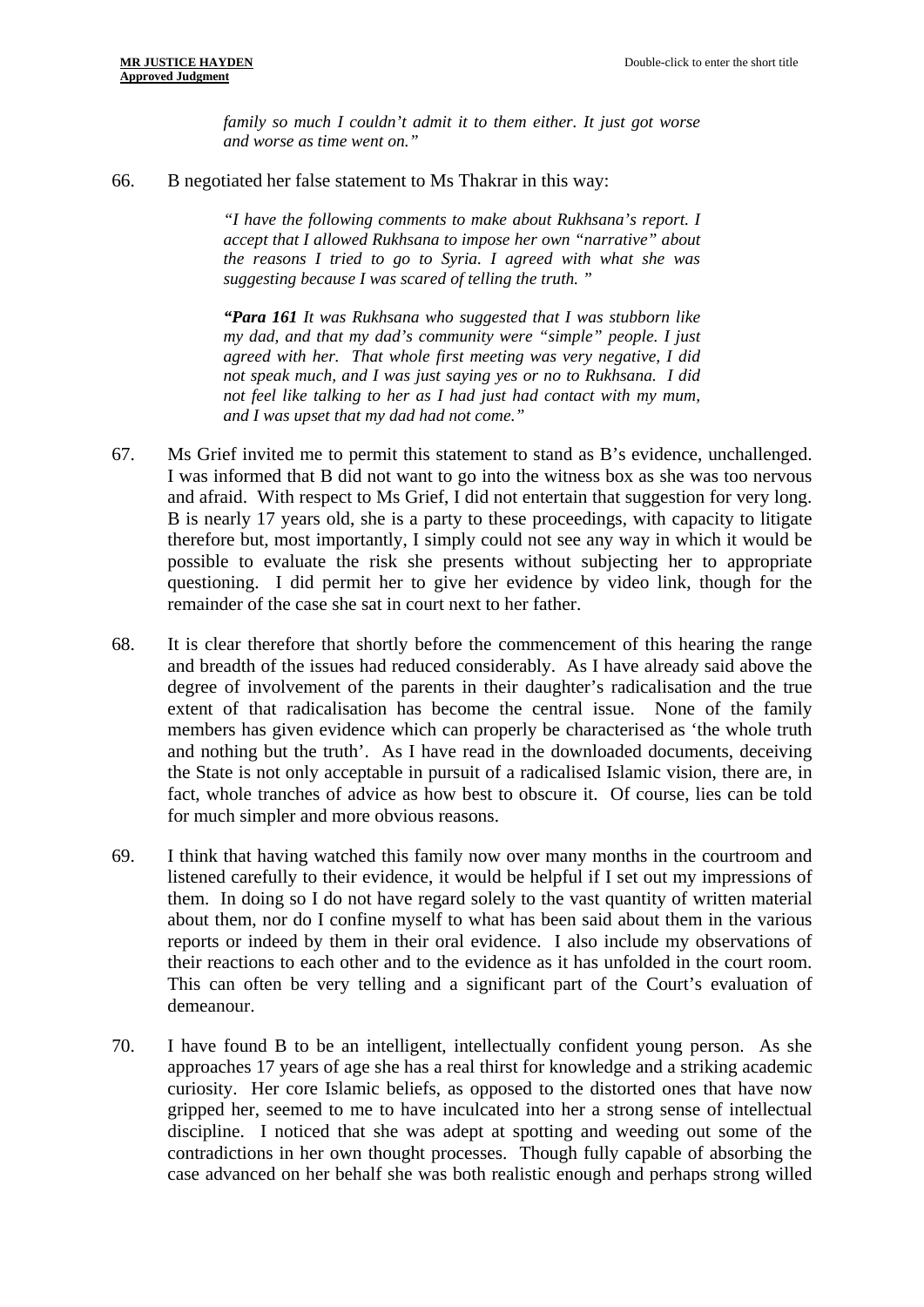enough to divert from it where she considered it appropriate to do so. I was struck by how B described her own thinking behind her changed position in her third statement which I have taken some time to set out above. Hers was a far more pragmatic calculation. She told me that as she thought about the case and as she knew the hearing was pending she began to realise that it was inevitable that findings would be made against her. Accordingly, she felt driven to address some of the allegations that she had up until that point avoided. Whilst I find there is an element of cynicism in this, it is not undiluted. My impression is that the very task of approaching the evidence more realistically became cathartic to some degree. In her evidence she proved herself to be at times remarkably candid.

- 71. B was asked about the number of videos she had seen which contained violent and death related images. She told me that they were too numerous to remember and that they no longer had any effect on her. Everybody in this courtroom will remember this piece of evidence. It was profoundly disturbing to listen to, not least because it was both uncompromisingly honest and manifestly accurate.
- 72. The cases advanced by B and her parents were so closely allied that that there was strategic disincentive to the parents' advocates in pressing her on matters which were contrary to what was a broadly unified family position. I asked B if in any of the videos she had seen there were images which shocked her still. I watched as she paused and genuinely engaged in the question. I saw her face change as she identified her answer. However, she at first responded by saying 'there were none really'. I told her that was not my impression. She indicated that she had not responded immediately because she was diffident about sharing the image that she had in mind, conscious that it would shock people. It did. Indeed, I have decided not to relate it in this judgment. It would merely be gratuitous and of no forensic utility.
- 73. The father had, in my judgement, properly understood the emotional and psychological consequences of his daughter having become inured to such dehumanising material. He encapsulates this in a phrase which carries something of the poetry of the Arabic language and is, in this instance, all the more powerful because of it. He said '*the pity side of a person would be finished, the mercy. If you watch something like [B] did it's easy for the mercy to disappear from the heart.*' I agree with Ms Sarah Morgan QC and Ms Lucy Sprinz in their closing submissions on behalf of the father that this illustrates that the father had reflected carefully on the issue.
- 74. It occurs to me that the reason that the father may be so eloquent in articulating the emotional harm caused by such images is that he sustained a similar kind of harm himself as a child. He told Ms Thakrar that as a Berber male from the Algerian community he held some negativity towards the French in their use of tanks in Algeria in the 1950's. He explained that his family had shown him photographs of this period which he considered revealed French tactics to be 'unjust and upsetting' and which plainly had stayed in his memory. In evidence, he drew a comparison with these grainy, black and white photographs of a conflict which pre-dated his birth and the videos seen by B. The moving, 'living' pictures in colour and so much more clearly defined were, the father said, much more searing.
- 75. During the course of the Mother's evidence the Local Authority applied for permission to produce material from social media. The application, which I granted,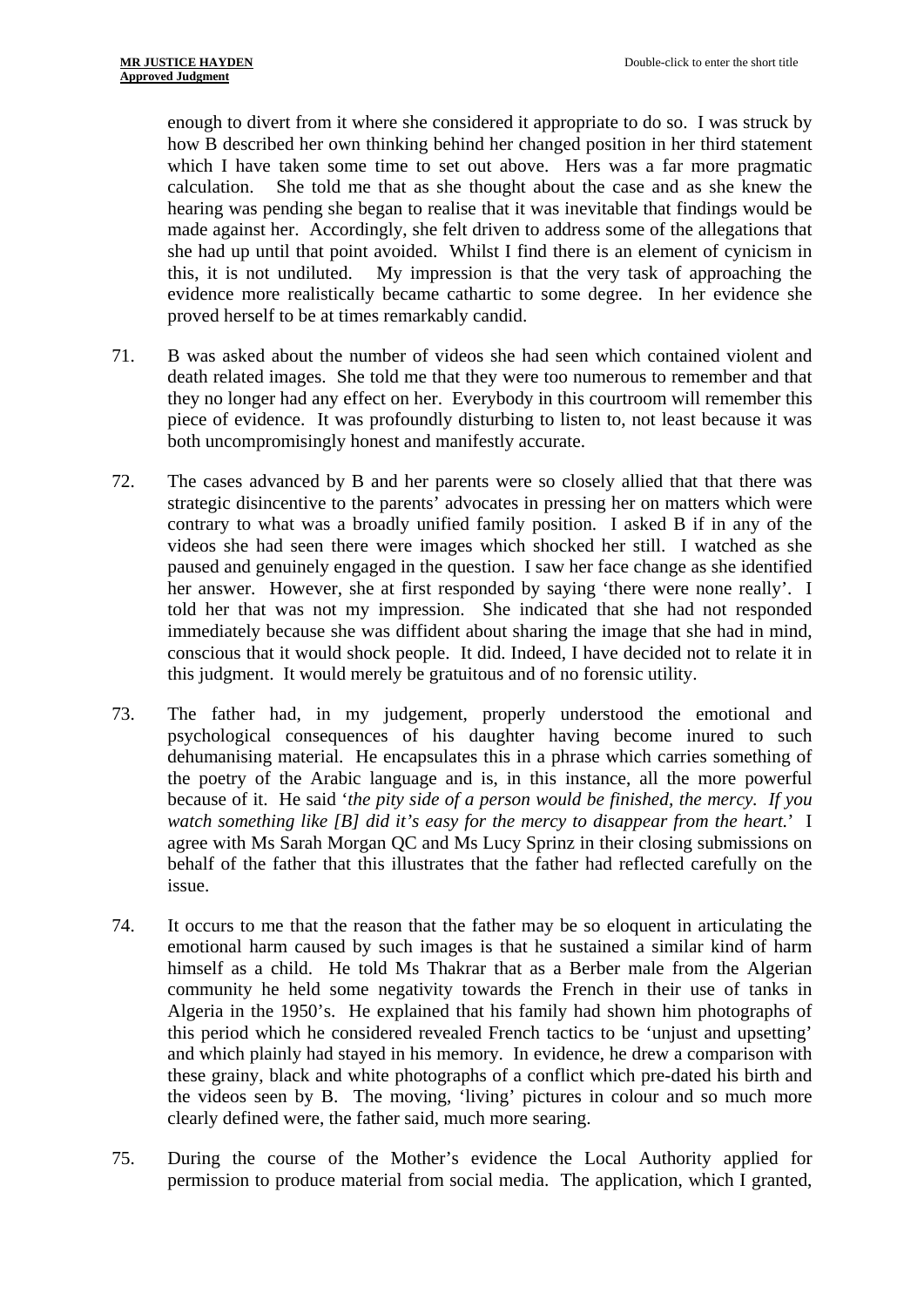was made before the Father went into the witness box. The material included photographs of charred bodies and the cracked skull of a dead infant. These were produced into evidence, I think, during the course of the cross examination of the Father. In any event I did not look at them until the Father was asked to comment on them. I was not expecting to see the kind of images they contained, indeed it took me a moment or two, from the rather poor quality photocopies, to realise what I was looking at. I found them disturbing.

76. The Father told me that he was motivated by the photographs to participate in humanitarian work. I accept that he was. Nonetheless, I had the strong impression, as he responded to questions, that he too had, albeit in a different way to his daughter, become numbed to images of death. Such photographs may well have triggered moral outrage in him, an entirely different dynamic to B's objectives in looking at the material I have considered above, but for all that I sensed that something of his own 'pity' and 'mercy', to use his expressions, had been compromised. I do not think that he contemplated that the image of the child might not merely shock people, but that it might provoke a simple human distress reaction for the child which eclipsed the underlying humanitarian objective that he intended. I consider that this resonates with something that he is reported as having told Ms Thakrar:

> *"He stated that when he was in Gaza he had watched what was going on in Gaza. This appears to have been a turning point for [the*  father]. He stated that he watched Aljazeera Arabic as he felt that *Aljazeera gave an accurate picture of what was going on in the world. He also brought back videos and pictures of Muslims being killed and burnt alive. He stated that Palestines (sic) were being killed by Israelis. He found this very haunting and upsetting. He explained to me that his children saw these pictures and they were all upset and crying. It was very clear from his body language and how he spoke that these atrocities had left a deep and lasting impression on him. It also appears from his descriptions that all the children had been deeply moved and upset. Certainly they would have left a deep impression on [B]."*

- 77. Once again the father challenges the accuracy of the ISW report, he denies that he told Ms Thakrar that he showed photographs or videos to his children, claiming that she has misreported him. I reject that. There is much in that passage which is plainly accurate. The father was fulsome in evidence about the atrocities in Gaza, as he sees them. He plainly, in my assessment, was affected by what he had seen. He confirmed that he watched Al Jazeera on the basis that he felt that was a reliable chronicler of world events and certainly accepted that he had brought back pictures. All of this is essentially accurately recorded. It is also very much of a piece with his evidence more generally. I may have been critical of Ms Thakrar's lack of focus and forensic rigour but, as I have already said, I have no reason at all to doubt her integrity. Neither have I found evidence of regular misreporting, in what I remind myself were 84 hours of interviews.
- 78. I am satisfied that the father did indeed show these children videos or pictures of Muslims being killed and burnt alive. I consider that in the heat of his own outrage he was motivated to do so by what I have loosely referred to as humanitarian instincts. Having been shown disturbing photographs of death himself as a child I do not think that he has ever extrapolated from that, that it is entirely inappropriate to present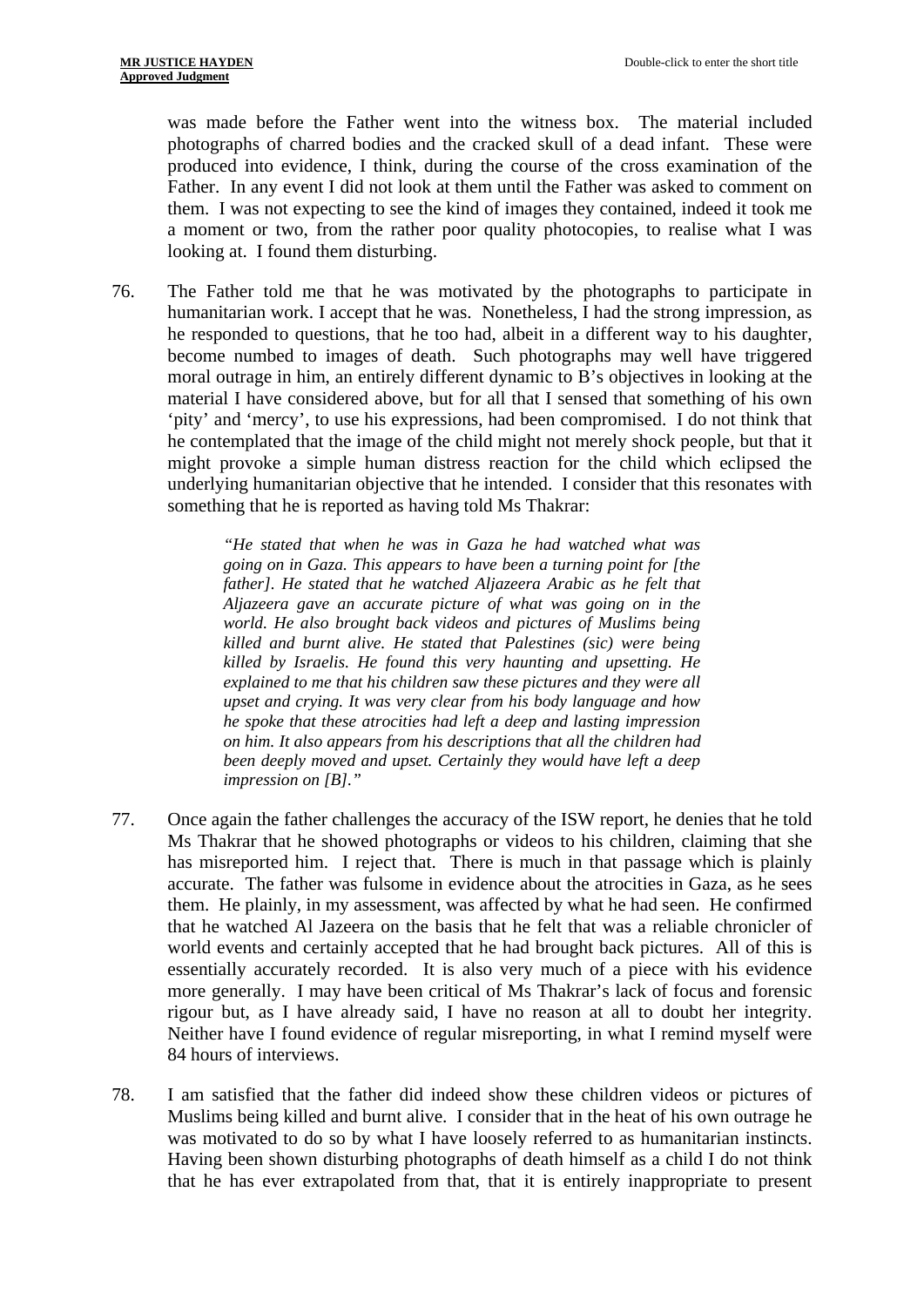children with such images. He does not appear to have absorbed that childhood innocence needs to be protected and that he as a father has that responsibility. His failure to rise to those obligations is, in my assessment of the evidence, critical to what has happened to B. I also consider that like B, he too has become desensitised, on a basic human level, to images of child and adult suffering. His response is ideological rather than visceral.

79. It is at this point also pertinent to note that B was herself so interested in Gaza that she asked her father if she could travel with him. That too seems to me to be consistent with her father sharing the images in the way that Ms Thakrar reports him to have told her. I recite the paragraph in full:

> *"[The father] stated he would like to continue with his humanitarian work in Gaza. However after the family meeting on 23 January 2015 [the father] has agreed to stop the humanitarian work as he needs to spend more time with his family and children. He was no longer involved in the community very much but he was more active in sport. He stated that he qualified as a mechanic and he used these skills in Gaza. He informed me that [B] wanted to go to Gaza but he felt she was too young to go there. He drew a link between his trips and work in Gaza to her desire to become a doctor. He stated that the ISIS had manipulated her to travel to Syria by informing her she could study for free in medicine and qualify as a doctor. It appears that there had been some worries as to how her medical studies would be funded. (In a later meeting [the father] informed me that he planned to sell some family land to pay for her studies in the future. He also informed me that [B] knew if she had informed her parents they would have stopped her from going. "*

- 80. Ms Morgan describes her client as 'a complex personality'. I agree. B's affection for him though is obvious. It would have been clear merely from watching them together in the courtroom without hearing or reading a word of the evidence. The father once wanted to study medicine. B shares that aspiration and intellectually has every prospect of achieving it. Father and daughter are united in this ambition for her. The father has an interest in herbal medicine and has obtained certificates in respect of it. B helps him out and plainly has her own strong views on herbal remedies which the father told me about with obvious respect.
- 81. Elaborating upon what was told to Ms Thakrar, the father explained to me in evidence how significant in his life is the situation in Gaza. He told me that he has on four occasions involved himself in humanitarian convoys to the Gaza strip, journeys which he confirmed placed his own life in peril. These trips took him away from his family. He told me how distressed his youngest son had been when, on one occasion, he waved his father off. It follows, as the father acknowledged, that on these occasions he had valued these humanitarian objectives more highly than his own life or the needs of his children for their father. This is all the more poignant as the father himself was orphaned as a child. Its significance seems to me to be that the father was, if necessary, prepared to die for a cause. I record this without interpolating any censure. In many different contexts adults have to make difficult and unenviable choices between the dictates of their conscience and the needs of those they love. I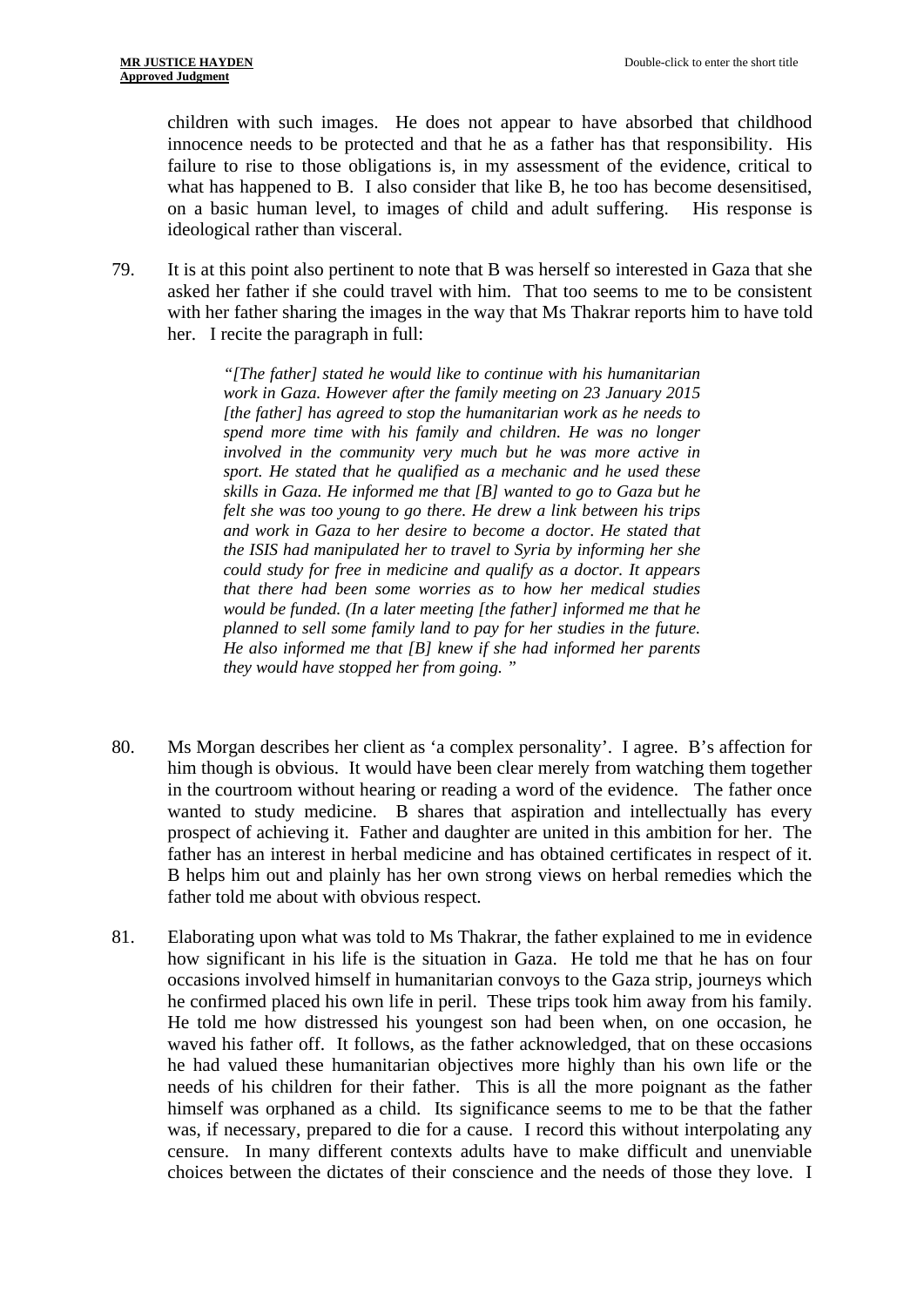record my findings here because they have obvious resonance for B's situation. B too has been prepared to imperil her life for her beliefs. That said, it does not appear to have been obvious to the father. He comes close to it though when he stated, in evidence, *'maybe she is thinking if she goes to Syria she would please me'*. I think that he is, in part, right. But, like her father B is also complex and her motives in attempting to go to Syria were neither simple nor, given her age and immaturity, necessarily coherent.

- 82. Much has been made of the fact that the father does not easily verbalise his affection or pride in his children. I agree that this plainly causes B to want to please her father, as many have suggested. She values his approval and he rations his compliments. This may be, in part, due to his faith, which eschews strong emotions such as pride or anger. Of course, not everybody finds it easy to communicate deep emotions. He has however been entirely unable to hide the distress he feels at B's determined and nearly successful attempt to get to Syria. When he has discussed this, in the courtroom, he has not been able to retain his composure. As I watched B and her mother react to this evidence my assessment of their reaction, as they lowered their eyes and turned their faces, was that they felt a sense of shame that their father should be brought to a position where he cries in the courtroom in front of so many people. Their discomposure at this evidence was much greater than at any other point in the hearing. I have watched their reactions, as they sit behind their lawyers, very carefully indeed in this case and over a long period of time.
- 83. Ms Morgan analyses the father, daughter relationship in a not dissimilar manner, pointing out that this has not been the father's case and that logically it could not have been if he lacked the insight into it. In a characteristically clear submission she speculates:

*"One possible conclusion is that B – highly intelligent and curious with a lively and enquiring but crucially not yet fully formed mind; with all of the well-recognised vulnerabilities of the teenager on the cusp of adulthood – was more influenced than the Father realised by his own ethical and principled approach to world events and human rights issues. The potent effect of those qualities in combination with the palpable closeness of their relationship might well go some way to explaining B's actions."* 

84. This is, of course, more benevolent to the father than my own analysis but, as Ms Morgan observes *'if this or something like it'* underpins B's evolution to radicalisation then it is a *'long way from the way in which the Local Authority put their case against the father'*. I accept that submission, at least to the extent that I do not believe that the father has deliberately indoctrinated or infected his daughter with radicalised beliefs. He has however, created an ideological tinder box in which combustion was almost inevitable. It is troubling that he expresses little insight into his own responsibility which, when I come to look at individual factual findings, I assess as considerable. He has, despite his love for his daughter, caused her very significant emotional harm in a way that is directly attributable to his failings as a parent. He spoke of the effects of exposure to the flood of death imagery that B has witnessed as causing 'the pity side of a person to be finished.' He uses the perfect tense. I hope he is wrong to do so because the central objective of future care planning is to restore 'pity' and 'mercy' to B's 'heart', if I may use the father's own terminology.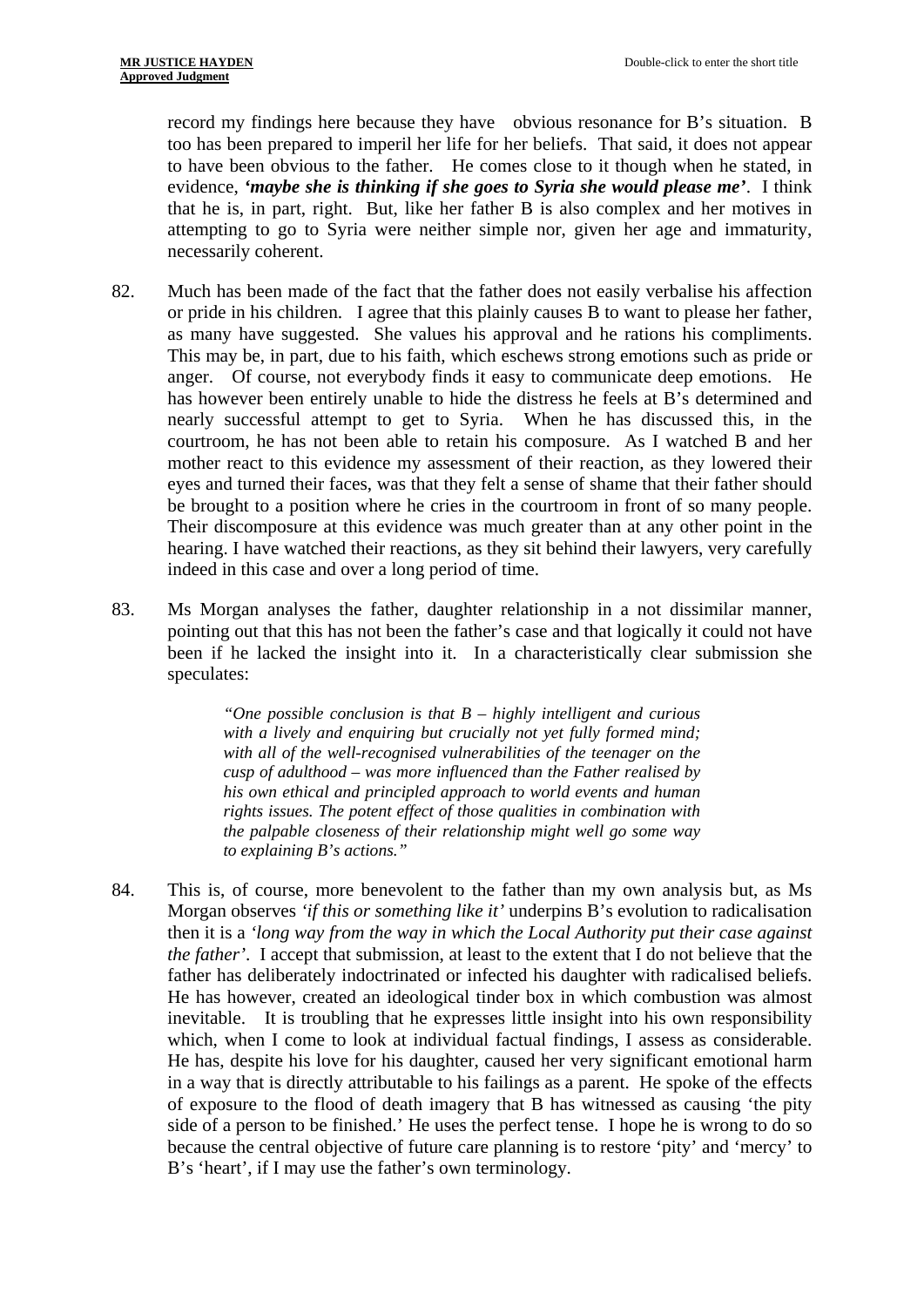85. The central complaint made by the Local Authority against the father is that he promoted and facilitated B's research by claiming, in December 2014, to have purchased and installed filtering software on each of the IT devices in the household with his own computer as the master, to prohibit the children accessing any inappropriate websites. I found father's response to this allegation, under cross examination, to be hollow, evasive and entirely unconvincing. He can have been under no misapprehension as to the importance of installing the necessary spyware. He directly acknowledged its significance in his statements. In the parent's joint statement in the Wardship proceedings dated  $20<sup>th</sup>$  April 2015 is the following paragraph:

> *"The police officer Richard informed [father] of a piece of technology costing £79 which allows complete monitoring of the computers in the house [father] followed Richard's instruction on this and bought it and a friend who is technologically minded (which neither of us are). The children are not aware of it. We completely understand the police and social service's concerns, but we don't want any intervention to further impact upon our family life."*

86. In his statement filed within these proceedings the father stated:

*"Following this incident in December 2014 and on the advice of a police officer named Richard; I purchased, and installed, security software on all electronic devices in our household with my computer as the master, to prohibit the children from accessing any inappropriate websites. I did not tell the children that I was doing this so they were unaware that the software had been installed."* 

- 87. To state the strikingly obvious, this father had nearly lost his daughter to Syria where, he told me, she would likely have suffered the degradation of becoming a jihadi bride. One would have expected nothing less than hawkish vigilance on behalf of a parent in such circumstances. I have used the term degradation because the father told me that he understood the life expectancy of a jihadi warrior to be *'so short that the women would be expected to remarry quickly'* with all the physical and emotional consequences that carries.
- 88. In respect of the father's own hard drives, which were being used by other members of the family, there was pro Isis material and propaganda present. I agree with Mr Barnes, on behalf of the Local Authority, that this indicates at very least that the father failed to conduct the most basic of checks, evidenced by the screen shots which have been downloaded, printed and incorporated into the case material. There was no password protection or encryption or any attempt to hide the material. The father had been given specific advice by the police as to the most appropriate software to purchase. I recall that there was even discussion at Court as to how this would be funded. It is not particularly expensive. In simple terms Isis material was sitting there in front of him, on his own hard drive. He failed to make the most fundamental of checks and claims to be unaware it was there. All this I emphasise again follows: wardship proceedings; the involvement of the CTU; Social Services and considerable press interest in this family.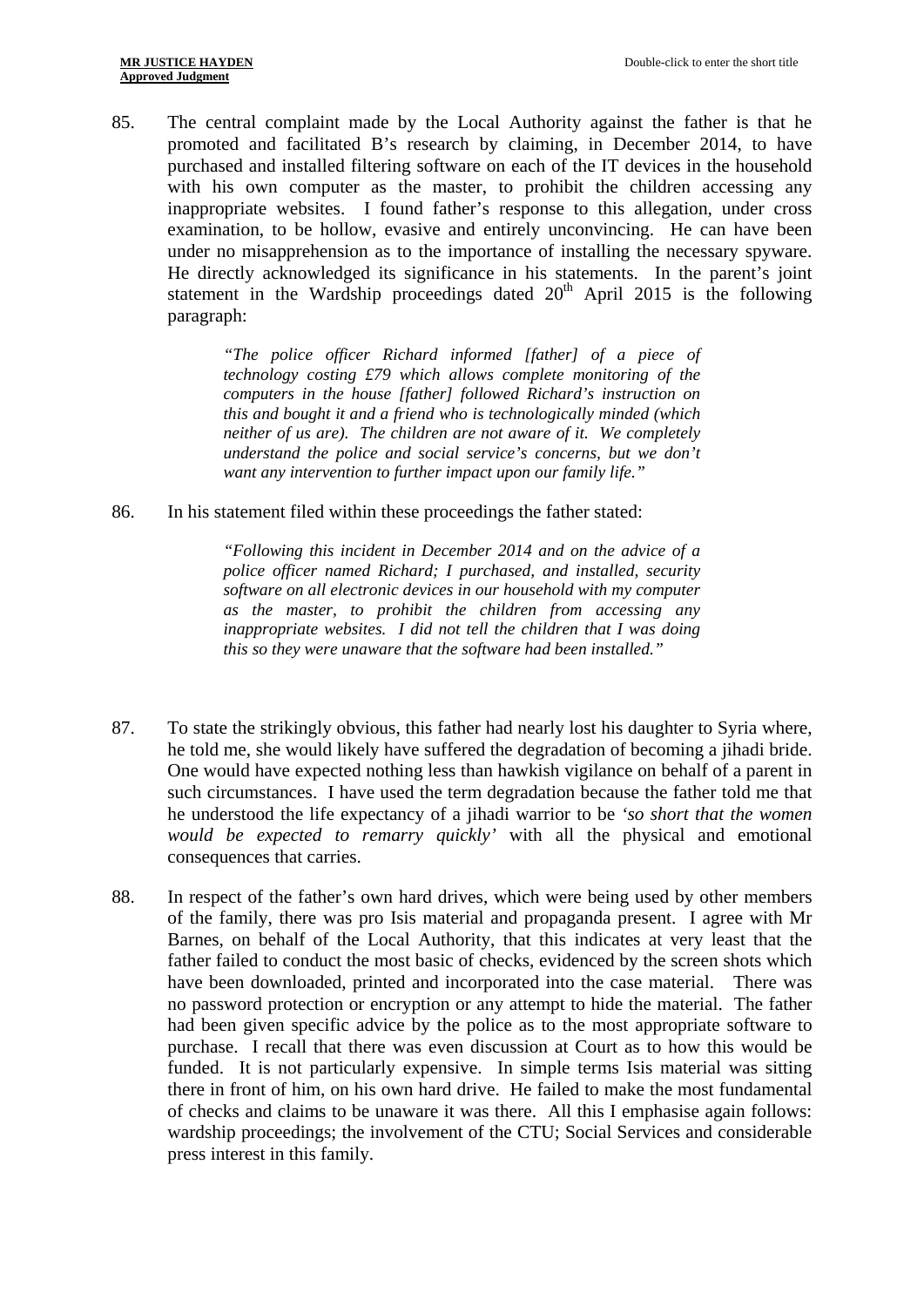- 89. The father developed some loose and unconvincing story about 'a friend' who had purchased the monitoring equipment (unknown) at a price also unknown and installed it for him. I reject this account without hesitation nor can it be reconciled, in any sensible way, with his earlier statements. Frankly, this was just embarrassing to listen to as I am sure B must appreciate, for she is no fool. It is of course troubling on two bases. Firstly, that the father's account should be so unreliable on such a crucial issue in the case has clear and negative implications for his potential to work openly and constructively with the Local Authority in the future. Secondly, that, as I find, the father has so fundamentally failed to protect his children from viewing the images in this case, there is a real difficulty in having any confidence in him to act differently in the future. Of course if, as I think likely, the father knew this material was there and that it had been downloaded by B then he can only be taken to have given her research enquiries his tacit approval. There is ultimately, I regret to say, no other logical conclusion.
- 90. The second significant allegation levelled against the father relates to a USB stick found in the parents bedroom (ID K /88) and removed in the police search of August 2015. The father initially denied that this belonged to him, though his position on this appeared to soften. I agree with the Local Authority that the weight of evidence supports an attribution of all the material on it to the father. I would go further, in my view, the evidence is compelling. Its significance is that the material on this device includes pamphlets which can be characterised as expressing jihadist leanings: lectures by Al-Awlaki which refer to violent military jihad; videos which contain death images; photographs of prisoners from Guantanamo Bay and general extremist opinion.
- 91. It is obviously significant that the USB stick was found in the parents room and on the father's boxes. I have seen photographs of this household, it is meticulously neat and well organised. It is inhabited by people who show great personal discipline in every aspect of their lives. It is a small house for the size of the family who live there. Books, work, personal items are carefully arranged into individual space and often very neatly stacked. Accordingly, the fact of where the USB stick was found is, in my judgement, far more significant than it might potentially be in more disorganised or chaotic households.
- 92. In addition, the father accepted that he used that USB stick when travelling abroad. Following additional investigation during this hearing it was discovered that the other material on the USB stick included many of the father's CV's and certificates of accomplishment in which he took great pride and which it was important to him to preserve. Conversely, there is no document on the USB stick which falls to be attributed to anyone other than the father. Also, as Mr Barnes subtly teased out in evidence, the qualitative nature of the various texts seen here is different to those on B's devices. There is a generational complexion to it, it is rather more academic in its content and also slightly more dated. The videos on this USB stick also resonate with the father's interests. As Mr Barnes notes in his closing submissions, there has not been any challenge to the record of the father's discussion with the Prevent Intervention Provider where he appears to accept visiting a website which contained Dabiq and a tract entitled 'How Muslims could be misunderstood'. In addition, though it had not been foreshadowed to any great extent in the statements filed in the case, it became clear in evidence that the father frequently ventilated his political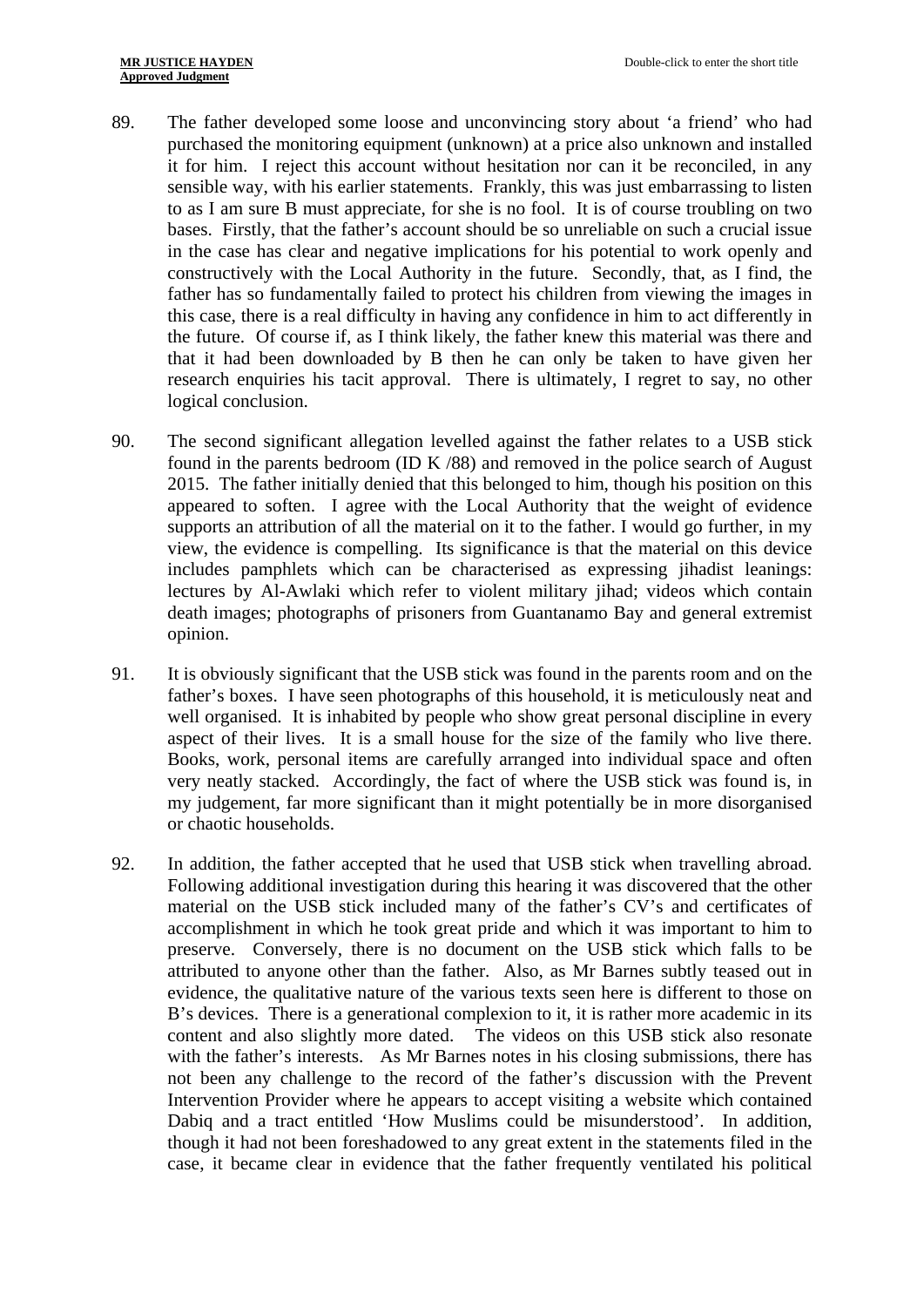views on Twitter where, as I have already referred to, he posted graphic and disturbing death related images.

93. Whilst evaluating the father's role in the radicalisation of his daughter, both in relation to its extent as well as its motivation, it is important to survey the wider picture of this family's life at the relevant time. Following the Wardship proceedings and the foiling of B's escape to Syria the CTU offered B support on the Channel project. This is entirely voluntary. The parents declined to accept it and B did not attend. Both the father and mother have told me that they felt their family had quietly addressed the issue of B's interest in Isis and that they wanted a period of calm in the family away from outside involvement. Again, I do not accept this explanation as either sufficient or complete. I am sure that there is an element of truth in it, but I have become equally clear that this family is resistant to the State and its involvement in their life.

## **My conclusions in respect to the father's involvement in the radicalisation of B**

- 94. The Local Authority has characterised the father's role as 'pivotal'. I agree that it is, though not in the way that the Local Authority initially contended. As I have sought to analyse it, the father's role has been a complex one in which he has, I am satisfied, often failed to appreciate the consequences of his own behaviour and its impact on his daughter. He is, in my evaluation of the evidence, a headstrong man who has a deep suspicion of the press, the courts and to some extent the world generally. He aspires to knowledge and respects learning. I am satisfied that he was simply not prepared to monitor B's use of the computer in the way that he had promised this Court and the CTU that he would. He decieved all the agencies into trusting him to regulate his daughter's use of the internet but, I find, made absolutely no effort to do so. It was anathema to him to curtail B's exploration of ideas however dark or dangerous they may have been. I do not believe that he had ever stopped to reflect on the extent to which his daughter could inflict emotional and psychological damage on herself by what she viewed on the internet. Here, in this particular case, a 16 year old girl has dehumanised herself by viewing a surfeit of death related images that have left her emotionally numb. It is this that is the most striking feature of the case, more so than her reading the polemics or expressions of radicalised views. Of course, they make their contribution too.
- 95. It must be the case that B knew that her father was breaking his promise to the Court. She was present in court when the promise was made. I think his high handed disregard for the Court and for the Police glamorised him in her eyes as a rebellious figure who could not be easily subjugated. The extent of the Isis related material on the family computers illustrates beyond any sensible contradiction that B felt absolutely no inhibition from viewing what she wanted without restraint from her father.
- 96. Unlike his daughter B, the father has a much broader life outside the home. B was an academic, 'bookish' child in a family that enjoyed outdoor sporting activities. The reality is that B, unlike her siblings, really did not seem to care for sports very much. In her evidence the sister told me of the family's irritation when B would not accompany them on their frequent outdoor activities. By contrast with her vibrantly healthy siblings B is strikingly pale. When talking about his faith, which is undoubtedly important to him, he did so in language that was moderate, unforced and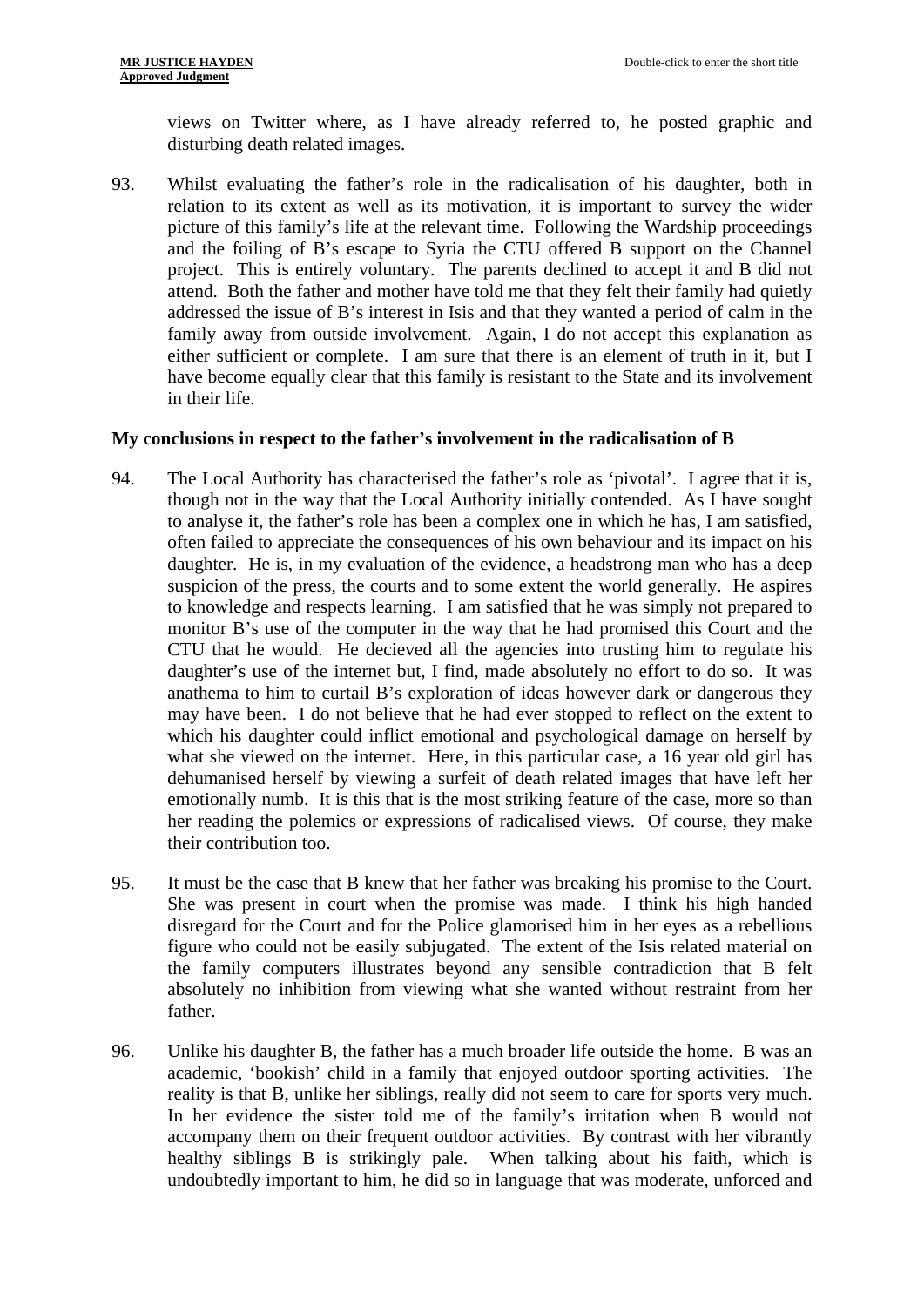lacking in zealotry. He told me that he attended mosque regularly but he revealed no fanaticism.

- 97. On the question of his religion the father spoke spontaneously and without guile. Neither did he theologise or use language of his faith with any insistence on precision. In this respect he was dramatically different to his wife and to B herself. I found this both striking and revealing, I do not consider that the father shares or indeed spends very much time thinking about a heightened or more perfect aspirational Islam. I also note that many who have been involved with him have found him to be kind, warm and generous. He has been described as having a sense of humour too. During this case he has also revealed those features of his personality in this courtroom. I am satisfied that the father himself viewed Isis material though it was qualitatively less violent and damaging than that read by his daughter. His denial of it until he was effectively trapped by the forensic evidence is a further example of his inability to work constructively with the Authority to protect his daughter.
- 98. Despite all this there is a naivety to the father's behaviour rather than a deep seated destructive agenda. For the reasons I have sought to explain above, he is badly placed to understand the effect of these grossly disturbing images on his daughter. In some respects this has nothing to do with faith, political views, or radicalisation. It is above all else a significant parenting deficiency. The veneration of ideas and political causes eclipsed the instinctive obligation of every right thinking parent to protect a child's innocence. Though he did not fully appreciate it, perhaps not even at all, this father was complicit in the corruption of his daughter's emotional integrity and a corrosive influence on the development of her personal autonomy. If, as he speculated, viewing such images kills the 'pity and mercy' of the human spirit then I regret to say that he, more than any other person, is responsible for this. I can only hope that having captured the central issue in the case so movingly and succinctly the father will step up to his responsibilities in the future. I must of course add finally that in failing B in this way the father also left his other children potentially vulnerable to the insidious effects on these images.

# **The mother**

99. Ms Fottrell and Ms Hughes, on behalf of the mother, preface their extensive (40 pages) closing submissions with the following key observation:

> *"The attention of the Court has been largely on the harm which has been caused to [B] from her exposure to explicit and harrowing video footage of beheadings and other terrorist killings. By her own account this resulted in a psychological and emotional numbness. No party has sought to suggest other than that this is in itself a disturbing and unusual feature of this case. The fact that it was harmful is not disputed. All parties accept that the character of the material is different to that ordinarily the subject of analysis by the Family Court. Its effect on [B] short term is that it radicalized and dehumanized her so that she lost her moral compass."*

100. Much of this accords with my own analysis and represents, at least forensically, a significant acknowledgement on behalf of the mother. Whether the mother is truly committed to the sentiments expressed on her behalf (which she will undoubtedly have approved) remains to be seen. It is further submitted that the Court should not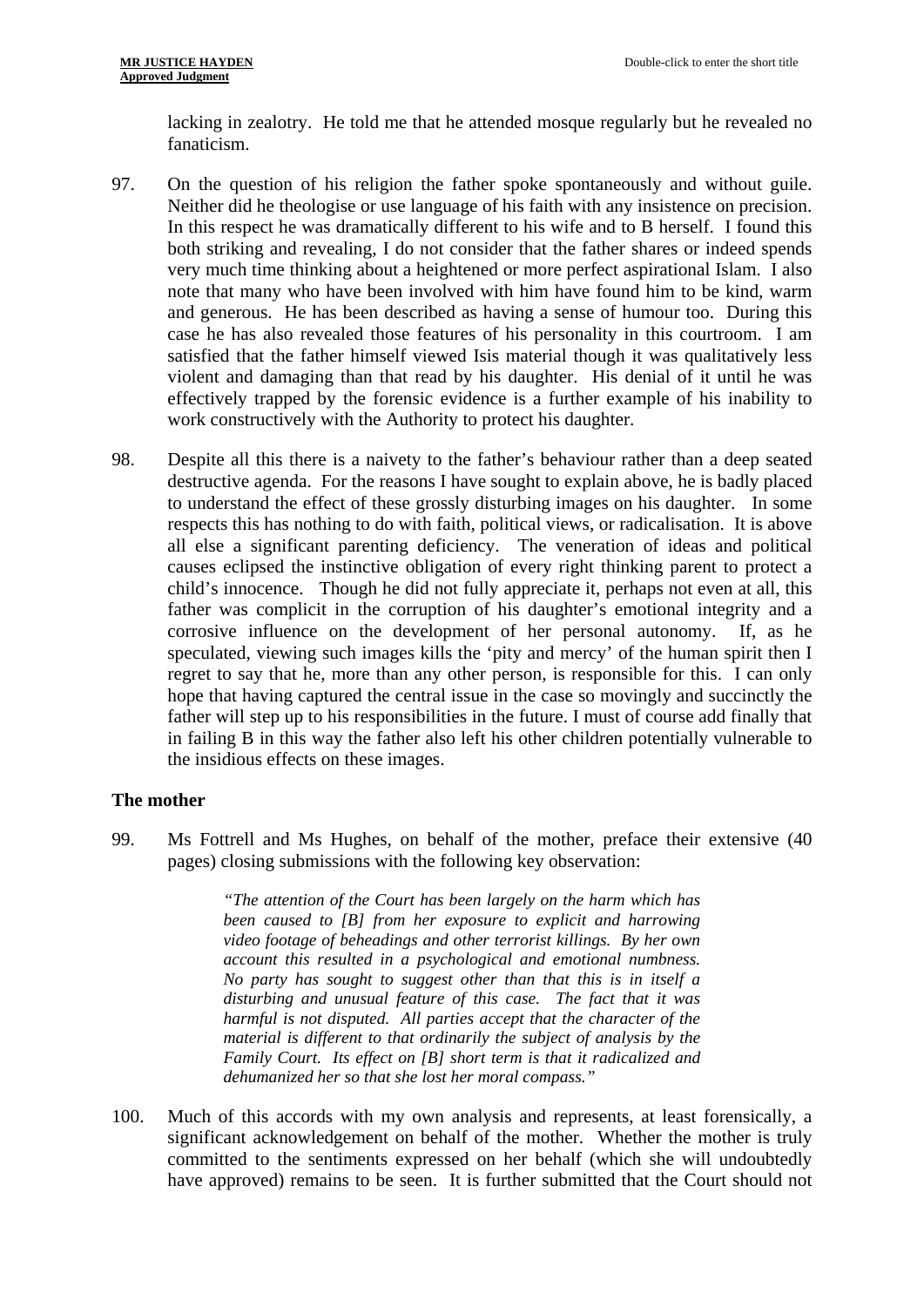permit the nature of the images in this case to corrupt an objective evaluation of either 'harm or risk'. Thus it is said:

*"The repulsion at the material and empathy with the child victim, which are both properly present in this case, inform the subjective evaluation of professionals and the Court. It is submitted by those representing the mother that this does not negate the need for objective analysis of the causes of the harm. The subjective evaluation should however inform the dispassionate consideration of the consequences of the harm experienced by [B] and the risk arising from that."* 

101. In this submission Ms Fottrell advances the mother's case through the prism of B's best interests. She has deployed this particular strategy with some frequency throughout a number of hearings in this case and in so doing has highlighted issues which otherwise would, I suspect, have been missed. Ms Fottrell argues that the Court should only make such findings as it has to do and in such a way that does not avoidably damage B's life chances and ambitions for the future:

> *"As a direct result of the nature and character of the harm [B] suffered she continues to be fragile and vulnerable. The determination which the Court makes in respect of findings against her and her family, and the decision as to whether she returns home or not, will likely dictate [B's] life path. Whether she is to be permitted to have a second chance at achieving her life's ambition to be a doctor is very much in issue.*

> *To this end any findings made against [B] must be carefully balanced and proportionate. The way in which the case has been put against her by the local authority has at times been excessive, punitive and quasi criminal. If [B] is found to have been 'attack planning' ( which is not made out on the evidence) it is difficult to see how she could gain entry to medical school. Lesser findings may also diminish her prospects in this regard."*

- 102. This is a challenging submission. In so far as there is an implicit suggestion that I should potentially curtail my findings, in order to keep open for B the prospects of a medical career, I have an uncomfortable sense that this might require me to treat B more favourably than an equivalent child whose future does not hold such a glittering prospect. That said, it is B's welfare which, on this point, is the paramount consideration and, in the context of Children Act proceedings, both the proportionality of the findings sought as well as their consequences are relevant to the primary objective of the legislation i.e. the lode star of the 'welfare principle'. I should record that Ms Fottrell makes a very similar point to this in her submissions on behalf of the Mother.
- 103. In sanctioning B's removal from her home I intended to give her the space and opportunity to flourish and grow in her own independence. I have, on a number of occasions, deprecated the concept of 'de-radicalisation'. It is no part of the function of this Court to police people's views or beliefs. What I hoped to achieve for B was an opportunity for decompression, a respite from what she herself has described as her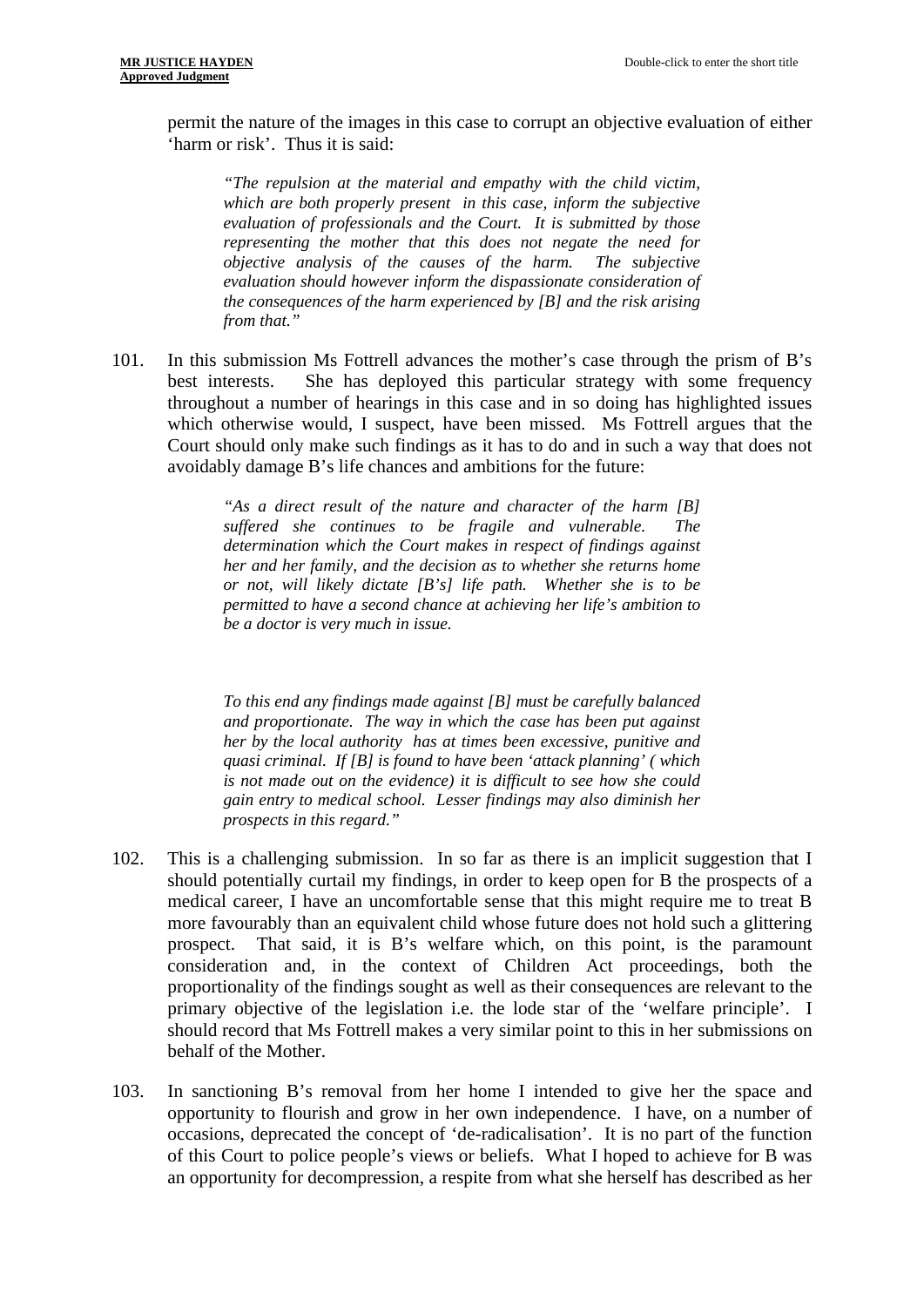'addiction' to the material that I have been considering. I hoped to create an opportunity for her prodigious intellect to range more widely and to feast on the many opportunities available in a pluralist society. Above all I wanted B's thoughts to be her own and not those of the people who would manipulate her.

- 104. The first and guiding paragraph in any care plan must identify a child's needs. I continue to believe that what I have just articulated above is B's most pressing need. Accordingly, I structure both my findings and, in due course, my analysis of her welfare interests to this objective.
- 105. Like her daughter's case the mother's has also evolved. At the conclusion of the evidence she makes the following points which require to be set out:

*"The mother accepts that she failed to protect [B] from December 2014 to August 2015 and that this reflects deficits in her parenting… …In essence the mother's case is as follows;* 

- i) *That [B] was radicalized between June and December 2014;*
- ii) *That the catalyst to [B's] radicalization was her reaction to the events in Gaza in June 2014 and in particular the deaths of civilians/ children;*
- iii) *That the mechanical process of radicalization occurred by way of [B] researching and accessing material on line;*
- iv) *That [B] became obsessed and addicted to looking at damaging and gruesome materials to which she became numbed;*
- v) *That [B] hid her interest and became involved with ISIS recruiters via Kik;*
- vi) *That after 6th December 2014 [B] offered an explanation of her intentions which was not accurate and minimized her interest and radicalization and to her great regret the mother accepted that narrative without properly probing or deconstructing it;*
- vii) *That the mother did not consider or realize that [B] was radicalized.*
- 106. In relation to her own culpability or responsibility for what has occurred to the daughter the mother is less fulsome:

*"That the mother was not sufficiently protective or vigilant between December 2014 and August 2015 is accepted albeit that there are explanations (rather than excuses) offered by her as to her thinking at the time."* 

- 107. It must further be recorded, for the avoidance of doubt, that the mother accepts that B was 'radicalised' and that she has suffered *'immeasurable damage as a result of her repeated exposure to vile and grotesque ISIS films'*. It is asserted on her behalf: *'she does not seek to deny the grave nature of the harm. Like others she was deeply troubled by B's evidence that she was numbed and inured to the impact of films of killings and repeated viewings of the dead'*.
- 108. At the conclusion of the hearing the Local Authority did not consider the evidence supported a finding of 'complicity' rather, they said, the mother 'should have been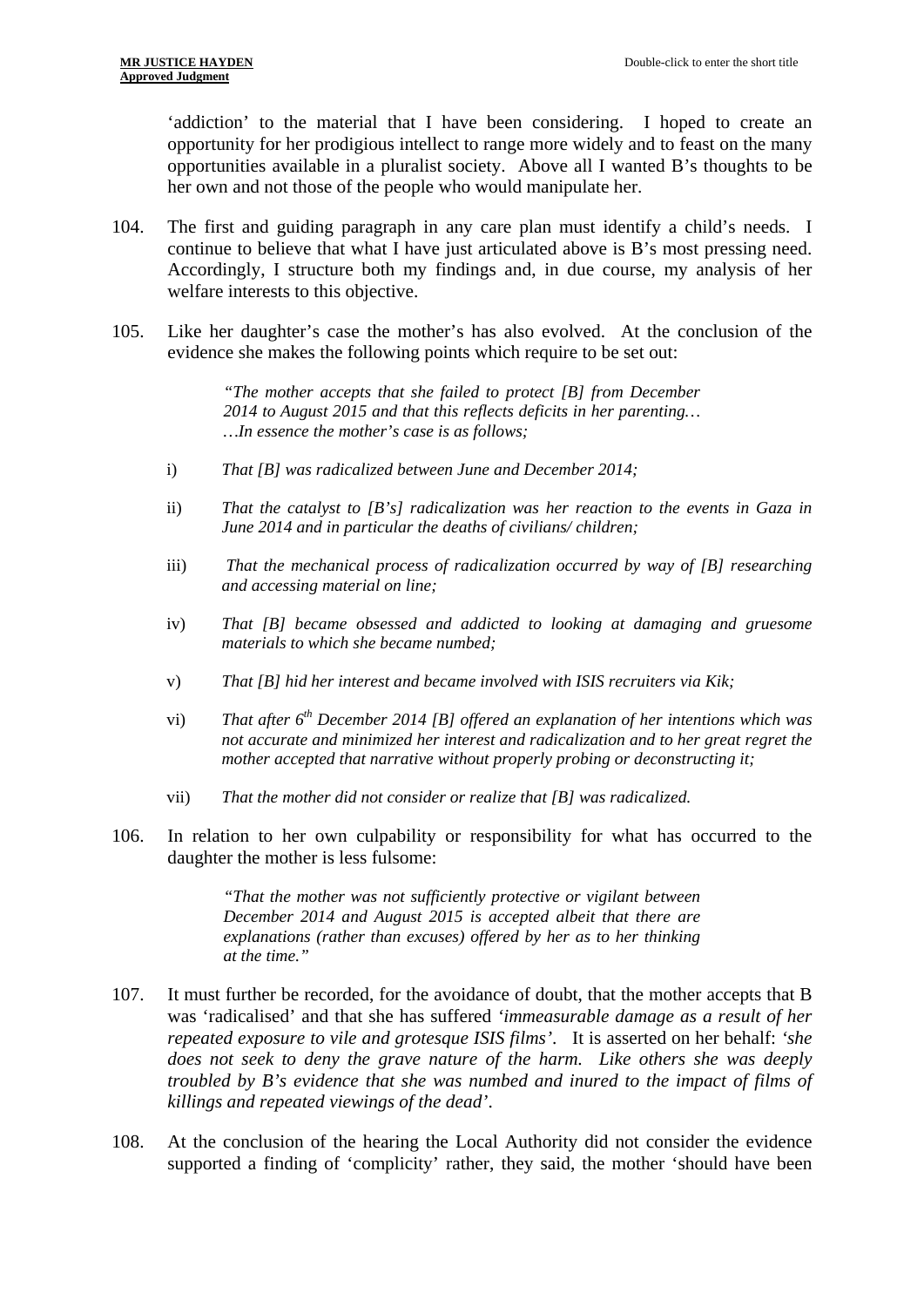aware of B's radicalisation and the risk of radicalisation to the children arising from the permissive environment within the home'. On the face of it this does not appear to go much further than the mother's own concession. The careful language, on both sides however, does not give the complete picture.

- 109. The mother describes herself as 'a revert' to Islam. In the Local Authority's assessment sessions, she explained how the father's commitment to his religion was something that she had found very attractive when they first met. As she talked about Islam, in her evidence, it became obvious that her faith was not simply an important part of her life but utterly integral to it. Her faith, it became clear, is vocational, in the sense that it is the most important thing in her life. She is intensely clear about what is expected of a 'good Muslim' and doctrinally precise in her use of language. She explained how a Muslim should never give way to anger or succumb to pride. Faith wasn't confined to the mosque but, she told me, was about how a Muslim should live a more aspirant life. For the avoidance of doubt this is my summary of her evidence.
- 110. Without any arrogance, she set out for me how an understanding of the expectations of Islam and an appreciation of the rigorous standards it set was key to her faith. Whilst she told me that it would be wrong of her to criticise her fellow Muslims, in the sense that to do so would be contrary to the will of Allah, nonetheless I was left with a very clear impression that she considered that there was a failure of commitment or aspiration to a more rigorous Islam amongst some in the British Muslim community. To the secular mind this might sound arrogant but I consider that the mother is driven by piety and rejects rather than condemns a diluted or more earthly form of Islam.
- 111. In her evidence B told me of her own support for an Islamic State which practiced a religion divorced from a corrupt society. The definition she went on to give of this was disingenuous, in my judgement. She described some kind of pluralist western utopia which celebrated difference. These, I consider, were vacuous platitudes, a false cloak of liberalism. It is utterly irreconcilable with the material she has been reading, containing as it does excoriating condemnation of western values and emphasising a duty to dismantle them through, it seems, whatever means available. I have no doubt that B's concept of Islam is far closer to that described by her mother. Her views resonate very comfortably with the mother's outline of her own beliefs which I have set out above. Similarly, I see B taking the same care with language, eschewing immodesty or pride and, most notably, I see that, like her mother, B commits to any task before her with uncompromised effort and dedication. This I believe she regards as a facet of her duties as a good Muslim.
- 112. B and her mother plainly have a very close relationship. The mother is also very bright. While she was in the witness box I suggested to her that B got her brains from her mother. She would have regarded agreement to this as immodest and denied it. But the intellectual similarities between the two women in cross examination were striking.
- 113. Both Ms Thakrar and Ms Ukueku, quite independently, came to the view that the mother is a 'controlling personality'. The mother strenuously rejects this allegation. It seems to irritate her somewhat disproportionately, given the enquiry we are involved in and the serious allegations she faces. I am bound to say I agree with the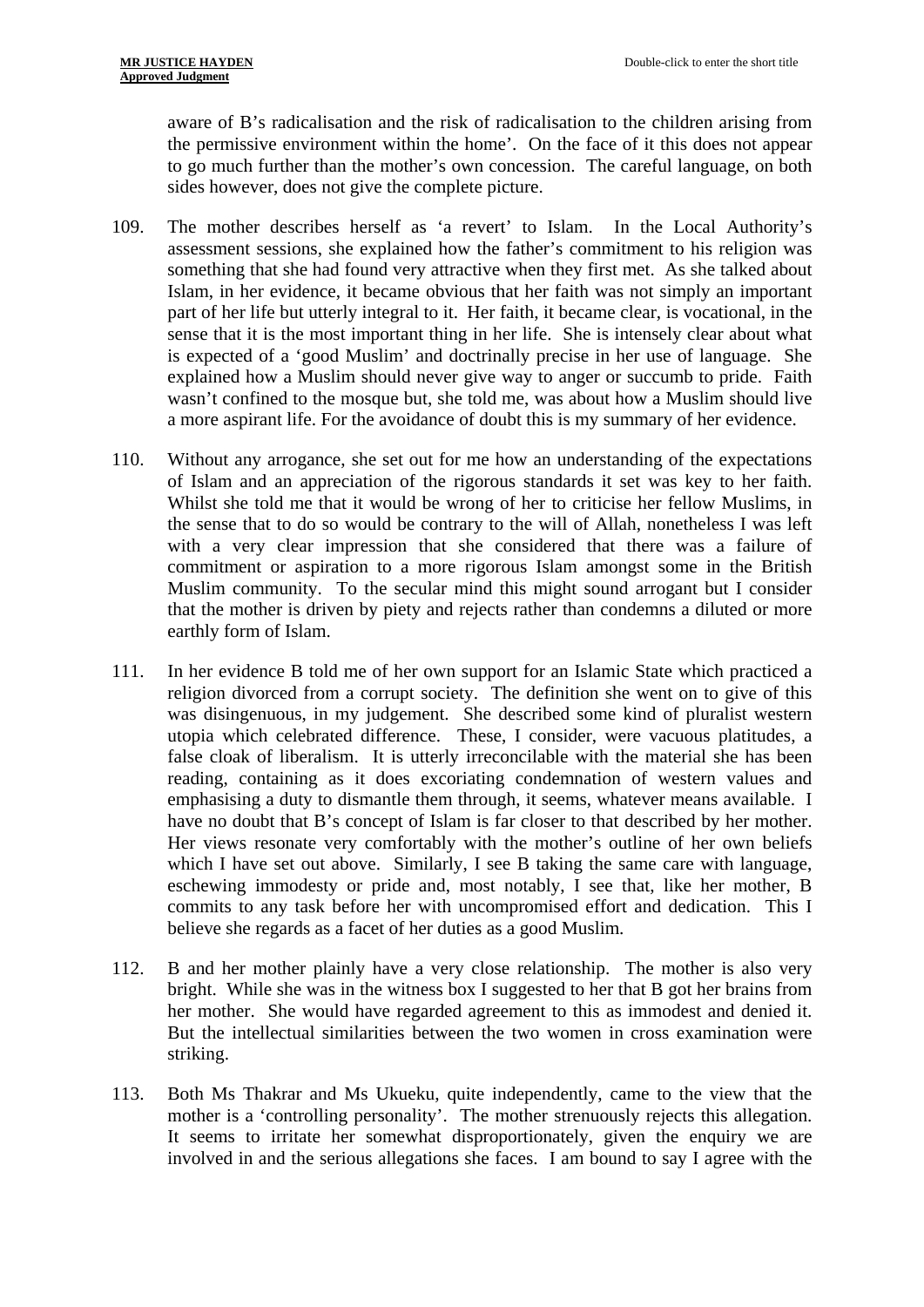professionals on this point. The terminology is irrelevant but I find that the mother is deeply, indeed rather cloyingly involved in the lives of her children.

- 114. The mother's own evidence was that she collected the older boys from school everyday. They are of an age when this is not only unnecessary but, I suspect at times, probably rather embarrassing for them. She explained that she liked to catch them when they came out of school at a time when their heads were full of the day's activities. 'If I wait until they come home', she told me, they have 'moved on' to other concerns and the 'opportunity has been lost'. This struck me as, in some ways, rather poignant. The mother is almost desperate to be in the thick of her children's lives. They are, in my judgement, integral both to her own sense of self worth and, in some more complex way, intrinsically linked to the way she perceives her obligations as a Muslim woman. She aspires to do Allah's will, through her children.
- 115. The boys have been involved in Prevent work. Ms Ukueku has been repeatedly irritated that the mother accompanies them to these sessions, sitting in her view, either in ear shot or in such proximity to the boy's private meeting that it risks compromising the confidentiality of the process. These meetings are intended to provide a private space for the boys and to help them foster their own independent thought. Just the proximity of the mother undermines the process, says Ms Ukueku. I agree. Moreover, I am satisfied that this is the mother's intention. She is desperate to know what is going on and to manage or control it.
- 116. It is obviously significant that the mother elected to educate B at home. She spoke with enthusiasm and animation as she described her teaching strategies and techniques which I need not further burden this judgment with. B was a responsive student, who now has a string of Grade A Star GCSE's.
- 117. I watched B respond to rigorous and challenging cross examination by a number of skilled and experienced advocates. Like her mother, her answers were measured, articulate and analytical. Also like her mother B was highly alert in anticipating what might lie behind an apparently innocuous question. That this mother and daughter had spent long times in each other's company was obvious.
- 118. At this point it is pertinent to note the observations of the siblings at the time when B made her valiant bid to travel to Syria. Y reports how B *'like a month a few months, before… She didn't really spend a lot of time with us'.* Y explained that B *'spent more time on her computer'* and was *'more moody'.* He had noticed that *'she'd turn like the screen away'*. With the candour of the young he also said that it was like *'she was not really there'*. He thought that mum and dad had noticed this change in B's behaviour. Another sibling, X, agreed that she was secretive about her use of the computer, she *'wouldn't let anyone see what she was doing and stuff like that'*. He too thought his sister was *'slightly grumpy'*, and had noticed that *'when someone came upstairs B would turn the laptop off'*. H, B's sister told me during the course of her evidence that she too had noticed that B had become withdrawn and preoccupied.
- 119. The descriptions from the siblings are very telling. What strikes me is that they resonate with B's own account of herself as 'addicted' to Isis material. Typically, the addict is furtive, withdrawn, deceptive. The children's observations of B create precisely that impression of her behaviour. I am very clear that this mother would have quickly been alert to her daughter's changed behaviour and would have rooted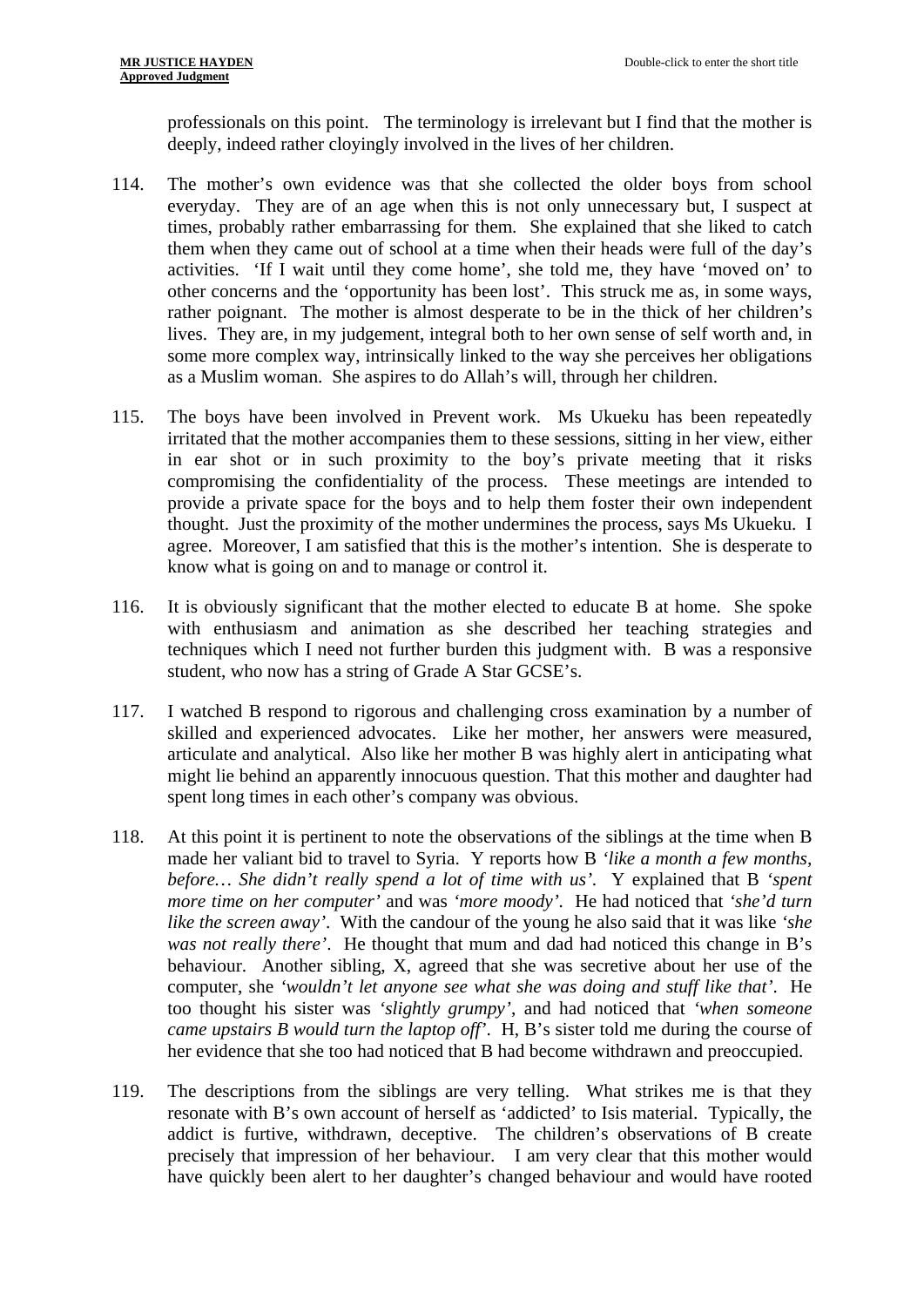out the cause with unstinting energy. I find that even before the attempted flight to Syria the mother would certainly have known that her daughter was dangerously enthusiastic about the Isis agenda. Having reached that conclusion, which seems to me to be irresistible on the evidence, I have wondered whether she was directly involved in her daughter's attempt to leave the country.

120. In a statement to the Police dated 06/12/2014, a family friend described the day B went missing in these terms:

> "*at around 3pm … my daughter asked [the mother] where [B] is? Mother said that she must be upstairs reading and told my daughter to go and look for her, after a short time she came back down and said she was not upstairs. It was at this point that we all started to look for [B]. We searched the entire house including the shed, but she was not to be found"*

 It is important to remember that B did not come and go from this house in a way that other teenagers of her age might. It is common ground that she did not ever leave the house unescorted. By this stage, on any view, it is unlikely that her disappearance would have gone unnoticed. The statement continues thus:

"we arrived back at the home address, I said to [the mother] let me speak to [the younger brother]. I called him and he came down to me. I then took him to one side and said 'this is no joke, she could be in danger, tell me what you know, if you know something you have to tell me'. [He] said 'I don't know'. I could see he was withholding something, so I asked again and he said 'my mum is going to kill me', I said 'this is important, you have to tell me', he said 'she has gone to Syria'. Is said 'what do you mean?' he said 'yeah, she has gone to Syria to be a doctor and help the people'. I said 'did she go alone, did she go with someone?' He replied 'I think she has gone with someone, a lady'. I said how old is she?'. He said 'I think she is about 20 years old'. I said 'how did she meet her?' He said 'I think she met her on Twitter'. "

121. These paragraphs are fretted with ambiguity. That they support different interpretations is obvious and need not be spelt out. Though I am left with a very high level of suspicion concerning the mother's knowledge about B's escape to Syria, I am not ultimately persuaded, to the requisite standard of proof, that this mother knew of the plan. As I have already made clear I consider the mother to be both controlling and a highly authoritative figure in the household. I am sure that if this young boy had been pressed by his mother, even in the gentle way the friend describes in her statement, he would have told the mother that which he told the friend. I think it unlikely that the mother ever asked him for an account, indeed she does not describe herself as having done so. Given that she herself identified this boy as B's closest confidante this is a troubling anomaly in the evidence. This said, properly analysed, it does not establish a fact and I make no finding. I should state that neither the Local Authority nor the Guardian invited me to. Of course, the only possible inference that remains is that the mother was, as Mr Barnes describes it, permissive in her attitude to B's interests in Isis. This I do find to be established, on the balance of probabilities.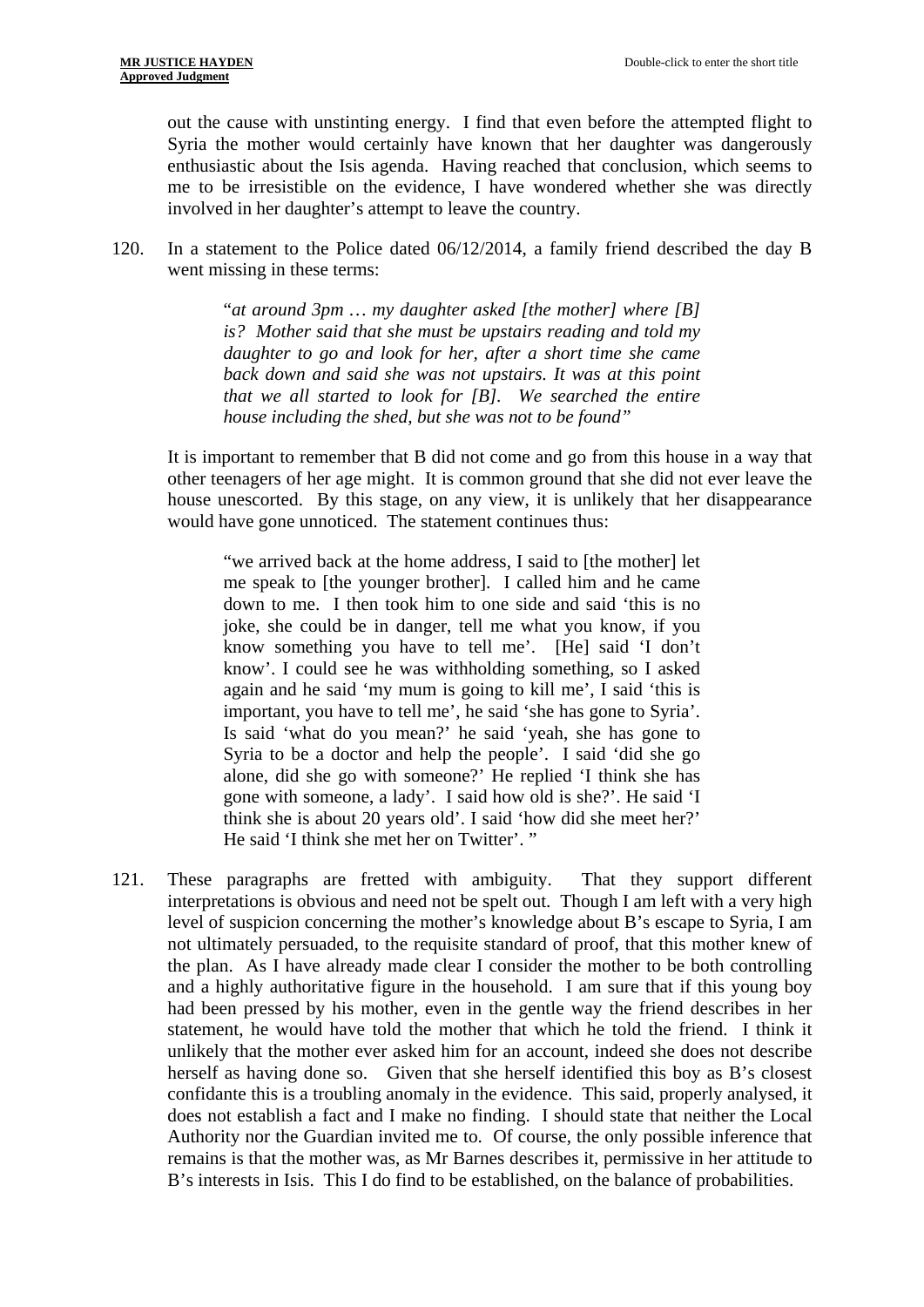- 122. Before leaving this point it is notable that there is reference made to B meeting her escort to Syria by arrangement on Twitter. It is clear that B continued to use her Twitter account during the period after her return from the airport i.e. whilst she was a Ward of court and whilst the CTU and the Court were being assured by the parents of their vigilance. Moreover, H actually told the mother that B was using her Twitter account at this time. Despite everything that had happened the mother contended that she knew nothing of her daughter's Twitter activities and had made no enquiry. I reject her explanation, not least because it simply does not fit with H's manifestly truthful evidence on this point.
- 123. Like the father, I am satisfied that the mother made no effort at all to restrict her daughter's use of the Internet either before or indeed after her attempted flight to Syria. Accordingly, I find the mother too was party to a deception upon each of the safeguarding authorities involved. They both colluded to create the impression that they were monitoring their daughter's safety. In reality, they were doing nothing of the kind. There is in both parents a deep vein of resistance to authority. I have seen flickers of it during the course of these proceedings, characterised by their combative attitude to the investigation and to those who have been motivated to help them. Nor does either parent, in my view, really engage with the substance of the process. I emphasise, B is not being 'punished' for what she has done, the parents are not being 'punished' either, rather the State is trying to protect their daughter from the damaging consequences of the vile images which she has repeatedly made access to and the corrosive ideology which has beguiled her.
- 124. The parents decision to refuse the offer of structured help and support for their daughter, offered by the Channel Project, was, in the light of my analysis, a cynical strategy motivated to keep the police at a distance from their lives. In retrospect it ought to have signalled rather more concern than it did at the time. This resistance to authority coupled, as I find it to be, with a deep-seated capacity for deception has to be considered in the context of the fertile ground that existed within this family for radicalised ideas and extremist views to flourish. In particular the father's own insensitivity to death related images and the mother's dedication to a heightened Islamic code of belief. These I find are the predominant forces in this household which led to B becoming radicalised.
- 125. At risk of labouring the point foreshadowed at the beginning of this judgment but because it is important that there is no ambiguity, I wish to emphasise that the factors that I have identified as leading to B's radicalisation are particular to this child, these parents and this family's unique circumstances. I am confident that I have characterised the mother's belief system in a way which accurately reflects her own evidence. Every faith has its spectrum of observance from those whose religion is peripheral to their lives to those for whom it is vocational. I do not find that the mother held radicalised beliefs but I have found that on a spectrum of Islamic observance she is at the most committed end. In this family those beliefs proved to be fertile ground for B's journey to radicalisation.
- 126. There is no correlation between strict or very high levels of commitment to a rigorous interpretation of Islam and a susceptibility to radicalised beliefs. The children of highly devout Muslims are neither more nor less likely to be attracted to Isis ideology. In so far as that may be a popular perception, it is entirely misconceived. It runs counter to the research that I have set out above and contrary to my own experience in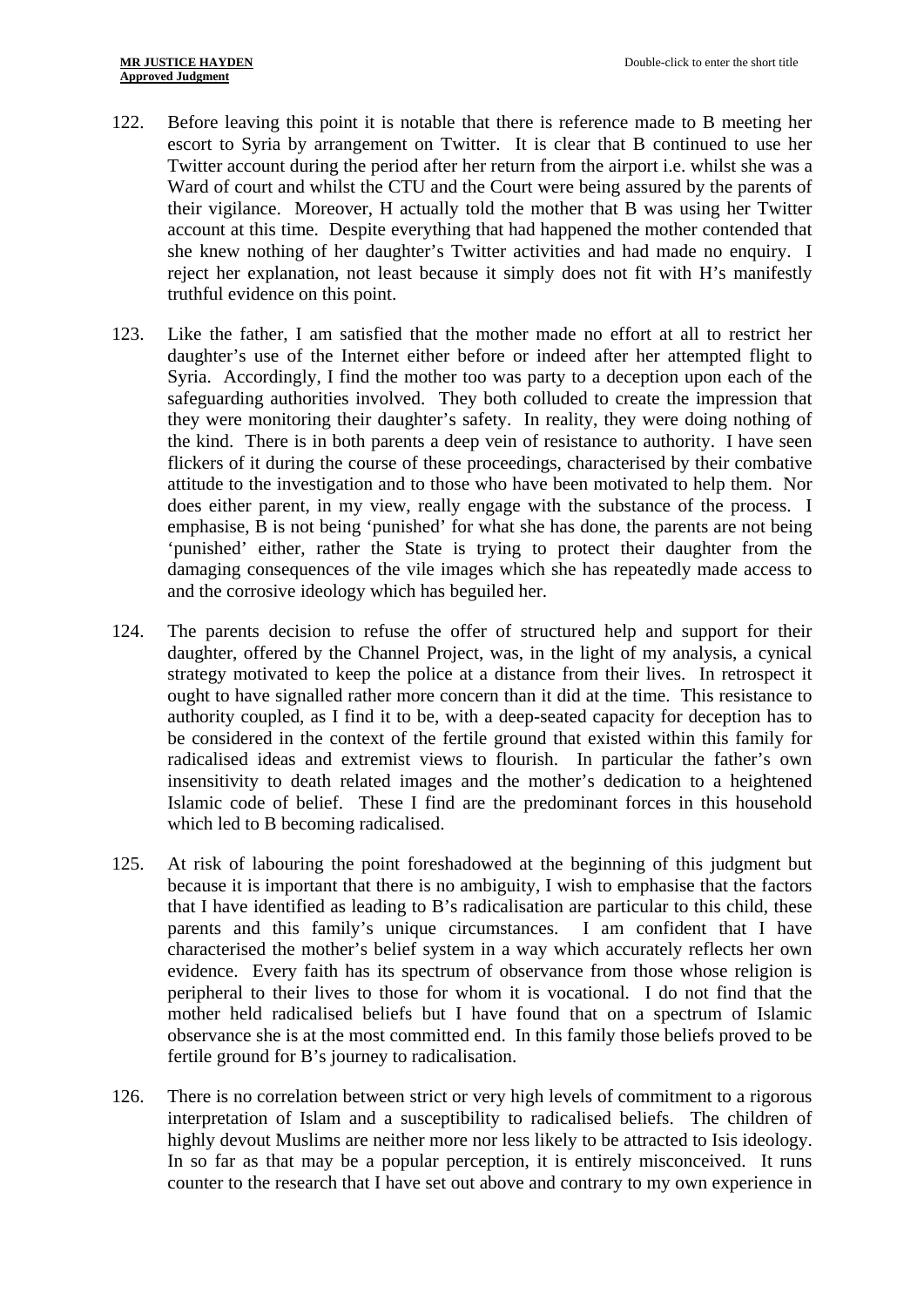these cases. In **Re A v London Borough Enfield [2016] EWHC 567 (Admin)**  where I was considering an application for Judicial Review, A appeared to have been attracted to extremist ideology, in part, by way of rebellion to her highly anxious parents whom she considered to be insufficiently Islamic in their lifestyle. All this illustrates the complexity of the challenge to the Police, the Social Services and the Courts in understanding the process of radicalisation. Every child is different, every radicalised child is different.

## **B's evidence**

- 127. It is important to state that over the course of these proceedings and during her evidence I found B, as I have said, to be intelligent and perceptive. She gave her evidence on video link and was able to do so without inhibition or embarrassment. She was relaxed in cross examination, alert to the objectives behind the questions and never remotely intimidated intellectually. Some of the material she was discussing can only be described as profoundly disturbing. As she described some of these images she became distant, withdrawn, flat and rather glazed in her expression. She gave some of the most disturbing evidence I have ever heard from a child or, for that matter, an adult. She told me how violent beheadings, point blank shootings through the brain and images of mass killings no longer had any impact upon her. Whatever doubt I may have about any other aspect of her evidence I am entirely satisfied that she was telling the truth about this. Her demeanour was entirely congruent with her verbal evidence. The impact of this evidence on all those who heard it will remain for a long time.
- 128. As I have indicated above, shortly before the fact finding hearing began B sought leave to file a further and final statement. I granted permission. I propose now to set out some of the paragraphs from that lengthy statement as I do not find them to be easily receptive to précis. Addressing her beliefs B stated:

*"2. I have already stated that my primary reason to go to Syria was to join an Islamic State, albeit sooner than I had imagined. I believed that this was the best way for me to be a good Muslim. I believed that the West were responsible for the suffering of Muslims, particularly in Gaza, where innocent people and especially children were being bombed and killed. The UK was implicated in supplying arms. I felt a traitor living in the West. In that sense, I was anti-West as I have already said in my previous statement. I believed that I might be able to study there, for free and that this would enable me to study to become a doctor, which, in turn, would enable me to help others. That was a very attractive promise that was made. However, I wasn't sure I would be allowed to study, I think I was already questioning in my mind whether or not that would really happen although of course I really hoped it would, but I was prepared to forego it as a sacrifice for my religion. I have already said that it was not my primary reason for going and I accept that when I was saying to others that was the reason, and the only reason, it was because it sounded better and gave me a 'way out' of having to explain my support at that time for IS.* 

*"4. I did support the view of IS taking over as much of the world as they could, as they said they would, and turning it into an Islamic State (although I thought that was probably unrealistic but the Arab*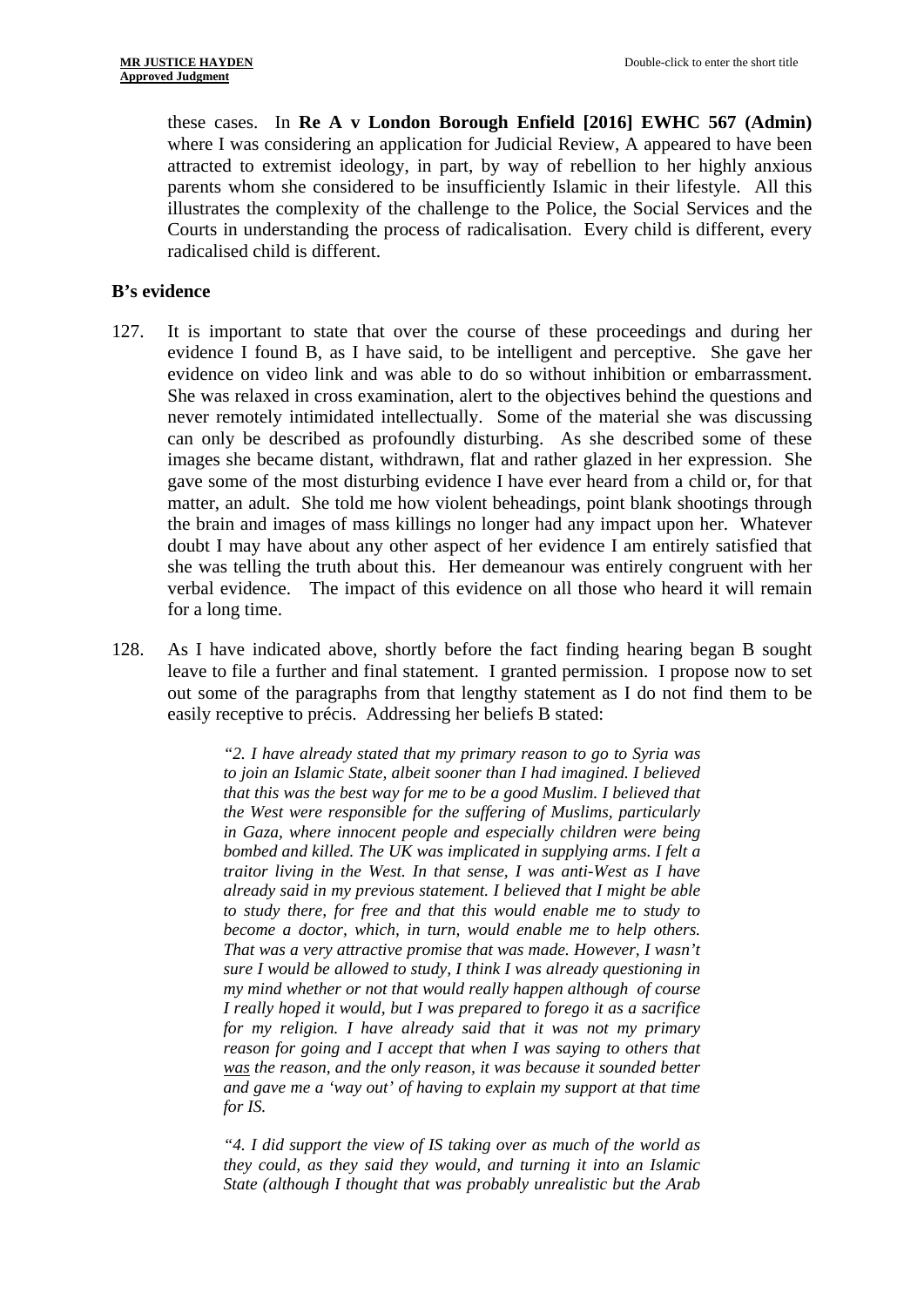*world might not be). In this respect they talked about conquering 'Rome'. That didn't mean the city of Rome, it was a term used to describe the West really. I did support the killing of Syrian soldiers (pro-Assad) who had been killing the Syrian civilians…."* 

*"7. I knew that IS would use violence against people standing in their way and not accepting their rule. At the time what was said was that they attacked IS first and it was explained or likened to when Islam was first established by the Prophet and trying to spread Islam they would often come up against their own tribes and people who didn't want to accept Islam…"* 

#### 129. Describing one particular video B said :

*"7…The water in this video by the end of it was red; they had killed so many people. I'm not sure they were even soldiers at all now, they may well just have been people, ordinary civilians, who didn't agree with IS coming in and taking over…"* 

130. Discussing her online conversations she said this:

*"8 …I also think something weird happened to me and the way I was on line. An example is IS supporters on line used to be really against Shia Muslims. It was like a big argument between them on line and others who joined in the debates. Even though I agreed on Twitter with what they said about Shia's, I didn't really agree with it in real life as my Mum's best friend is Shia, with whom I have a very close relationship, and she was one of the people I suggested to live with. It was easy to maintain this divide between my real life and my online life as no-one knew me in real life. So although I ended up trying to go to Syria and it doesn't get more real than that, I also think that perhaps in my head there was also a distinction between things happening in the Islamic state and things happening here…."* 

#### 131. In relation to attacks:

*"14. I didn't think it was good to do a suicide bomb on a train or in a public place because you could kill innocent women and children. In Islam you're not supposed to kill women or children, just the men fighting against you."* 

132. I would interpose my own observation here. I have noticed that whilst B is very mature intellectually she is conspicuously immature for her age emotionally. The reasons for this are obvious, she has had very limited exposure to the world, no experience of socialising with boys. She is not allowed out of the house unaccompanied. As I watched her giggle innocently, as her sister gave video link evidence about references to boys in her diary, it reaffirmed my impression, which was foreshadowed in B statements, that something of the allure of Syria was rooted in her perception of its potential for a romantic encounter. B would vigorously deny this and will not like my including it amongst my observations. Nonetheless in trying to understand how she has become radicalised I feel constrained to observe that she, like any other teenager, was attracted to social opportunity. B saw Syria as an opportunity for an adventure and a kind of social freedom.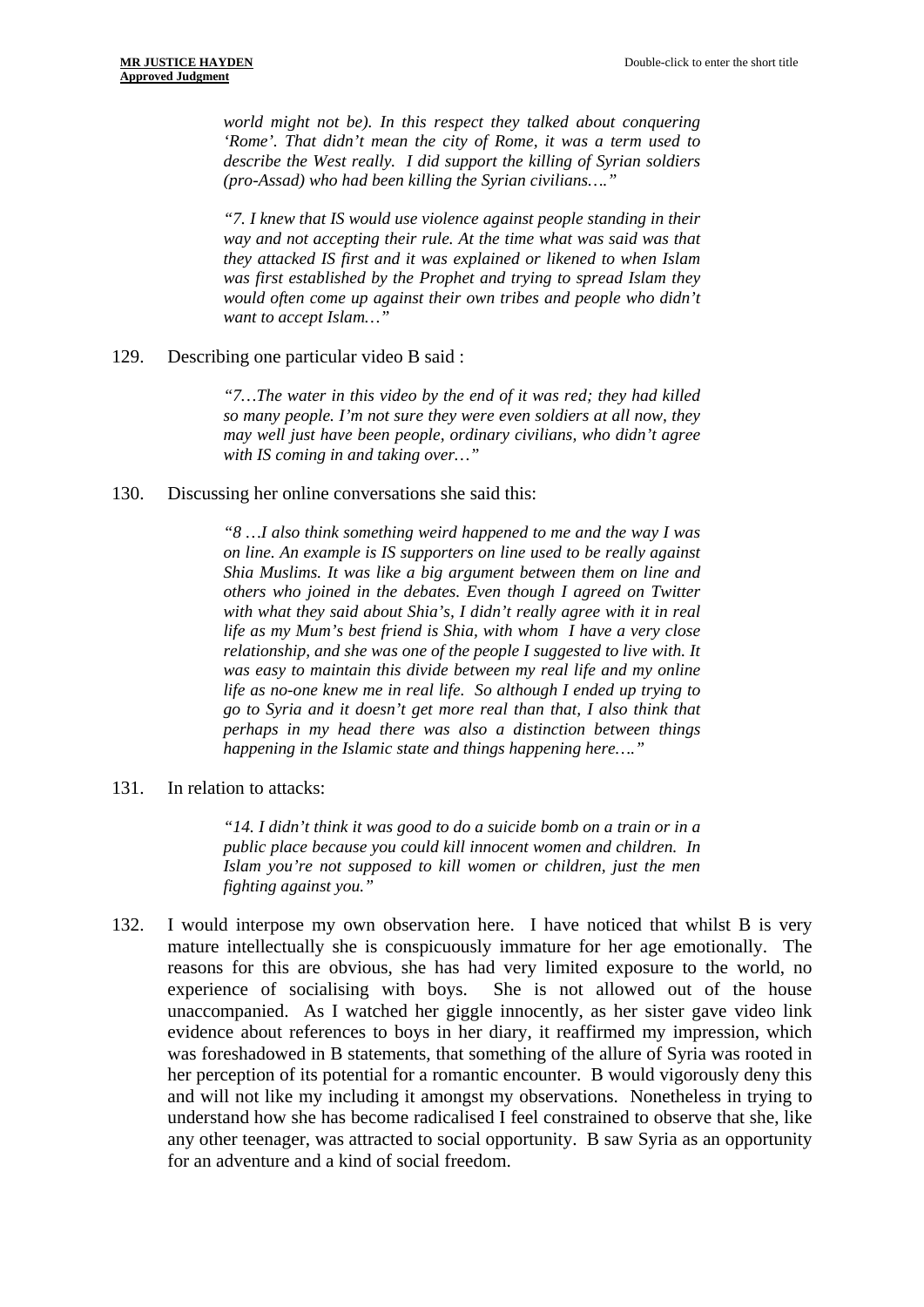133. In what I find to be a very carefully crafted concession B had this to say about proselytizing Isis views to her sisters:

> *"27. For about a week after I came back in December 2014, I told [H] I wished I hadn't been stopped and that I wanted to go there. After that I didn't share with her my up and down feelings about IS. I didn't suggest to her that she ought to go too, but I did say that I should be going, as a good Muslim, so she might have taken that as me suggesting she should go too. I didn't say that with the intention of persuading her to go too, but I accept that might have been the effect on her. [H] is more likely to follow me than I am to follow her. I accept that if I said things about what I saw as my duty or why it would be right as a Muslim to go, there is a risk the others would have begun to see it that way and may have attempted to go or become involved."*

134. Finally and specifically in relation to s31(2) threshold criteria B said:

*"37. I accept therefore that I was "radicalized". I do not accept that I was a risk to the public as I never intended or planned in any way to carry out any attack against others. I did not intend to harm anyone. I completely deny that I was 'attack planning' and partly my fear of admitting what I had really been feeling about support for IS was that I thought that everyone would assume that the police theory was true. It wasn't. "* 

*"38. I accept that I was a risk to myself, and to an extent to my siblings, who might have been influenced by my beliefs."* 

*"39. I also accept that I sought to give the picture that everything was OK after I was removed from the plane when it wasn't. That misled people and meant that because they couldn't work out what I was thinking they couldn't work out how to help me."* 

*"40. I do not, and will not accept that I was a threat to the public."* 

- 135. The key issue in planning for the future is whether B remains radicalised. I have no hesitation in concluding that she does. The emotional damage she has sustained as a direct consequence of seemingly unlimited access to and viewing of the images discussed above has left her inured to human suffering. It seems to me therefore, that having damaged such a crucial part of her core humanity, she must be regarded as a significant risk of harm to herself and others. In her evidence I asked her about some well publicised and notorious killings. She responded to these questions in the same way that she had described the videos, which I can only relate as revealing a chilling lack of empathy to the victims. I do not consider it appropriate or necessary for me to identify the particular incidents being considered. It is this underlying and striking lack of empathy for ordinary human suffering that leads me to conclude that I must continue to regard her as presenting a risk. To this extent she remains radicalised.
- 136. The Local Authority had initially pressed further than these concessions. Most significantly they sought a finding that B was involved in what has been termed 'attack planning'. It is inevitably difficult to evaluate the reliability of a 16 year old young person who now, on her own account admits repeated deception to the Court,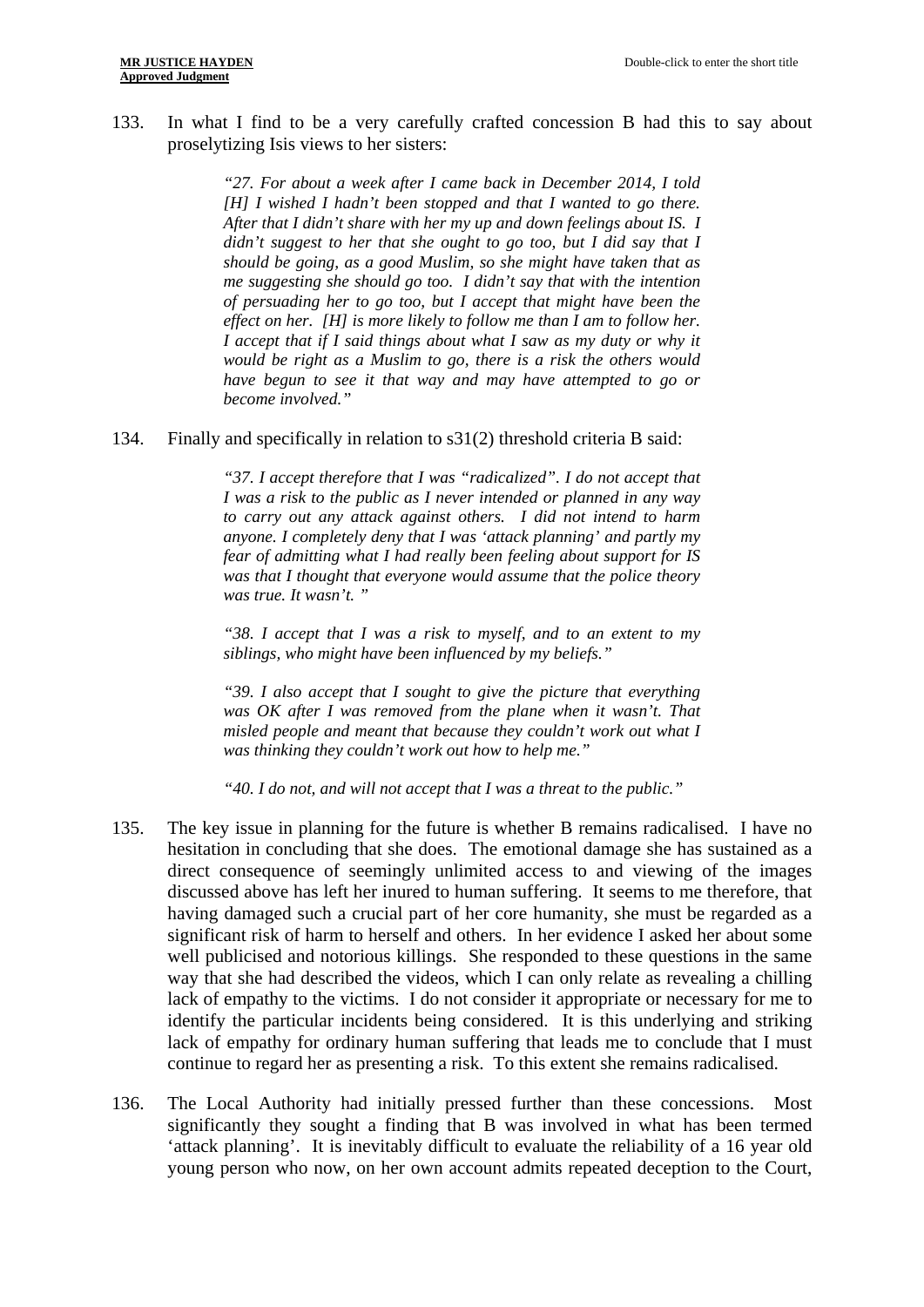the Police and a variety of professionals. All this, coupled with the disassociation with human suffering, leads me to be cautious about making findings generally but, having warned myself in this way, I am satisfied that there is not sufficient evidence to establish this finding to the requisite standard of proof and the Local Authority is correct to abandon it.

- 137. The Local Authority emphasise that B took significant steps to protect her online privacy, this included the use of a process by which she could gain access to the Dark Net; she used CC cleaner to clear her data history. She utilised a 16 digit alpha numeric password and, on her own account, stored material on devices used by other family members.
- 138. The Local Authority is not content with the superficial concession that B might casually or half heartedly have shared her enthusiasm for Isis with her sister, H. There is a factual dispute between H and Brian Sharpe as to what was said in the course of their meeting in March 2016. Mr Sharpe was clear in his evidence that H revealed that B had tried to convince her to travel to Syria in the course of 2015. As I have already commented whilst I found Mr Sharpe to be somewhat ponderous at times and lacking a pragmatic social work instinct, I was left in no doubt as to his honesty and integrity. Where his evidence conflicts with H I unreservedly prefer his.
- 139. Moreover, there is corroborative material within the Prevent notes supportive of Mr Sharpe's recollection. Those notes reveal that B gave H videos to watch concerning Isis activity; she also gave her a USB stick containing extremist material and made a number of attempts to convince H to join Isis and leave for Syria. Mr Sharpe's record that H, in effect, played along with B to humour her, unifies these strands of evidence and provides a cogent history.
- 140. As I have said already, the usual forensic indicators of a witness's reliability have constantly to be re-evaluated in this family but I ultimately feel comfortable that Mr Sharpe's assessment of H is an accurate one. Ironically, whilst his integrity appears to be challenged, he is in fact providing real assistance to H, presenting her as resistant to B's extremist overtures. I formed a similar impression, having listened to her evidence. Like her brothers and like them through her interest in sports, she engages with the world in a healthy and energetic way. This has provided her, so far, with an immunisation to the radical agenda of her sister. Similarly, it seems to me, it takes her away from her mother's zealous Islamic beliefs. Nor is she exercised by her father's humanitarian interests and so not as likely to be exposed to the death related images that he shares with B. I find the father though curious about radical Islam is not, himself, motivated by an extremist agenda and as such he is not driven to proselytise. Accordingly, I think it unlikely that H would be shown the kind of images that B is shown by her father, at least not to anywhere near the same degree.
- 141. I have taken a great deal of time in this judgment to study a family, living here in London, where dangerous radical beliefs caught fire resulting in their child, B, sustaining significant emotional harm. I intend that a professional, independent of the family, will sit down and explain to the younger children something of what has happened here based on this judgment. Most importantly I want them to know that B was not placed in care as a 'punishment' but for her own protection, because her parents had been unable to provide her with a sufficiently safe and nurturing home. I have an uneasy feeling, despite their protestation to the contrary, that B has been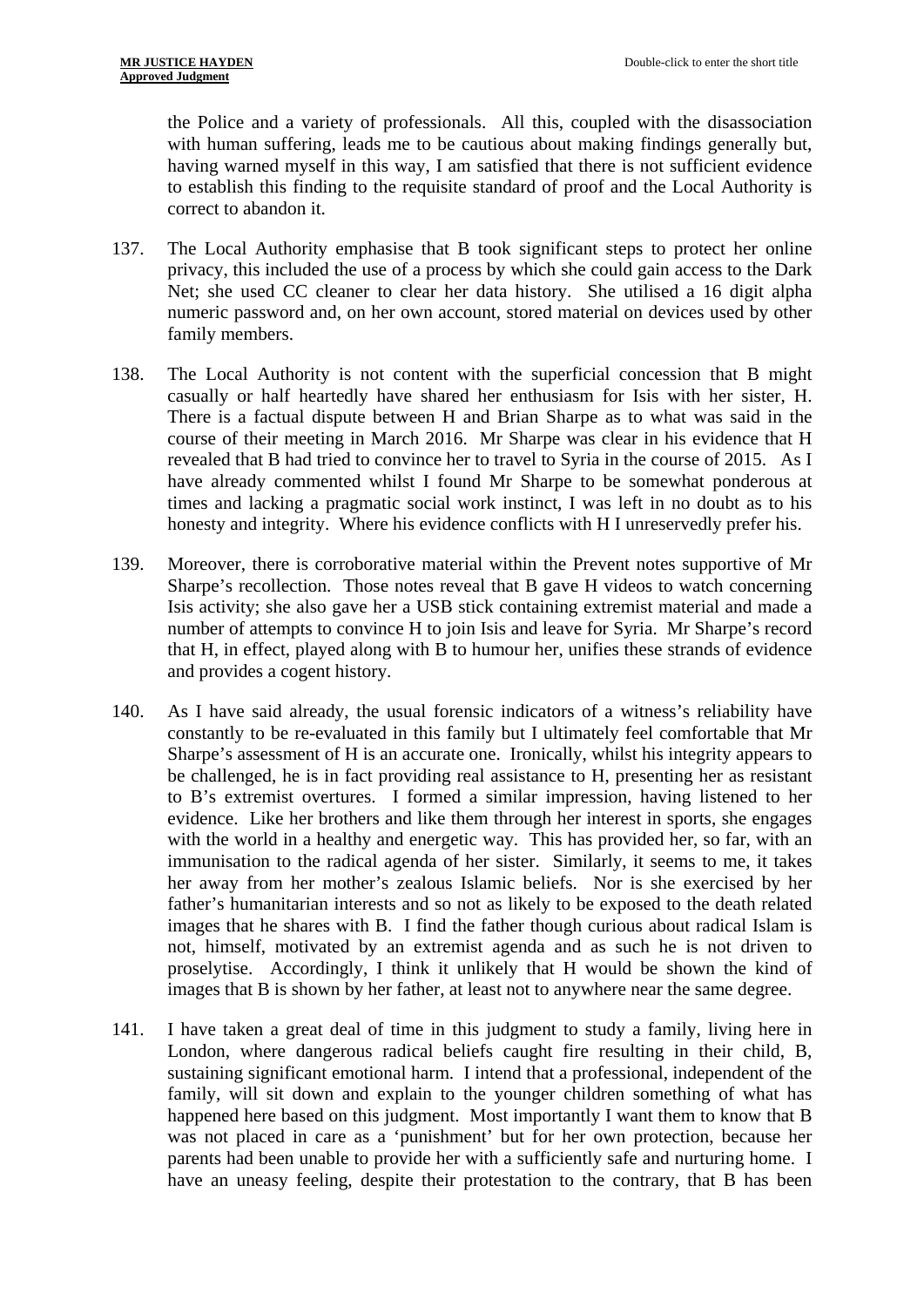made a scapegoat within the family. Whilst she undoubtedly bears responsibility for her actions, the greater responsibility lies with her parents, who have let her down badly. Her siblings should know this.

## **Welfare options**

- 142. When I sanctioned B's removal into care I had intended that she would be exposed to the world, in the sense that she would have an opportunity to meet a wider range of people, to be stimulated by new ideas, activities and philosophies. It sounds like a bold ambition but I do not believe it was. I have in the past seen women who have previously been subjugated in closed communities, flourish and grow with new confidence and self belief, even whilst confined to prison. I make no apology for repeating that the Court's objective was not to 'de-radicalise' B, which rather repels me as a concept, but to offer her the space and the stimulation to open her mind to alternative possibilities.
- 143. As Ms Fottrell has said, the reality of what has been available in interim care could not have been further from this Court's aspiration. I agree. In doing so I do not condemn the Local Authority. They encountered resistance from schools when trying to secure a placement for B. Opportunities for foster care, always limited for teenagers, were non existent for B. The consequence was that she has lived for 9 months in very isolated circumstances. Her access to the internet has been limited and supervised for obvious reasons. It has not been possible for her to be provided with the degree of tuition she requires to get the AS grades she needs to pursue her chosen career. In the end she took the decision to abandon this academic year. I have come to the conclusion that the present arrangements neither address the issues that B faces nor meet the range of her welfare needs to a degree that can be described as satisfactory.
- 144. What then are the alternative options? Some extended family members (Mr & Mrs J), have put themselves forward to care for B, outside London. The proposal is that she should live with them until she finishes her A-levels, a time scale which takes her beyond the remit of this Court. A college placement is likely to be available.
- 145. The Local Authority's position was that such a decision should be deferred until the conclusion of the fact finding hearing. I disagreed, there is a very limited window of opportunity to achieve anything at all within this process. The luxury of extensive assessment and reflection is not available. I asked Mr and Mrs J to attend and they gave evidence. They are a delightful couple, they have full lives and they have brought up their own children, one of whom is practising as a doctor. On the face of it they have much to offer. B is polite and respectful to them and would clearly prefer to live there than in her present circumstances.
- 146. I hope Mr & Mrs J will not think me discourteous when I say that they have a far from complete understanding of the issues in this case and only a superficial appreciation of what is being asked of them. Though they have read my earlier judgment, which is expressed in plain and uncompromising language, I repeatedly sensed that they regarded this family as in some way victimised. It is positive that their relationship with the family has not been weakened by the criminal investigations or the findings in the Family Court but it is, perhaps, a little surprising. Both Mr & Mrs J have a strong faith and are highly motivated to help.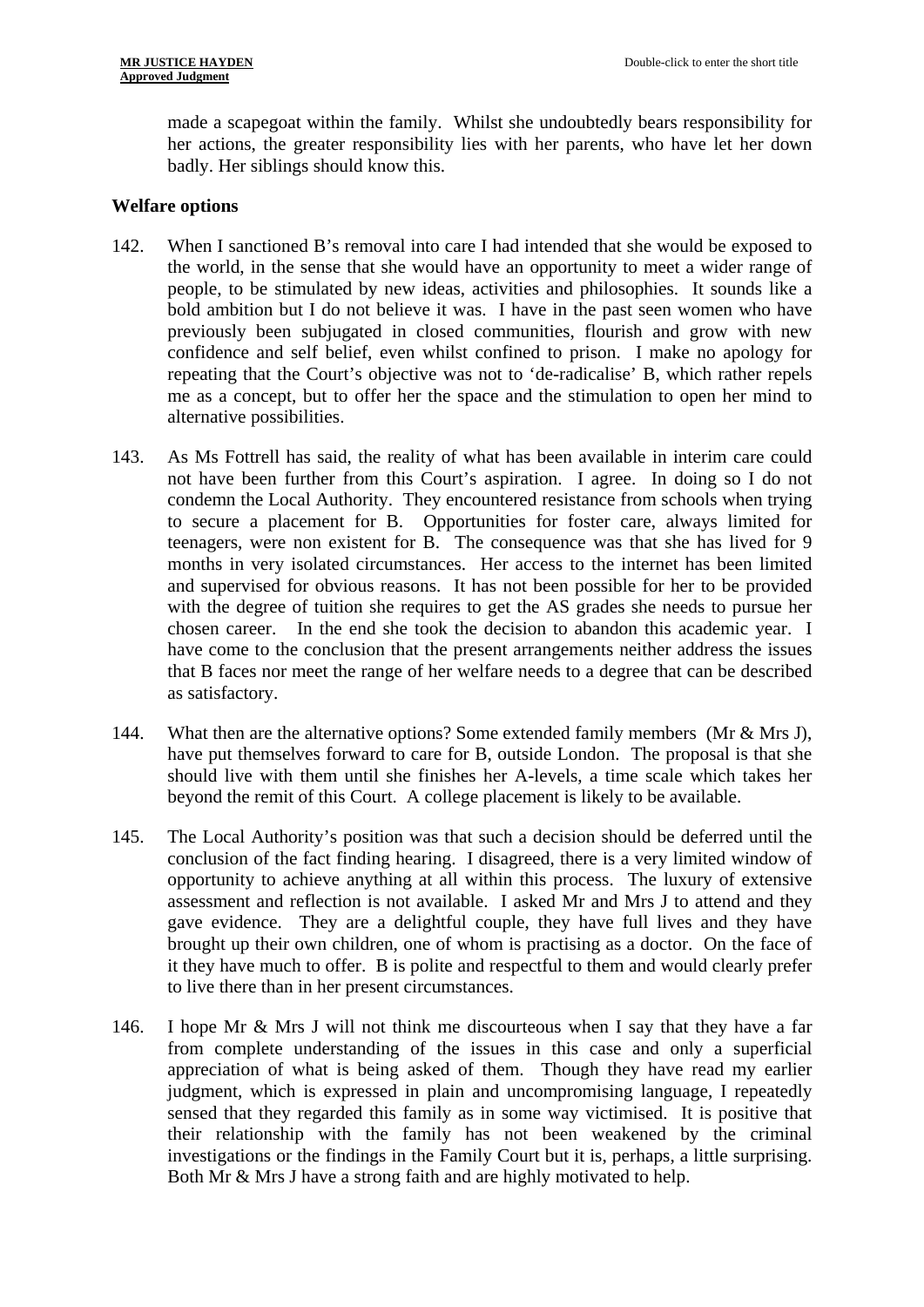- 147. However, the reality is that they would have to regulate B's contact with her family and monitor her use of the internet. This would be challenging enough even were it predicated on a clear understanding of the nature of the contemplated risk but absent that, it strikes me as a very tall order. Thus, on careful analysis, whilst B maybe afforded protection from the fact of Mr & Mrs J's location, I do not think she will be effectively defended from parental influence. Indeed, I consider it would be much harder, in this scenario, for the Local Authority effectively to monitor the situation.
- 148. Unsurprisingly, B wants to go home, she is rather desperate to do so. She is sad and lonely and misses her siblings, particularly her younger brother. She is being phlegmatic about life with Mr and Mrs J but I think she senses a loneliness for her there too. So do I. Mr & Mrs J have their own interests and commitments, these are understandably not structured around a teenage girl and will require much renegotiation in their lives. I was told that their commitments do not enable them to allocate a great deal of time to helping B make the transition to their home over the summer months, were that to be the plan.
- 149. Many teenagers of this age, who find themselves in the care system, simply take matters into their own hands or to use the term frequently heard in these Courts 'they vote with their feet'. For the duration of the Care Order i.e. until she is 18 (in just over 12 month's time) I think it unlikely that B would do so. To some extent, her experience of the Court system has been salutary. After that I do not know. She will be beyond my remit and able to exercise her own adult autonomy. Should she return to her parents home at that point and there may be pressure for her to do so, she will once again interrupt her education and potentially damage her academic prospects. Though it may not seem the obvious solution, in the light of my findings above, I have come to the conclusion that the plan most likely to meet B's needs is to return her home. I identify the following reasons:
	- i) The circumstances of B's radicalisation involved a combination of factors and influences unique to her situation;
	- ii) B's brothers and sisters do not share her beliefs and are likely to be resistant to them;
	- iii) B is most likely to rediscover her own intellectual autonomy in a home environment where she is happy and loved;
	- iv) I think it likely that the siblings will challenge B's extremist beliefs, even without intending to do so;
	- v) B will enrol in a local college if she returns home;
	- vi) I think it likely that B will respond enthusiastically to a wider social group at college, holding inevitably different opinions and beliefs. Her lively intellect is likely to be stimulated by the exchange of ideas. It is worth emphasising that B has never attended school before;
	- vii) Whilst I consider that B's admissions in this court are driven by her pragmatic evaluation of the evidence against her, as she herself volunteered, there is nonetheless an underlying sincerity to her own description of the numbing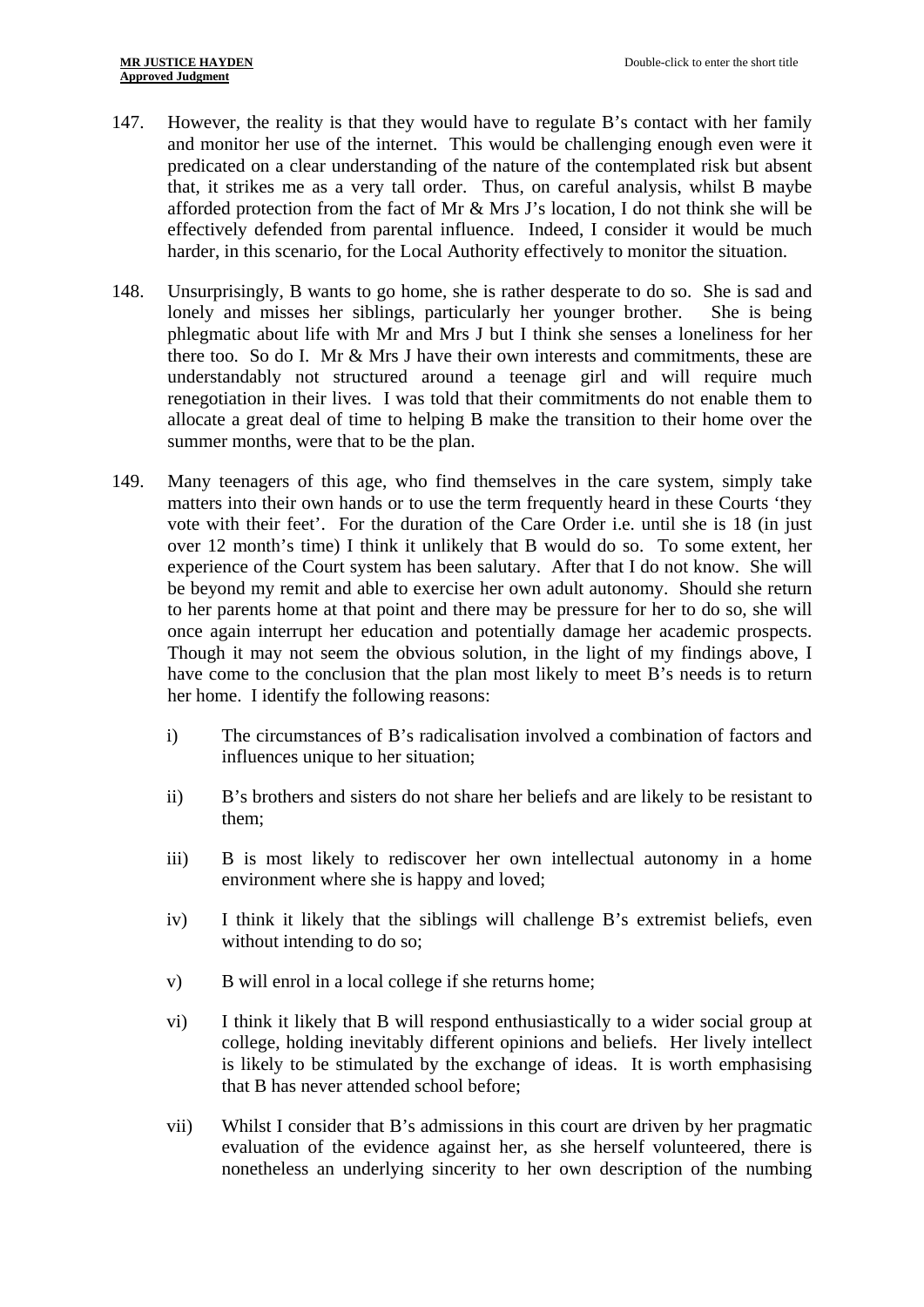effect that these awful videos have had on her. This has the potential to be a breakthrough in combating what she has described as her 'addiction' to violent and death related images;

- viii) In the last 9 months the Local Authority's Care Plan has been able to provide a sustained period in which B has not seen the kind of images that have caused her such harm. This occurred at a crucial stage in her development and has enabled her to gain the tentative insights I have referred to above. (As I know B will read this judgment carefully, I wish her to appreciate a simple and unvarnished truth: those who do not empathise with human pain and suffering will never make effective doctors, it is intrinsic to the core motivation of the profession);
- ix) The family has a proactive social worker who has demonstrated that she will not be naïve and will not be deflected by controlling or manipulative behaviour. The plans for all the children should enable them to get space from their mother. In particular, the mother should not attend the children's Prevent sessions and neither should she collect the children from school;
- x) Having recognised the impact of death related images on his daughter, I have some confidence that the father will restrain from sharing such images with her in the future. This he might like formally to undertake to the Court, knowing that he might be sent to prison should he breach his own undertaking;
- xi) I also consider that this family can be more easily monitored when together rather than separated. I have no doubt that the police and the social services will be vigilant concerning the use of computers in this household;
- 150. Very shortly it will not be possible to make a Care Order within the framework of the Children Act 1989, given B's age. I propose therefore to make a final care order today requiring the Local Authority to put together the detail of a care plan reflecting the decision I have outlined above. The matter will require to be listed before me expeditiously to consider the details of the plan.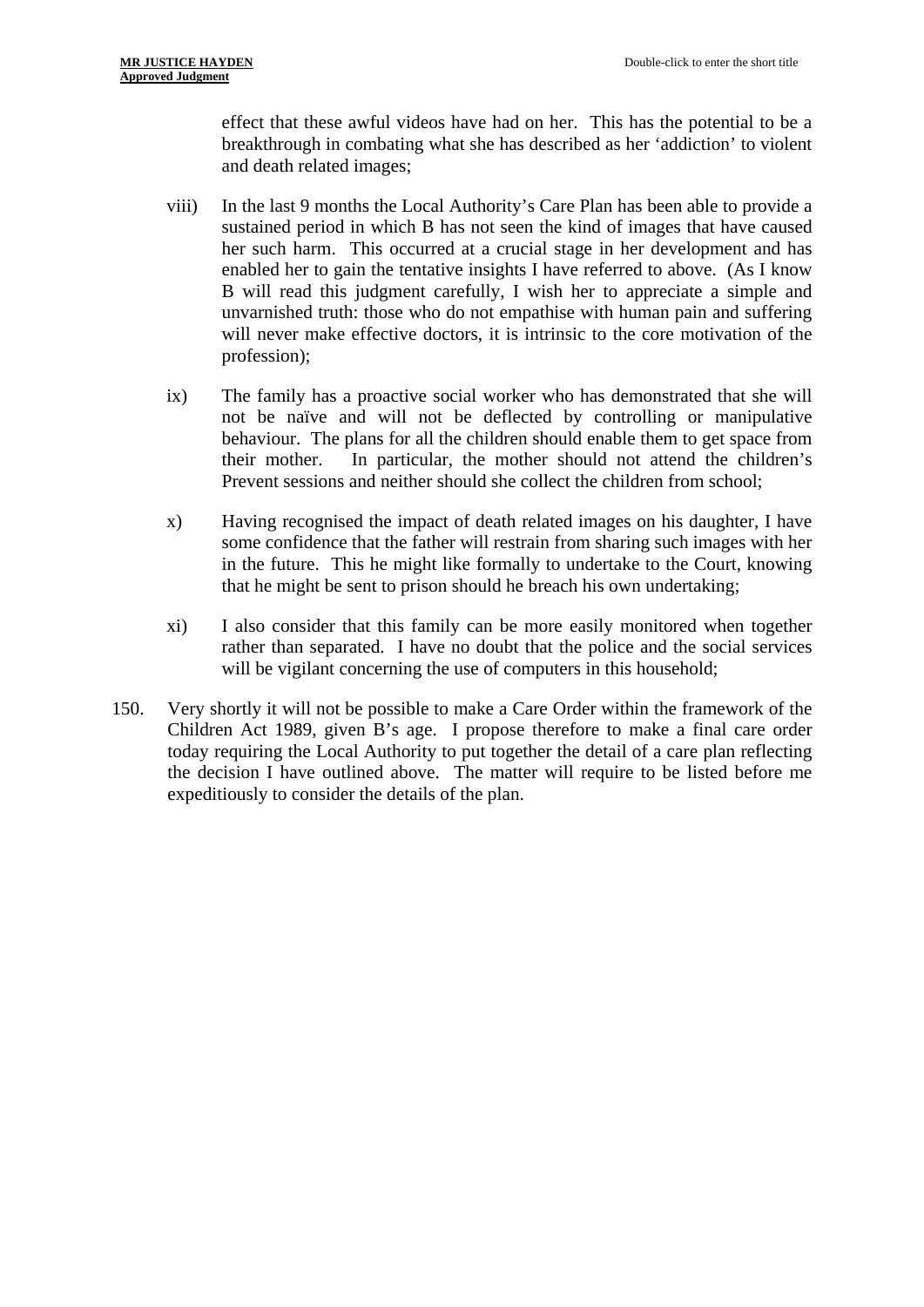## **Issues Relating to Radicalisation**

**Authors:** Professor Andrew Silke and Dr Katherine Brown

**Date of Report**: 6 November 2015

## **1. Aim of the Report**

2. The aim of this report is to provide a review of relevant scientific evidence on radicalisation. In order to address particular concerns, the report focuses attention on issues around children and adolescents, communities, on-line material, gender and psychological vulnerability.

## **3. How Radicalisation Happens**

- 4. Radicalisation is a complex and dynamic process which results in individuals coming to embrace a violent ideology in support of a political or religious cause.<sup>[1](#page-49-0)</sup> The process should not be seen as linear – with one stage neatly following another – but rather as an often erratic experience which can go in a variety of directions.[2](#page-49-1)
- 5. There is no single root cause of radicalisation. More than 200 different factors have been identified by research which could play a role in the radicalisation process.<sup>[3](#page-49-2)</sup> Not all factors feature in every case, and there is often very considerable variation.

<span id="page-49-0"></span> $1$  A. Schmid, "Radicalisation, de-radicalisation, counter-radicalisation: A conceptual discussion and literature review", *ICCT Research Paper* 97 (2013).<br><sup>2</sup> R. Borum, "Radicalization into Violent Extremism II: A Review of Conceptual Models and Empirical Research",

<span id="page-49-1"></span>*Journal of Strategic Security*, Vol. 4, No. 4, (2011), pp.7‐62; M. King and D. Taylor, "The Radicalization of Homegrown Jihadists: A Review of Theoretical Models and Social Psychological Evidence", *Terrorism and* Political Violence, Vol. 23, No. 4, (2011), pp.602-622<br><sup>3</sup> University of Amsterdam, Empirical Study (revised). SAFIRE: Scientific Approach to Finding Indicators for &

<span id="page-49-2"></span>*Responses to Radicalisation* (2013) http://www.safire‐project‐results.eu/deliverables.html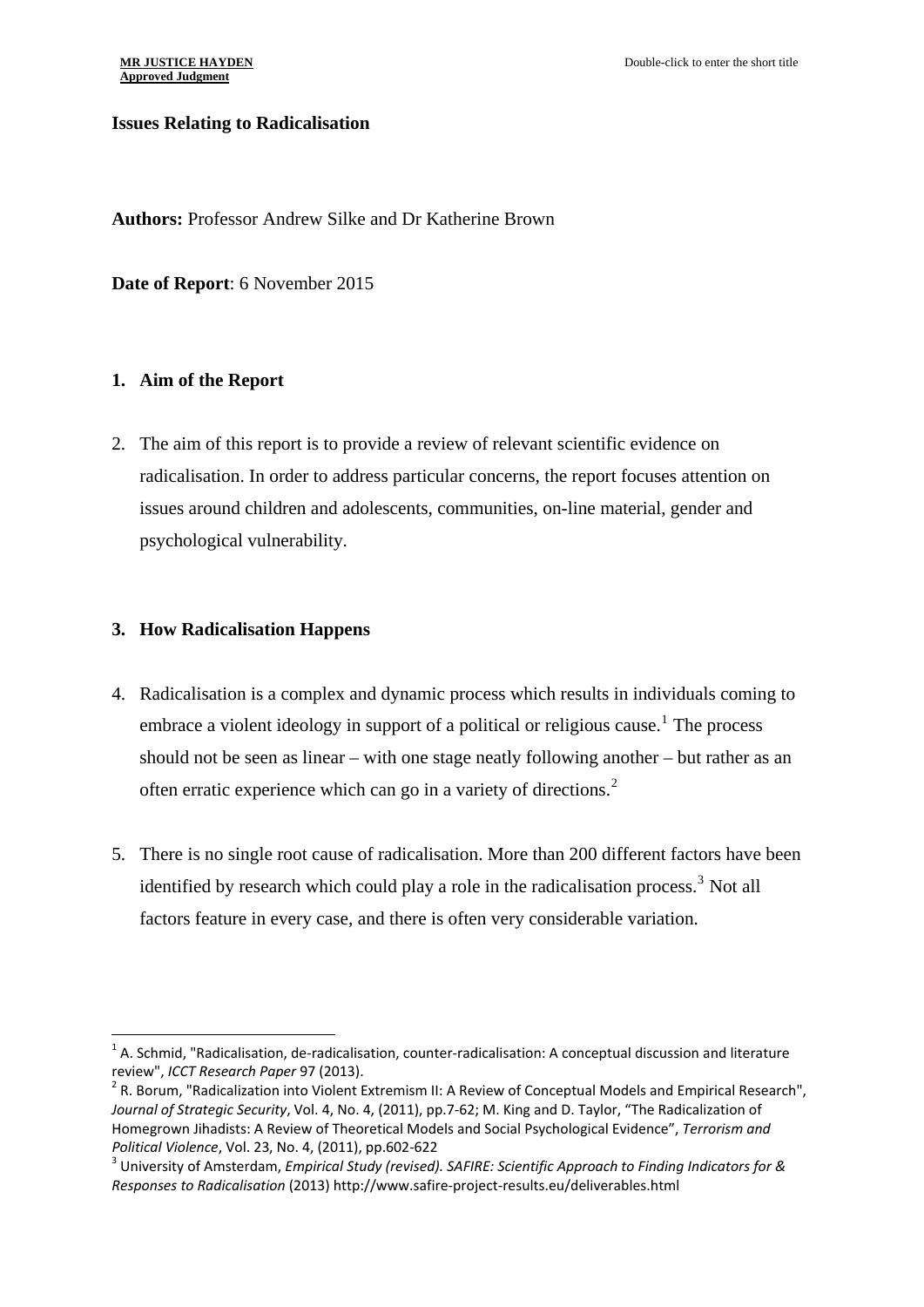- 6. Research has highlighted that radicalisation is the result of the interaction of both personal factors (e.g. individual susceptibility) and environmental factors (e.g. social relationships, community attitudes). $4$  Studies have also highlighted that static and dynamic factors both play significant roles in radicalisation. Static elements include, for example, demographic factors such that young people aged 15-24 are most at risk, and males are usually more affected than females.<sup>[5](#page-50-1)</sup>
- 7. Dynamic factors can include social relationships, which in most cases are probably one of key elements in the radicalisation process. Camaraderie, social support and a sense of belonging can all be powerful incentives for becoming and staying involved with a radical group.<sup>[6](#page-50-2)</sup>
- 8. Psychological vulnerability can also play a significant role, though this should not be confused with mental illness or psychological problems, which overall are present in relatively few cases of serious radicalisation.<sup>[7](#page-50-3)</sup>
- 9. The presence of an extremist ideology is a further factor. The key element here is how an individual latches onto the ideology and incorporates elements within their own identity. The transformation of the individual's identity is an important dimension, rather than, for example, nuances within the ideology. Indeed, radicalised individuals can often have a surprisingly simplistic and shallow understanding of the ideology.<sup>[8](#page-50-4)</sup>
- 10. Ultimately, radicalisation is not simply the sum of different factors, but rather that the different factors seem to play a role at different stages in the process. Key events can

<span id="page-50-0"></span><sup>4</sup> H. Allan, A. Glazzard, S. Jesperson, S. Reddy‐Tumu and E. Winterbotham, *Drivers of Violent Extremism:*

<span id="page-50-1"></span><sup>&</sup>lt;sup>5</sup> A. Silke, 'Holy warriors exploring the psychological processes of Jihadi radicalization', *European Journal of* 

<span id="page-50-2"></span>Criminology, Vol.5, No.1 (2008), pp.99-123.<br><sup>6</sup> See for example M. Sageman, Leaderless jihad: Terror networks in the twenty-first century (University of Pennsylvania Press, 2011); E. Bakker, *Jihadi Terrorists in Europe*. Clingendael Security Paper No. 2. (Haag: Netherlands Institute of International Relations, 2006); and, A. Kule and Z. Gül, 'How indiviudals join terrorist organizations in Turkey: An empirical study on DHKP‐C, PKK, and Turkish Hezbollah', *The Global: A Journal of*

<span id="page-50-3"></span>*Policy and Strategy*, Vol.1, No.1 (2015).<br><sup>7</sup> R. Borum, 'Psychological vulnerabilities and propensities for involvement in violent extremism', *Behavioral Sciences* & *the Law*, Vol.32, No.3 (2014), pp.286-305.<br><sup>8</sup> A. Silke, *The Psychology of Counter-terrorism* (Oxon: Routledge 2010).

<span id="page-50-4"></span>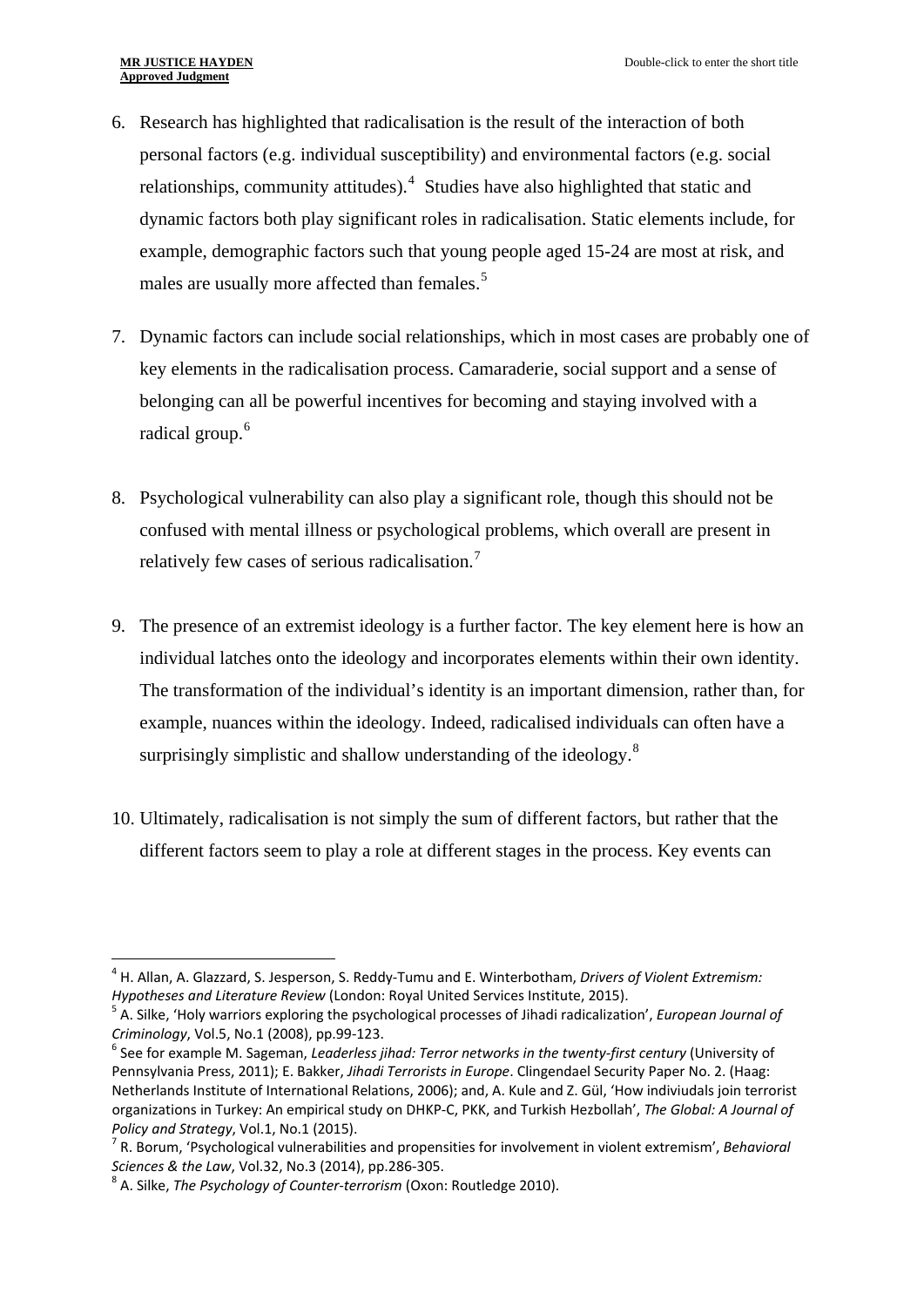motivate individuals to radicalise further or to de-radicalise, and overall radicalisation is best seen as a complex, non-linear and dynamic process.<sup>9</sup>

# **11. Psychological Vulnerability**

12. A range of psychological factors have been identified as important including: issues of grievance, perceived injustice, identity, anger, revenge and a quest for significance.<sup>[10](#page-51-0)</sup> Most extremists believe at the time of their offending that their actions are morally justified, and various psychological processes (such as deindividuation, mortality salience, moral disengagement and risky shift) appear to play an important role in facilitating their involvement. $^{11}$  $^{11}$  $^{11}$ 

# *13. Quest for Significance*

14. Perceived success in life appears to be a factor in radicalisation.<sup>[12](#page-51-2)</sup> Individuals who perceive themselves as less successful identify more with their religion or nationality, and people who see their identity primarily in these terms are more likely to express support for extremist violence. Other research shows that feelings of shame or insignificance correlate with support for extremism and political violence.<sup>[13](#page-51-3)</sup> Linked to this, recent

<sup>&</sup>lt;sup>9</sup> J. Marret, A. Feddes, L. Mann, B. Doosje, and H. Griffioen-Young, 'An overview of the SAFIRE project: a scientific approach to finding indicators of and responses to radicalisation', *EXIT‐Deutschland: Zeitschrift für Deradikalisierung und demokratische Kultur, Vol.1 (2013), pp.123-148.<br><sup>10</sup> See for example, J. Horgan, 'From profiles to pathways and roots to routes: Perspectives from psychology on* 

<span id="page-51-0"></span>radicalization into terrorism', *The ANNALS of the American Academy of Political and Social Science*, Vol.618, No.1 (2008), pp.80‐94; and, R. Borum, 'Psychological vulnerabilities and propensities for involvement in violent extremism', Behavioral Sciences & the Law, Vol.32, No.3 (2014), pp.286-305.<br><sup>11</sup> See, for example, A. Bandura, 'Mechanisms of moral disengagement in terrorism', in W. Reich (ed.), *Origins* 

<span id="page-51-1"></span>*of Terrorism: Psychologies, ideologies, states of mind*, pp. 161‐191, (Washington DC: Woodrow Wilson Center Press, 1990); T. Pyszczynski, A. Abdollahi, S. Solomon, J. Greenberg, F. Cohen and D. Weise, 'Mortality salience, martyrdom, and military might: The great Satan versus the axis of evil', *Personality and Social Psychology Bulletin*, Vol.32, No.4 (2006), pp.525‐37; and, A. Silke, *Terrorism: All That Matters* (London: Hodder and

<span id="page-51-3"></span><span id="page-51-2"></span>Stoughton, 2014).<br><sup>12</sup> A. Kruglanski, M. Gelfand, J. Bélanger, A. Sheveland, M. Hetiarachchi and R. Gunaratna, 'The psychology of radicalization and deradicalization: How significance quest impacts violent extremism', *Political Psychology*, Vol.35, No.1 (2014), pp.69-93.<br><sup>13</sup> Ibid.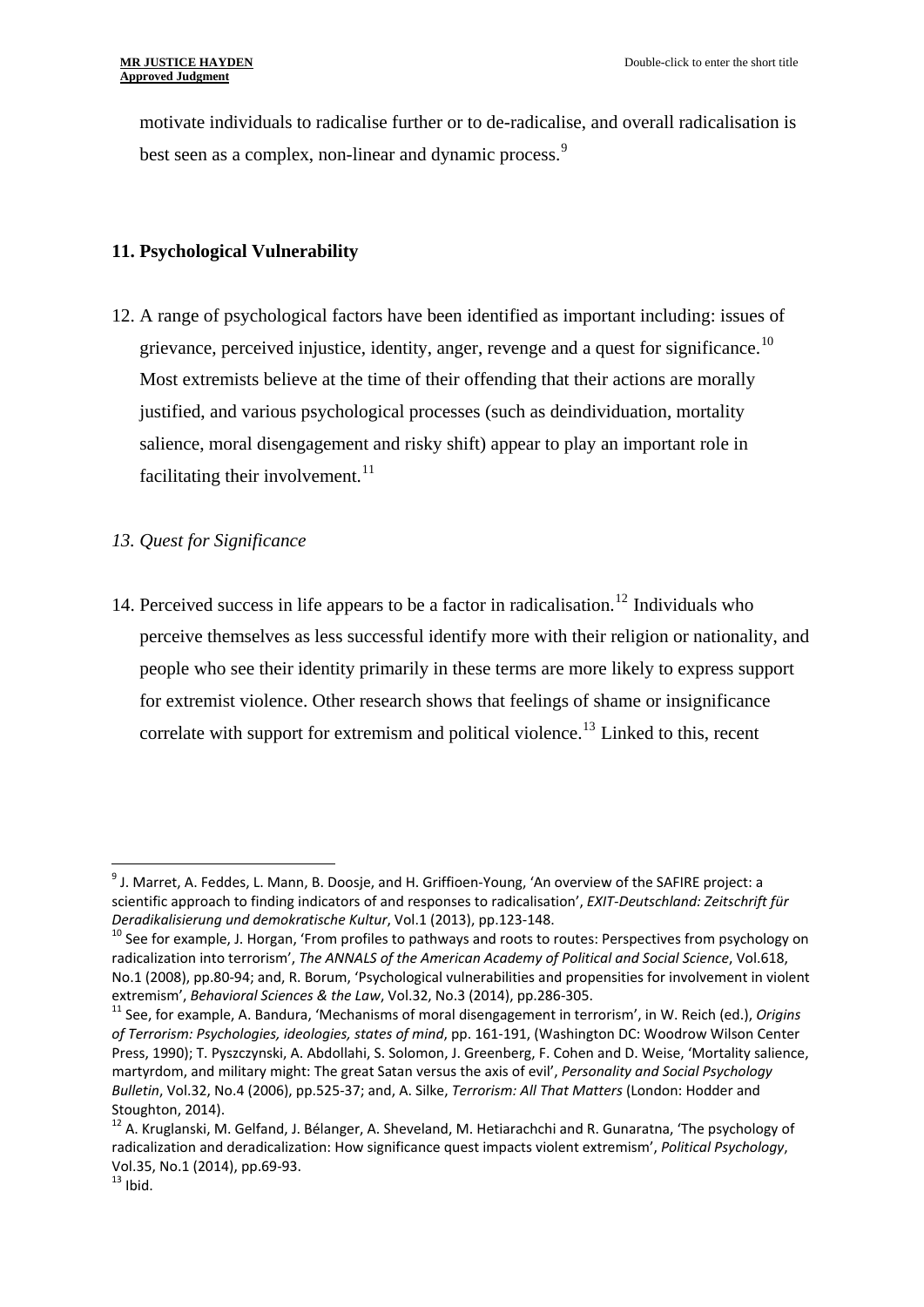research in the UK has found that Muslim individuals with symptoms of mild depression were more likely to express support for terrorism and political protest.<sup>14</sup>

15. Thus, the gravitation towards an extremist ideology is for many a way of dealing with perceived inadequacy and failure in their own lives, and of attempting to increase their own self-esteem and sense of significance.

## *16. Identity*

17. How someone sees their identity appears to be an important factor.<sup>[15](#page-52-0)</sup> People who see their identity as individuals first, are less likely to support or feel positive about an extremist ideology. In contrast, people who have a collectivistic identity (i.e. they see their identity first in terms of their religion or nation) are more supportive of extremist violence. Past life events can play an important role in an individual's sense of identity. Studies show that there is a strong relationship between self-reported life failure (or lack of success), and greater identification as a member of a collective (nation or religion). Those who experience a loss of significance are more likely to then adopt collective ideologies that will provide them with significance. Once someone has adopted a group-centred identity, studies show they are more likely to engage in activity in support of that group.

## *18. Self-Esteem*

1

19. Linked with the quest for significance, individuals with lower levels of self-esteem can be more vulnerable to radicalisation.<sup>[16](#page-52-1)</sup> The extremist ideology can offer people a way to

<sup>&</sup>lt;sup>14</sup> K. Bhui, B. Everitt and E. Jones, 'Might Depression, Psychosocial Adversity, and Limited Social Assets Explain Vulnerability to and Resistance against Violent Radicalisation?' *PLoS ONE* Vol.9, No.9 (2014), e105918. doi:10.1371/journal.pone.0105918

<span id="page-52-0"></span><sup>&</sup>lt;sup>15</sup> See for example: C. Dean, 'The Healthy Identity Intervention: The UK's Development of a Psychologically Informed Intervention to address Extremist Offending', in A. Silke (ed.) *Prisons, Terrorism and Extremism: Critical Issues in Management, Radicalisation and Reform*, pp. (Oxon: Routledge, 2014); J. Liht and J. Savage, 'Identifying young Muslims susceptible to violent radicalisation: Psychological theory and recommendations', in M. Sharpe (ed.) *Suicide bombers: The psychological, religious and other imperatives*, pp5‐25, (Amsterdam, Netherlands: IOS Press, 2008); and, S. Schwartz, C. Dunkel and A. Waterman, 'Terrorism: An identity Theory Perspective', Studies in Conflict & Terrorism, Vol.32 (2009), pp.537-559.<br><sup>16</sup> V. Lub, 'Polarisation, radicalization and social policy. Evaluating the theories of change', Evidence and Policy,

<span id="page-52-1"></span>Vol.9, (2013), pp.165–183; and, A. Feddes, L. Mann and B. Doosje, 'Increasing self‐esteem and empathy to prevent violent radicalization: a longitudinal quantitative evaluation of a resilience training focused on adolescents with a dual identity', *Journal of Applied Social Psychology*, Vol.45, (2015), pp.400–411. doi: 10.1111/jasp.12307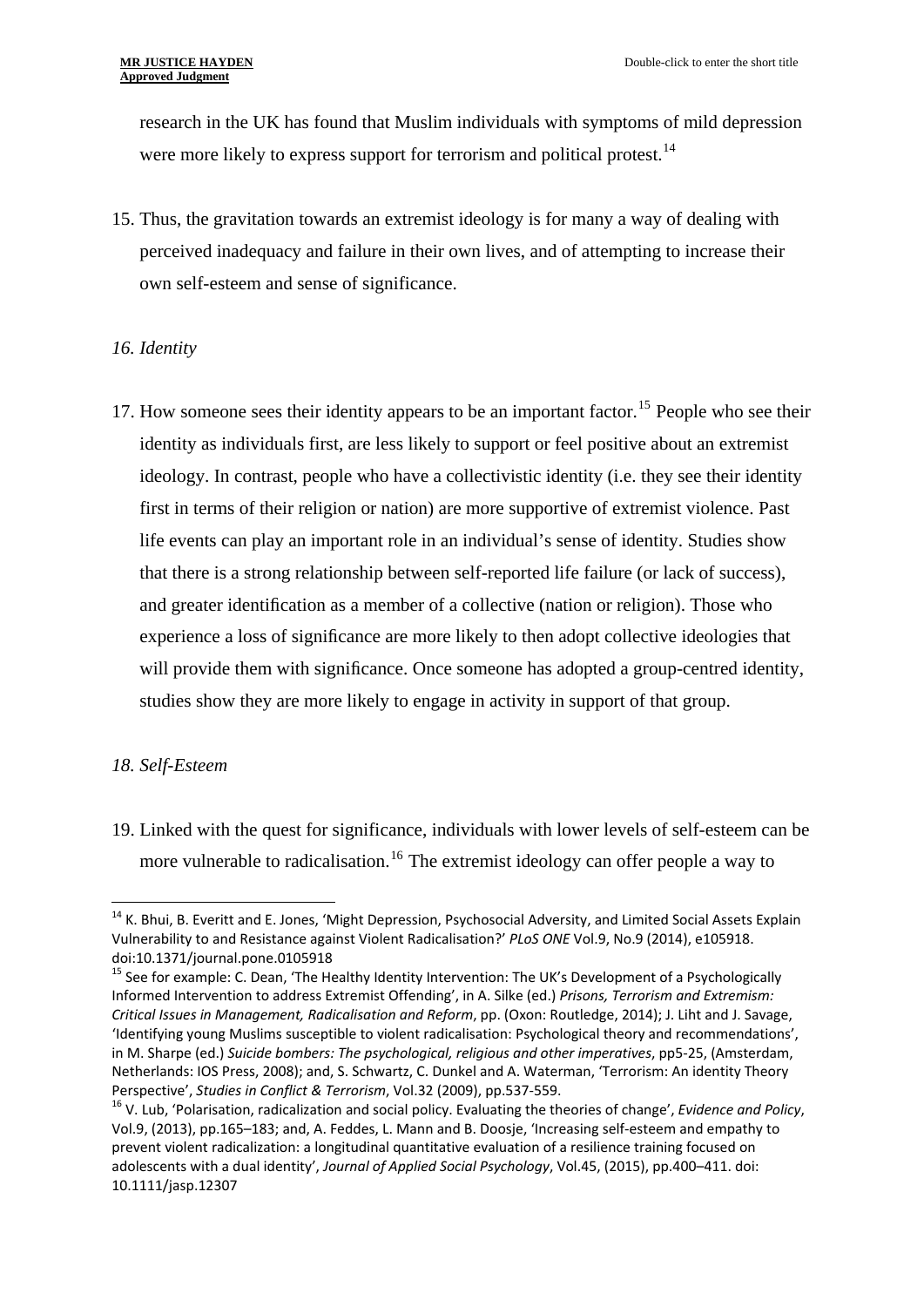enhance their self-esteem. This helps to explain the finding from some research studies that people at early stages of radicalisation can show low self-esteem, but individuals at later stages (who have been heavily radicalised) actually report high self-esteem (a result of embracing the ideology and the message that the individual is an active member of a valued in-group). $17$ 

## *20. Mortality Salience*

- 21. When people are exposed to death-related thoughts or imagery this results in what psychologists refer to as a 'mortality salience' effect. Psychological research has shown that even very subtle cues relating to death can create mortality salience effect – even when the cues are not consciously recognised by the person involved.<sup>[18](#page-53-0)</sup>
- 22. Mortality salience has a number of psychological effects. After exposure to such images people will usually feel an increasing pride in and identification with their country, religion, gender, race, etc. They experience exaggerated tendencies to stereotype and reject those who are different from themselves. The group you belong to is even better than it was before, even more worthy of your support. Your rivals though are diminished, less deserving of sympathy or compassion. People feel greater hostility toward those who are perceived as different others or as a threat.
- 23. These changes in attitude and perceptions are also linked to changes in behaviour. Some of these are relatively subtle, such as sitting closer to a person who shares your own culture, while moving further away from foreigners. Others are starker, including increased physical aggression toward anyone critical of cherished beliefs.
- 24. Crucially, mortality salience has also been found to lead to an increase in support for extremism when it is linked to group identity. For example, one study found that under mortality salience conditions white Americans expressed more sympathy and support for other Whites who expressed racist views. In the Middle East, researchers found that Muslim students under mortality salience conditions expressed more support and

<sup>17</sup> University of Amsterdam, *Empirical Study (revised). SAFIRE: Scientific Approach to Finding Indicators for &*

<span id="page-53-0"></span> $^{18}$  T. Pyszczynski, S. Solomon and J. Greenberg, In the Wake of 9/11: The Psychology of Terror (Washington, DC: American Psychological Association, 2002).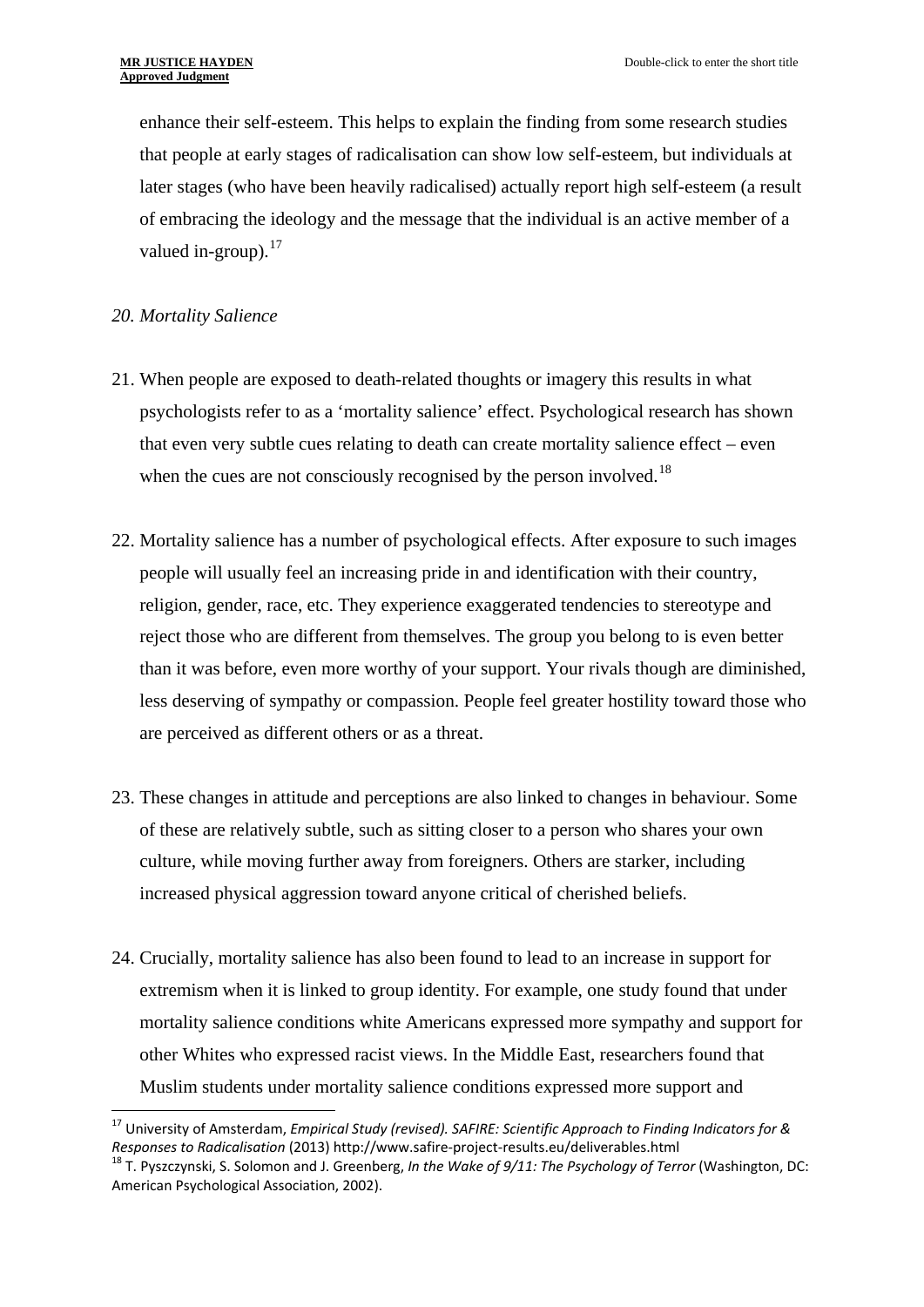sympathy for suicide bombers, and also expressed a greater willingness to carry out suicide attacks themselves.<sup>19</sup>

25. The more that important cultural icons and beliefs (e.g. in the context of militant jihadi terrorism, reference to the Quran, the Prophet Mohammed, and other vital aspects of Islam) are involved, then the more pronounced that the effect is likely to be. Mortality salience leads to an increased attachment and protectiveness towards such beliefs and also produces increased hostility and aggression to others who appear to be denigrating or insulting such icons and beliefs. Some web-sites highlight issues such as the alleged abuse of copies of the Quran committed by Americans in Iraq, for example, and under mortality salience conditions such acts take on more serious and provocative dimension.

# *26. Altruism and Self-Sacrifice*

<u>.</u>

- 27. Perhaps strangely, many people see their involvement with an extremist movement as a pro-social activity.[20](#page-54-0) Altruistic tendencies can be increased by stressing similarities with others. The stronger a person can identify with others the more they care about what happens to them. In contrast, stressing the differences weakens such bonds and interest and concern declines.
- 28. Altruism is likely to have an impact on support for extremism when it is considered within the context of identity. Individuals who feel their identity is closer to the militant group, and who score higher on altruistic measures, are arguably the ones who will express and feel the strongest support for the group including the group's use of extreme measures. Potentially, they will also be more likely to act on these sentiments.

<sup>&</sup>lt;sup>19</sup> T. Pyszczynski, A. Abdollahi, S. Solomon, J. Greenberg, F. Cohen and D. Weise, 'Mortality salience, martyrdom, and military might: The great Satan versus the axis of evil', *Personality and Social Psychology Bulletin*, Vol.32, No.4 (2006), pp.525-37<br><sup>20</sup> See for example: R. O'Gorman and A. Silke, 'Terrorism as altruism: An evolutionary model for understanding

<span id="page-54-0"></span>terrorist psychology', in M. Taylor, J. Roach and K. Pease (eds.) *Evolutionary Psychology and Terrorism*, PP.149‐ 163, (Oxon: Routledge, 2015); and, Z. Reeve, 'Terrorism as Parochial Altruism.' Paper presented at the *Annual Convention of the American Political Science Association*, San Francisco, 3‐5 September 2015.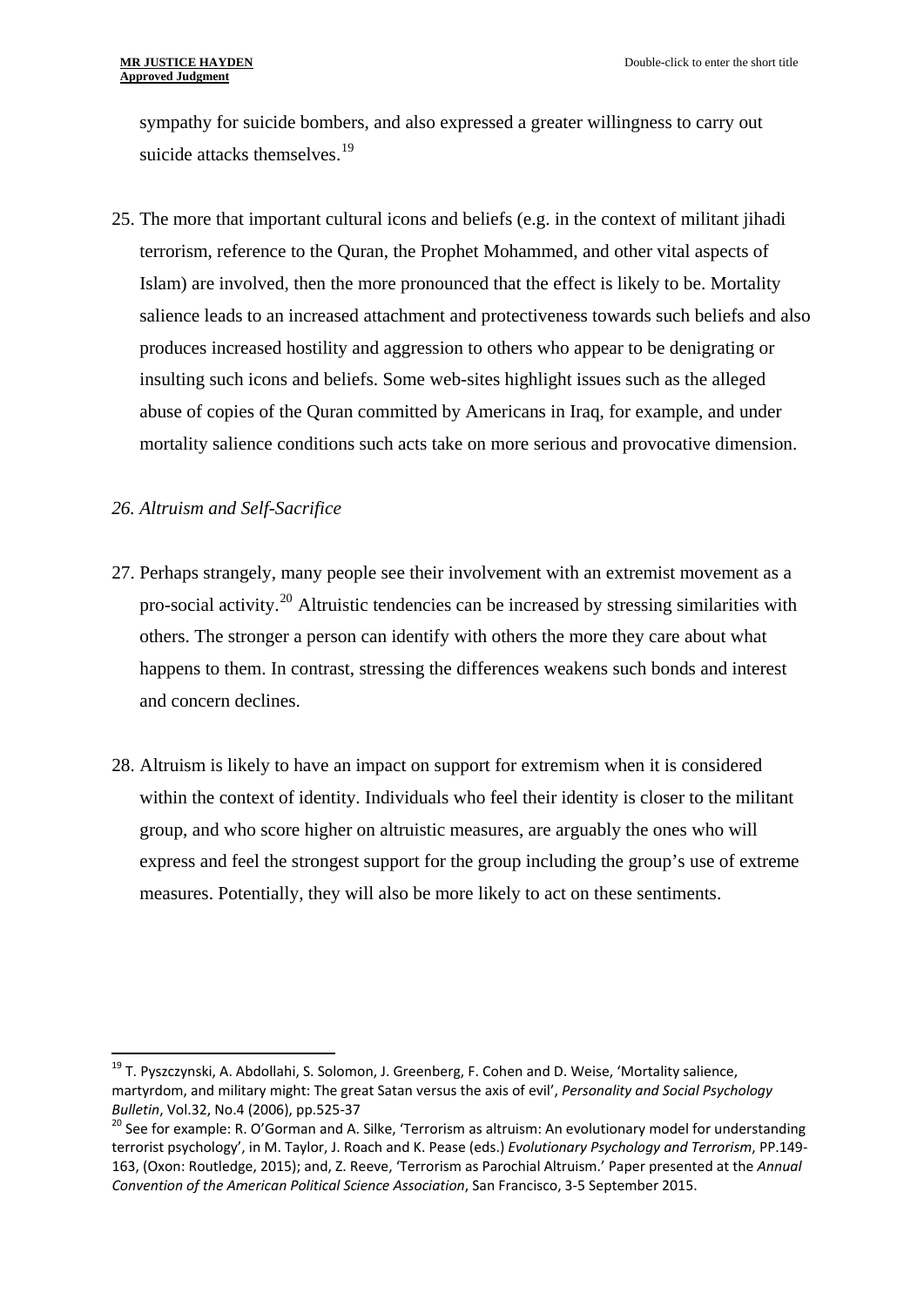29. Importantly, studies show that measures of altruism correlate closely with measures of the psychological willingness to self-sacrifice.<sup>[21](#page-55-0)</sup> Both of these factors also match closely measures of having a commitment to higher causes - causes which provide meaning in people's lives. Self-sacrifice is also linked to an increased willingness to engage in extreme actions, to endure personal suffering and hardship on behalf of a cause, and feeling angry towards people who do not respect that cause.

#### **30. Radicalisation and Children and Teenagers**

31. The Islamic State are recruiting from the ages of 14 upwards. We are not seeing direct recruitment, yet, of younger individuals. They don't appear to have the relevant communication skills to attract younger members. Those recruited at this age, appear to be contacted and connected through siblings, friends and individuals known to them.<sup>[22](#page-55-1)</sup> Young people travelling to Iraq/Syria from Europe have evaded security officials by travelling with older individuals who are assumed to have parental control/approval. To date the limited recruitment of young teenagers has relied on this personal connection and emotional control - these individuals are so far more motivated by being reunited than by political or Islamic ideology. There is a tension in the duty of care, in supporting families and young people when a sibling has travelled, because they may become the new 'recruitment' manipulating the family situation, and the desire to de-radicalise and assist the individual who has already travelled. Supporting these families, in terms of their social networks is vital, as they are often ostracised from local communities and other family members no longer wish to communicate with them. This is because of the perceived 'shame' they have brought on the community/family and fear that the wider family will be surveilled by the state and become suspect.<sup>[23](#page-55-2)</sup> Families and friends also are vulnerable to media abuse and harassment that further isolates them and makes them vulnerable to recruiter's messages.

<span id="page-55-0"></span><sup>&</sup>lt;sup>21</sup> J. Bélanger, J. Caouette, K. Sharvit and M. Dugas, 'The psychology of martyrdom: Making the ultimate sacrifice in the name of a cause', *Journal of Personality and Social Psychology*, Vol.107, No.3 (2014), pp.494‐ 515.

<span id="page-55-1"></span><sup>22</sup> B. Franz, 'Popjihadism: Why Young European Muslims Are Joining the Islamic State' *Mediterranean Quarterly*

<span id="page-55-2"></span><sup>&</sup>lt;sup>23</sup> See for example the testimonies in <https://www.facebook.com/mothersandlife/> and Sisters Against Violent Extremism and Mothers' without Borders [http://www.women](http://www.women-without-borders.org/save/)-without-borders.org/save/ In addition, the video: [http://highline.huffingtonpost.com/articles/en/mothers](http://highline.huffingtonpost.com/articles/en/mothers-of-isis/)‐of‐isis/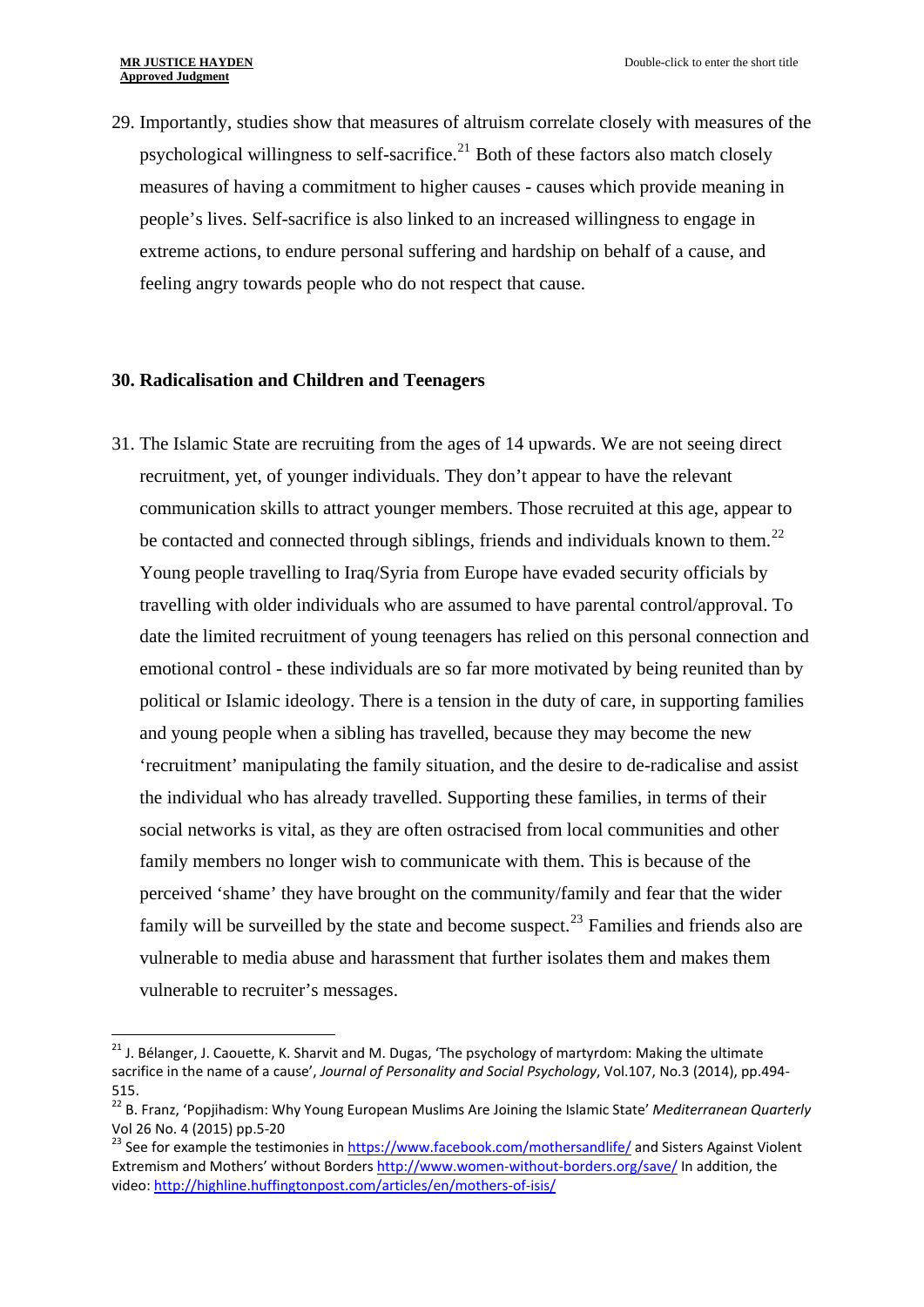- 32. Studies suggest that many individuals can become engaged with violent extremist movements at very young age (below 15 years old). Adolescence, in particular, seems to be a critical period. Why adolescence is so important appears to relate to issues around identity and negative emotions. Establishing a clear sense of identity is a normal part of adolescence. The concern with radicalisation is when identity gravitates towards an ideology-based violence and is shaped by this.
- 33. This is more likely to happen in cases where the young person has a strong identification with an (ethnic and religious) in-group; where they perceive this in-group as superior; yet, where they also perceive that this in-group has been humiliated by others.<sup>[24](#page-56-0)</sup> The psychological background can be marked by negative emotions and a quest for significance. Self-esteem may be low at the start of the process, but can rise as the individual embrace's the radical ideology and incorporates this more and more into their own sense of identity.
- 34. Young people with high personal uncertainty (e.g. who experience higher levels of anxiety and confusion) can be more inclined to support ideology-based violence. Researchers argue that uncertainty is a distressing feeling, and that people are fundamentally motivated to achieve a sense of certainty about themselves and their social worth. This can make extremist ideologies which provide a clear "black and white" worldview that minimizes ambiguity and uncertainty very attractive, and indeed, studies show that people gravitate towards radical beliefs when they experience high levels of uncertainty.
- 35. Also, young people who have a higher sense of agency (i.e. feel that they understand themselves and their roles) appear more willing to actually act on violent intentions.

<span id="page-56-0"></span><sup>24</sup>University of Amsterdam, *Empirical Study (revised). SAFIRE: Scientific Approach to Finding Indicators for & Responses to Radicalisation* (2013) http://www.safire‐project‐results.eu/deliverables.html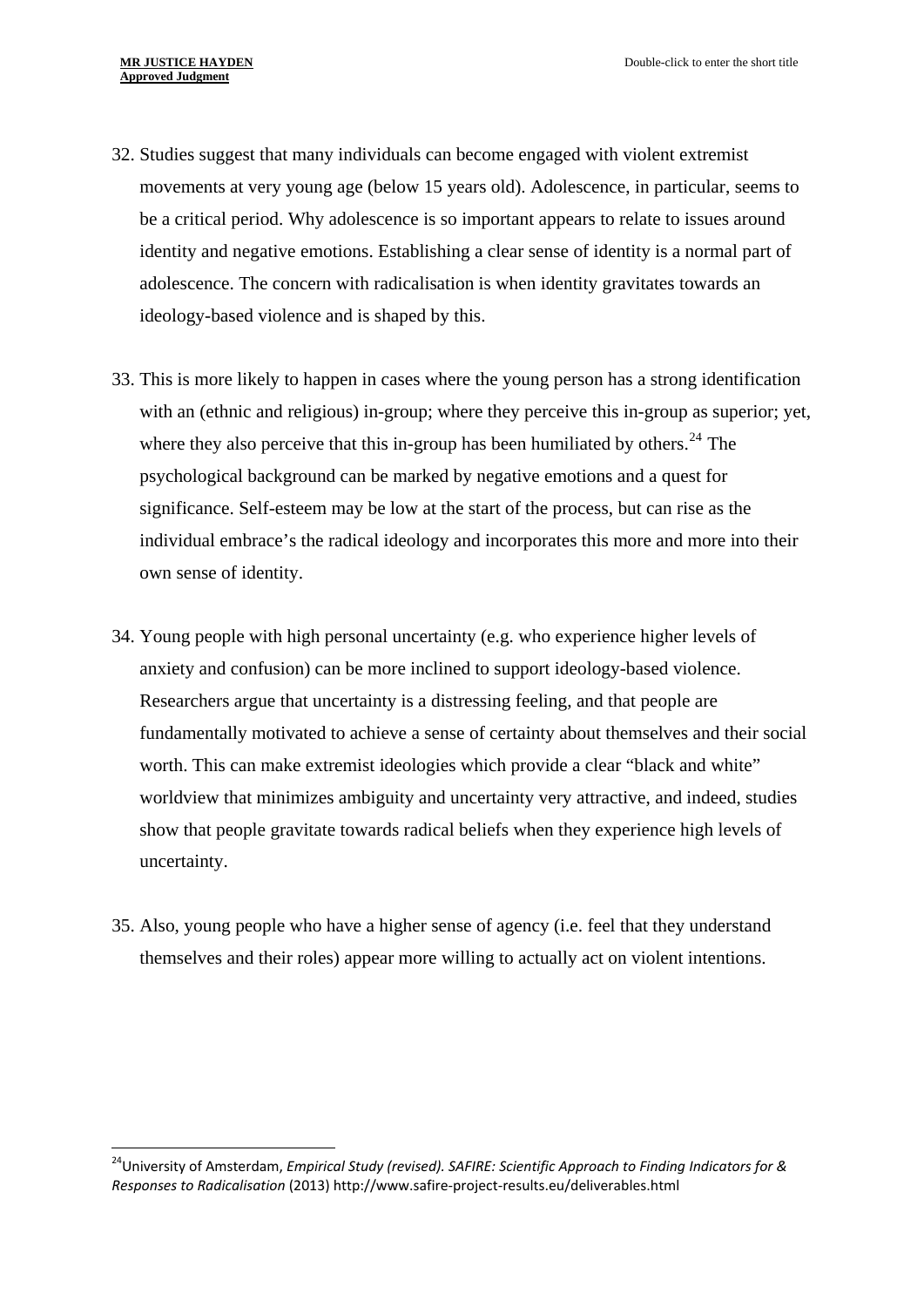36. Important background environmental factors which contribute to all this, can be negative situations at home, the presence and endorsement of the ideology among their peers and family, and negative key events in their personal lives.<sup>[25](#page-57-0)</sup>

## **37. Gender and Islamic Inspired Radicalisation**

- 38. The recruitment of young men and women to 'jihadist' causes is highly gendered.<sup>[26](#page-57-1)</sup> Jihadi narratives rely upon rigid understandings of male and female appropriate roles in society, with clear expectations for behaviour. There are two elements to this, the f irst the 'failings' in gender relations in the West, and second the correct and purposeful gender relations present and expected in Islamic State among 'believing' 'pure' Muslim men and women. They allege that European men are emasculated by European state agencies, and are not 'real men' because of their failures to defend the 'appropriate' gender order. They allege that women in the west are not respected and the roles of wife and mother are not valued. In contrast they present Islamic State as an opportunity for young men to demonstrate their 'manhood', by becoming a fighter/hero, by supporting and defending women, and by following God's requirement that they live under Islamic law.<sup>[27](#page-57-2)</sup> It is presented as a rite of passage into adulthood. Furthermore they ask women to demonstrate their commitment to God and Islamic law by being a 'support' to their (future/current) husbands in Islamic State and by bringing up the next generation of Muslims in the 'correct' manner.<sup>[28](#page-57-3)</sup>
- 39. Young women are discouraged from communicating with men, on-line or in their social environment, often it is friends, associates, or family members, who have already travelled to Syria or Iraq who are the primary contact. Closest links seem to be with siblings. Recruiters exploit their extensive knowledge of an individual by targeting any

<span id="page-57-0"></span><sup>25</sup> University of Amsterdam, *Empirical Study (revised). SAFIRE: Scientific Approach to Finding Indicators for &*

<span id="page-57-1"></span>*Responses to Radicalisation* (2013) http://www.safire-project-[results.eu/deliverables.html](http://www.safire-project-results.eu/deliverables.html)<br><sup>26</sup> For example, see: M. Bloom, 'Death Becomes Her: The Changing Nature of Women's Role in Terror',<br>*Georgetown Journal of Intern* 

<span id="page-57-3"></span><span id="page-57-2"></span><sup>&</sup>lt;sup>27</sup> A.I. Ahram "Sexual Violence and the Making of ISIS" Survival, Vol 57, No. 3, (2015) pp.57-78<br><sup>28</sup> Institute for Strategic Dialogue. *Becoming Mulan*. London 2015 Available at:

[http://www.strategicdialogue.org/ISDJ2969\\_Becoming\\_Mulan\\_01.15\\_WEB.PDF;](http://www.strategicdialogue.org/ISDJ2969_Becoming_Mulan_01.15_WEB.PDF) Institute of Strategic Dialogue *Till Martyrdom Do Us Part' Gender and the ISIS Phenomenon* Available at: [http://www.strategicdialogue.org/wp](http://www.strategicdialogue.org/wp-content/uploads/2016/02/Till_Martyrdom_Do_Us_Part_Gender_and_the_ISIS_Phenomenon.pdf)‐

[content/uploads/2016/02/Till\\_Martyrdom\\_Do\\_Us\\_Part\\_Gender\\_and\\_the\\_ISIS\\_Phenomenon.pdf](http://www.strategicdialogue.org/wp-content/uploads/2016/02/Till_Martyrdom_Do_Us_Part_Gender_and_the_ISIS_Phenomenon.pdf)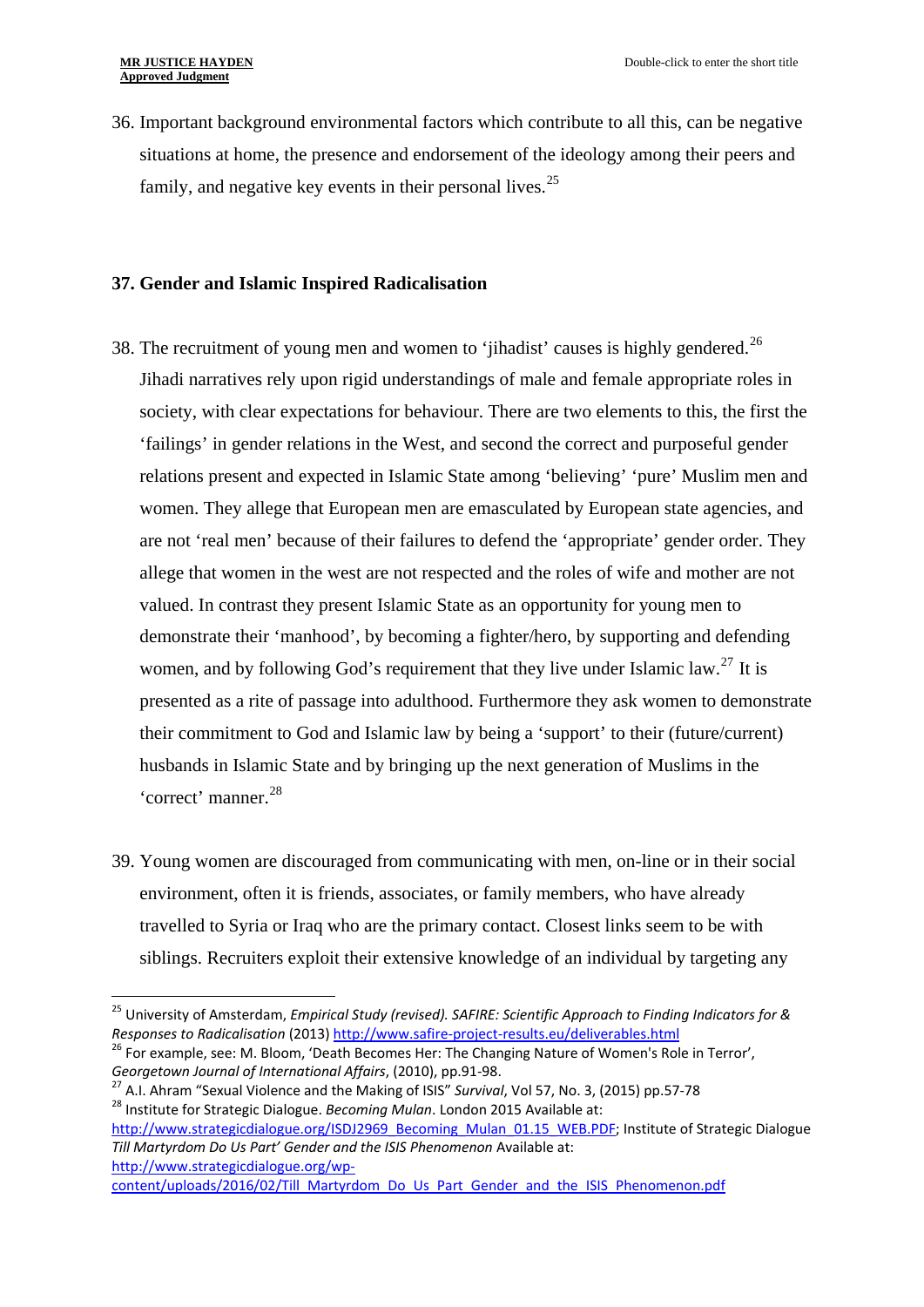existing vulnerabilities in the young person's identity and life experiences. Often they appear to focus on the lack of control and voice young women have in their lives whether in the home, the community or at school. Women's experiences, opinions and lives are shown 'not to matter' to the 'outside world' and recruiters point to the failure of others to take potential recruits actions or words seriously. They also highlight inequalities, discrimination and foreign policy in their initial discussions - linking personal experiences of disappointment to a worldwide phenomenon of victimisation and oppression.29

- 40. They contrast this rejection and weakness to the 'protected' but 'purposeful' life in Iraq and Syria under ISIS, where the young women are encouraged to think about life as part of the 'sisterhood', facilitating belonging and commitment to the new cause. In this 'new life' young women are given 'choices' (Islamic State allege) regarding marriage, work, and education - providing they abide by the strict rules of gender segregation. Recruiters emphasise how 'meaningful' life is, and that hardships (in terms of electrical or medical shortages) are the burden they must endure in order to become better Muslims.<sup>[30](#page-58-0)</sup> Importantly young women are presented with illusion of 'choice' in future husbands, providing their 'wali' (guardian) approves of the match. In marrying a fighter, women are given status and prestige, something recruiters allege they will not get while living in the West. Furthermore Western women are 'prized' potential wives (over local women) because they have shown their commitment to the cause by undertaking the journey, and because they have higher levels of education, and maybe linguistically closer to their future husbands.<sup>[31](#page-58-1)</sup>
- 41. However in contrast to carrying out these domestic roles in the UK, in Islamic State it is alleged women can unite their private faith and life with their public/political goals. Islamic State make it clear they do not anticipate women contributing to the 'battlefield',

<sup>1</sup> <sup>29</sup> Marc Galanter and James J.F. Forest, 'Cults, Charismatic Groups, and Social Systems: Understanding the Transformation of Terrorist Recruits', in James J.F. Forest (ed.), The Making of a Terrorist: Recruitment, Training, and Root Causes (Westport, CT: Praeger Security, 2006), pp. 51–70; G. Wood "What ISIS really wants" *The Atlantic* (2015) March. Available at: [http://www.theatlantic.com/magazine/archive/2015/03/what](http://www.theatlantic.com/magazine/archive/2015/03/what-isis-really-wants/384980/)‐isis‐ really-[wants/384980/](http://www.theatlantic.com/magazine/archive/2015/03/what-isis-really-wants/384980/)<br><sup>30</sup> K. Brown "Utopian Visions in Jihadi Politics" Symposion Dürnstein: Glücksbilder. Die Wirklichkeit der

<span id="page-58-0"></span>Utopien, Dürnstein, Austria, February (2015) <http://www.symposionduernstein.at/> Also available at:<br>https://www.academia.edu/11637582/Utopian Visions in Jihadi Gender Politics

<span id="page-58-1"></span><sup>31</sup> Bloom, M and Winter, C. "The women of ISIL" *Politico* (2015) [http://www.politico.eu/article/the](http://www.politico.eu/article/the-women-of-isil-female-suicide-bomber-terrorism/)-women-ofisil‐female‐suicide‐bomber‐[terrorism/](http://www.politico.eu/article/the-women-of-isil-female-suicide-bomber-terrorism/)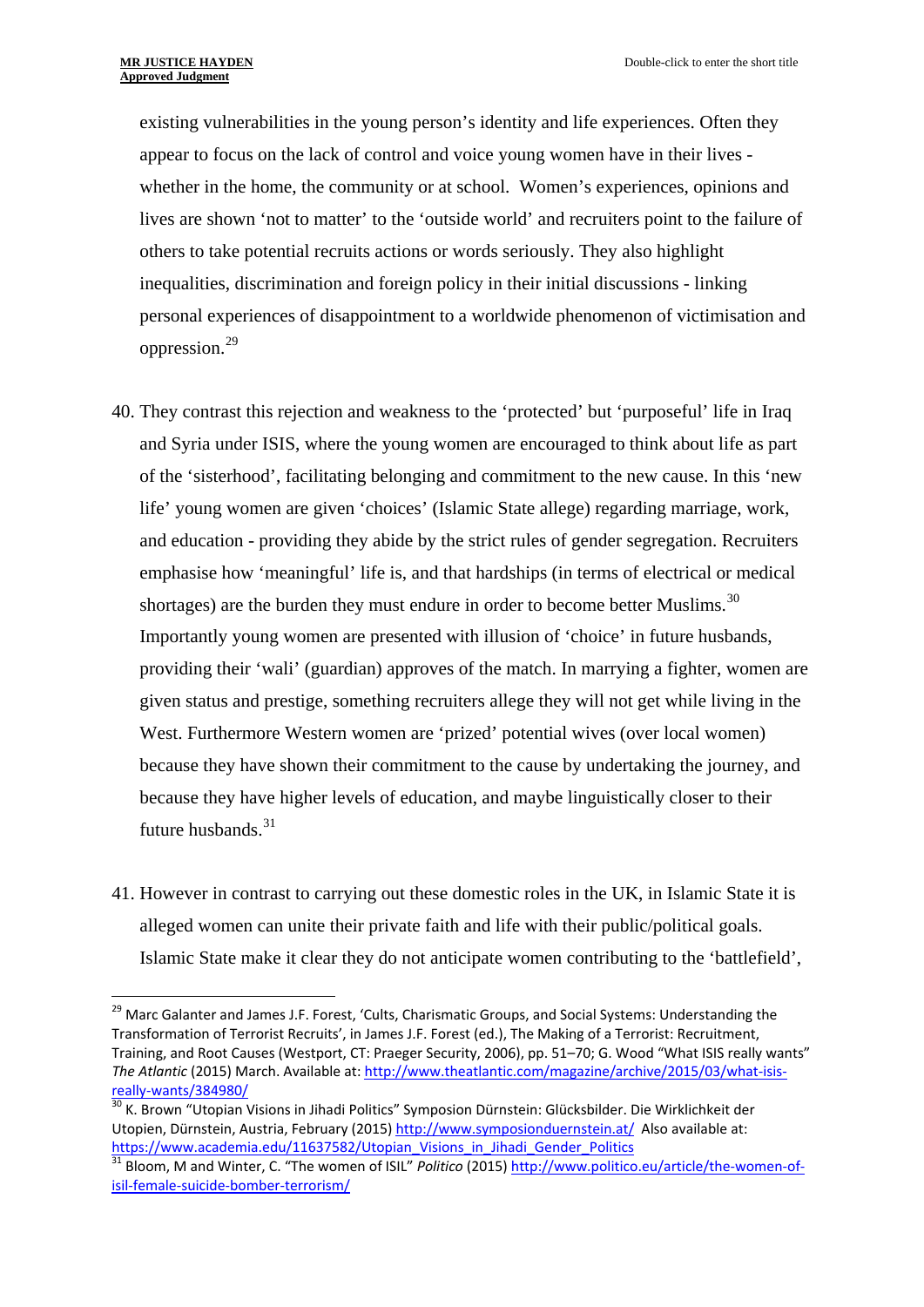rather they are to provide supporting and domestic roles but this is a 'political choice' as much as a personal one.<sup>32</sup> Images of women with weapons or dressed as a suicide bomber are signalled as a sign of defence but also to signify their support of violent 'jihad' and to show off the capability and weaponry available to fighters of Islamic state. Women are 'trained' in the use of light weaponry but only to defend themselves or their children, or to serve in two female-only moral police forces in IS territory.<sup>33</sup> Notions of 'purity' therefore become important - purity meaning of femininity/masculinity tied to morality and of faith. It is reported that there is some shaming of young men and women in private messaging for their slowness or lack of commitment or violation of expected codes of conduct.

42. NGOs working in de-radicalisation anticipate spikes in recruitment during summer holidays, winter and Easter breaks. This is because the intensity and volume of interaction is higher as the young people have fewer 'distractions', but also because travel is less suspect. Furthermore we see a spike in travel over the summer as young women seek to avoid 'holidays' to Pakistan or India. There are reports of some young couples where families have denied their union as travelling to Islamic State together during this time.<sup>[34](#page-59-0)</sup>

## **43. The Role of the Family in Radicalisation**

44. In his analysis of the life histories of hundreds of jihadi terrorists, Edwin Bakker for example found that these individuals tended to become involved in terrorism through networks of friends or relatives and that generally there were no formal ties with terrorist networks.[35](#page-59-1) More recent research suggests that in up to 20% of cases family members played a key role in introducing and initiating to an extremist movement. In contrast, friends played the key role in almost  $50\%$  of cases.<sup>[36](#page-59-2)</sup>

<sup>&</sup>lt;u>.</u>  $32$  Huey, L "No Sandwiches Here: Representations of Women in Dabiq and Inspire Magazines" TSAS Working Paper Series Vol 15, No 4, (2015) [http://library.tsas.ca/media/TSASWP15](http://library.tsas.ca/media/TSASWP15-04_Huey.pdf)-04 Huey.pdf<br><sup>33</sup> A. P Perešin "Fatal Attraction: Western Muslimas and ISIS" Perspectives on Terrorism Vol 9, No. 3 (2015)

<sup>34</sup> N. Jaffer ISIS Brides Secret World *The Guardian* (2015)

<span id="page-59-0"></span>[http://www.theguardian.com/world/2015/jun/24/isis](http://www.theguardian.com/world/2015/jun/24/isis-brides-secret-world-jihad-western-women-syria)-brides-secret-world-jihad-western-women-syria<br>
<sup>35</sup> E. Bakker, *Jihadi Terrorists in Europe*. Clingendael Security Paper No. 2. (Haag: Netherlands Institute of<br>
Internation

<span id="page-59-1"></span>

<span id="page-59-2"></span><sup>&</sup>lt;sup>36</sup> A. Kule and Z. Gül, 'How indiviudals join terrorist organizations in Turkey: An empirical study on DHKP‐C, PKK, and Turkish Hezbollah', *The Global: A Journal of Policy and Strategy*, Vol.1, No.1 (2015).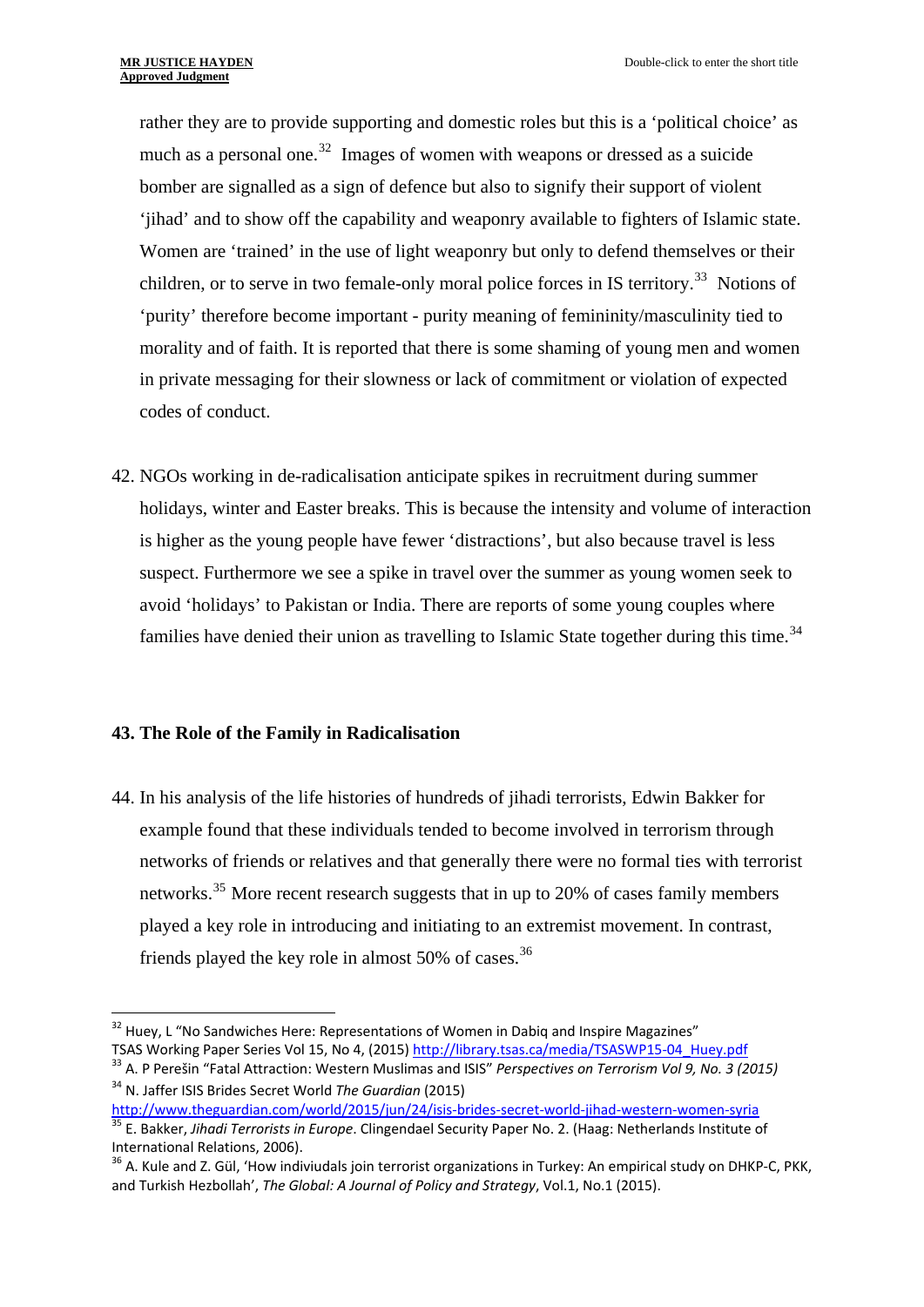45. Negative experiences in the family environment can also be a risk factor, though the effect here appears to be in terms of subsequent issues around the quest for significance, self-esteem, identity and increased peer influence.  $37$ 

## **46. The Role of Communities in Radicalisation**

- 47. Social and community environments can either support and encourage violence, or inhibit and undermine it.<sup>[38](#page-60-1)</sup> Social dynamics are an important element in radicalisation, and social environments which permit and endorse the extremist narrative provide a supportive milieu for radicalisation.
- 48. It is important though to consider that communities are rarely uniform in their attitudes to extremist violence. As individuals radicalise they tend to reduce contact with those elements of the community who disagree or are hostile to the radical ideology, and increasingly favour those who are sympathetic to it. They gradually become more distant from childhood friends and family who are not involved, and grow increasingly dependent on - and loyal towards - the extremist group.<sup>[39](#page-60-2)</sup> With an increasing focus on this group, the ideals and values of the movement become even more important. Combined with an increased sense of group identity and commitment, this helps to radicalize individuals and facilitate their entry into violent extremism in a way that is encouraged and sanctioned by their new social peers.

# **49. The Role of Online Environments**

<u>.</u>

50. The issue of community is certainly strongly felt with regard to online environments. Islamic State is a 'young persons' movement and the use of technology is authentic to its members. Online material is highly gendered using particular motifs to exalt behaviours

<span id="page-60-0"></span><sup>37</sup> University of Amsterdam, *Empirical Study (revised). SAFIRE: Scientific Approach to Finding Indicators for &* Responses to Radicalisation (2013) http://www.safire-project-results.eu/deliverables.html<br><sup>38</sup> H. Allan. A. Glazzard. S. Jesperson. S. Reddy-Tumu and E. Winterbotham. *Drivers of Violent Extremism:* 

<span id="page-60-1"></span>*Hypotheses and Literature Review* (London: Royal United Services Institute, 2015).<br><sup>39</sup> M. Sageman, *Understanding Terror Networks* (University of Pennsylvania Press, 2004).

<span id="page-60-2"></span>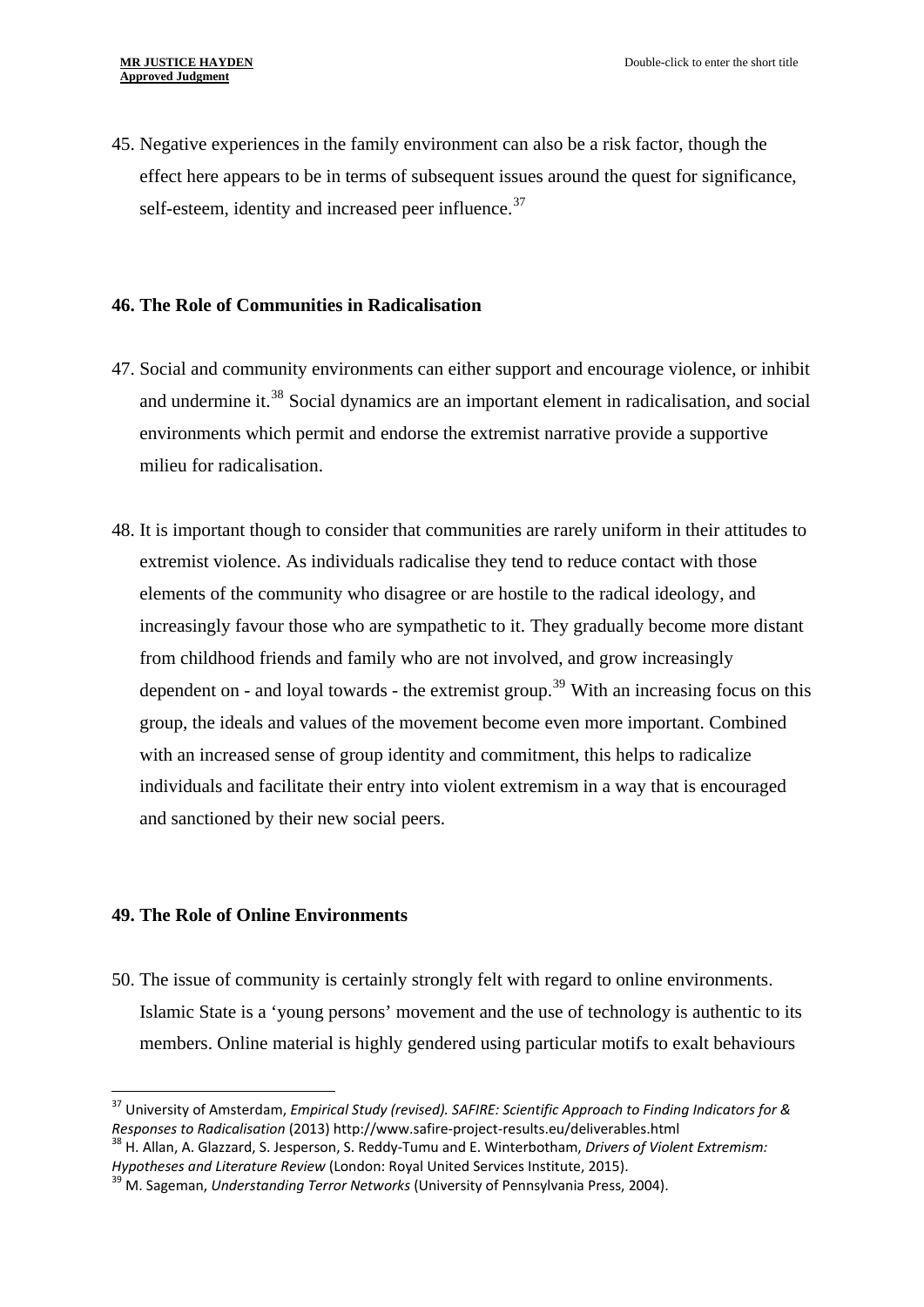and traits. For women modesty, piety and complementarity with men is emphasised through images of a lion and lioness, or a 'green bird', images of romantic love do emerge, but these are presented as the 'beginning' of a new life rather than an end in itself. Online recruitment frequently relies on existing 'real-world' contacts, but not always. Increasingly non-public platforms are being used - such as telegram, and WhatsApp. Public forums are used for general propaganda and maintaining community and a sense of belonging - having your twitter account suspended is valued and seen as an achievement and celebrated. $40$  Islamic State are increasingly suspicious of unsolicited requests, and some reports suggest they require a 'recommendation' from a 'known'/'trusted' individual. Peer-to-Peer recruiters also encourage young women to distrust friends and family or 'traditional' authority figures, arguing 'they don't understand'. Moreover they argue that those in the West, follow an Islam that has been 'perverted' by culture and traditions that are not Islamic, or that those in authority have become corrupted by working for European authorities. On line recruitment is now noticeably female-to-female - in the past some men were actively seeking to recruit women as future wives but this has been noticeably declined.<sup>41</sup>

# *51. On-line material*

1

52. Klaussen's in-depth analysis of IS online material reveals that less than 10% is concerned with violence.<sup>[42](#page-61-0)</sup> There is however a significant body of unique material produced every day that is retweeted, posted on Facebook, Instagram, Pinterest, and other platforms. The material focuses on life in Islamic State, presenting an idealised vision of 'ordinary life', the new rules and regulations of Islamic State, new areas of interest and promotional material. This material focuses on the failings of western states to allow Muslims to live according to their faith, it points to the violence of Western governments and state agencies against Muslims, it emphasises the faults of Muslims who adopt alternative understandings of Islamic history and way of life - particularly targeting Shia and Sufis. The material is replete with de-contextualised verses from the Quran and the Hadith

<sup>&</sup>lt;sup>40</sup> Pearson, E. (2015), The Case of Roshonara Choudhry: Implications for Theory on Online Radicalization, ISIS

Women, and the Gendered Jihad. Policy & Internet. doi: 10.1002/poi3.101<br><sup>41</sup> Heuy, L and Witmer, F. "#IS\_Fangirl: Exploring a New Role for Women in Terrorism" *Journal of Terrorism*<br>Research Vol 7, Issue 1. http://doi.org/

<span id="page-61-0"></span><sup>&</sup>lt;sup>42</sup> Jytte Klausen (2015) Tweeting the Jihad: Social Media Networks of Western Foreign Fighters in Syria and Iraq, Studies in Conflict & Terrorism, 38:1, 1‐22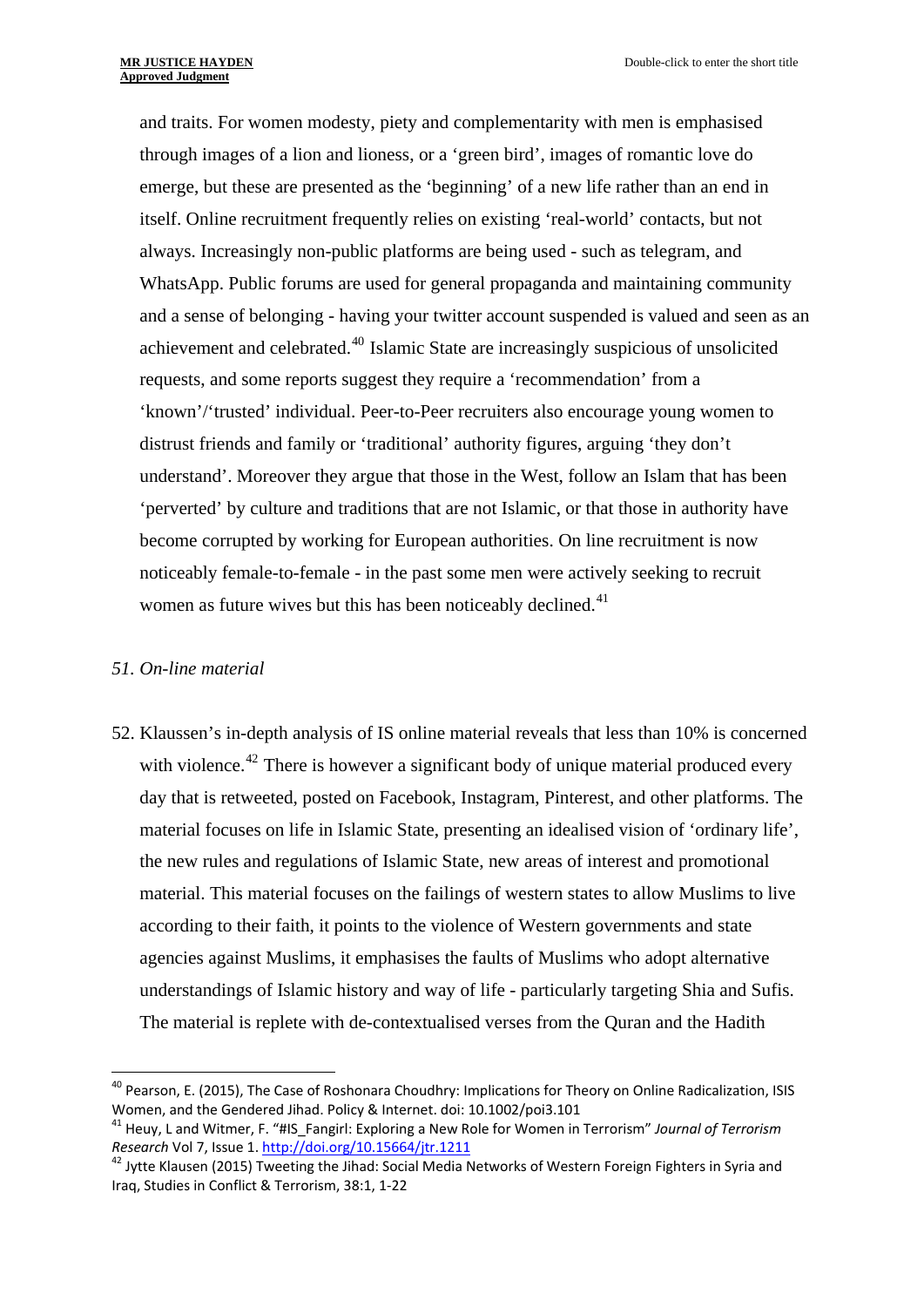(stories of the Prophet Mohammed's life). The material offers a utopian vision of itself it identifies a problem with the world and living in the West, it presents an awe inspiring and grand solution (itself) and argues that young Muslims are responsible for its realisation and offers 'hope' for a future. There is an underlying tension with this approach where it emphasises a new 'good life' for potential recruits while simultaneously highlighting their belief in an imminent apocalypse. However this does not render IS a 'death cult' rather death and violence is for a purpose - the protection of the new proto-state, and its 'citizens'.

## **53. Ideology**

- 54. The issue of ideology has already been raised in a variety of sections in the report. Ideology plays a significant role in facilitating extremist violence, though it is probably a mistake to view it as the most important factor. The importance of ideology appears to be the role it plays in connection with other factors, and notably with issues around identity, quest for significance and self-esteem.<sup>[43](#page-62-0)</sup>
- 55. Radical ideologies are attractive to people who have a group identity, who have experienced personal setbacks, who are experiencing personal uncertainty and who are searching for higher meaning in their lives.<sup>[44](#page-62-1)</sup> What form the radical ideology takes is not overly important, provided that it provides a strong positive image for members of the ingroup, combined with a clear "black and white" worldview. Indeed, recruits and supporters often have a simplistic and relatively shallow understanding of the ideology the movement endorses.

#### **56. Conclusions**

<u>.</u>

<span id="page-62-0"></span><sup>43</sup> C. McCauley and S. Moskalenko, *Friction: How radicalization happens to them and us* (Oxford: Oxford University Press, 2011).<br><sup>44</sup> A. Kruglanski, M. Gelfand and R. Gunaratna, 'Terrorism as means to an end: How political violence bestows

<span id="page-62-1"></span>significance', in P. R. Shaver & M. Mikulincer (Eds.), *Meaning, mortality, and choice: The social psychology of existential concerns* (pp. 203–212), (Washington, DC: American Psychological Association, 2012).